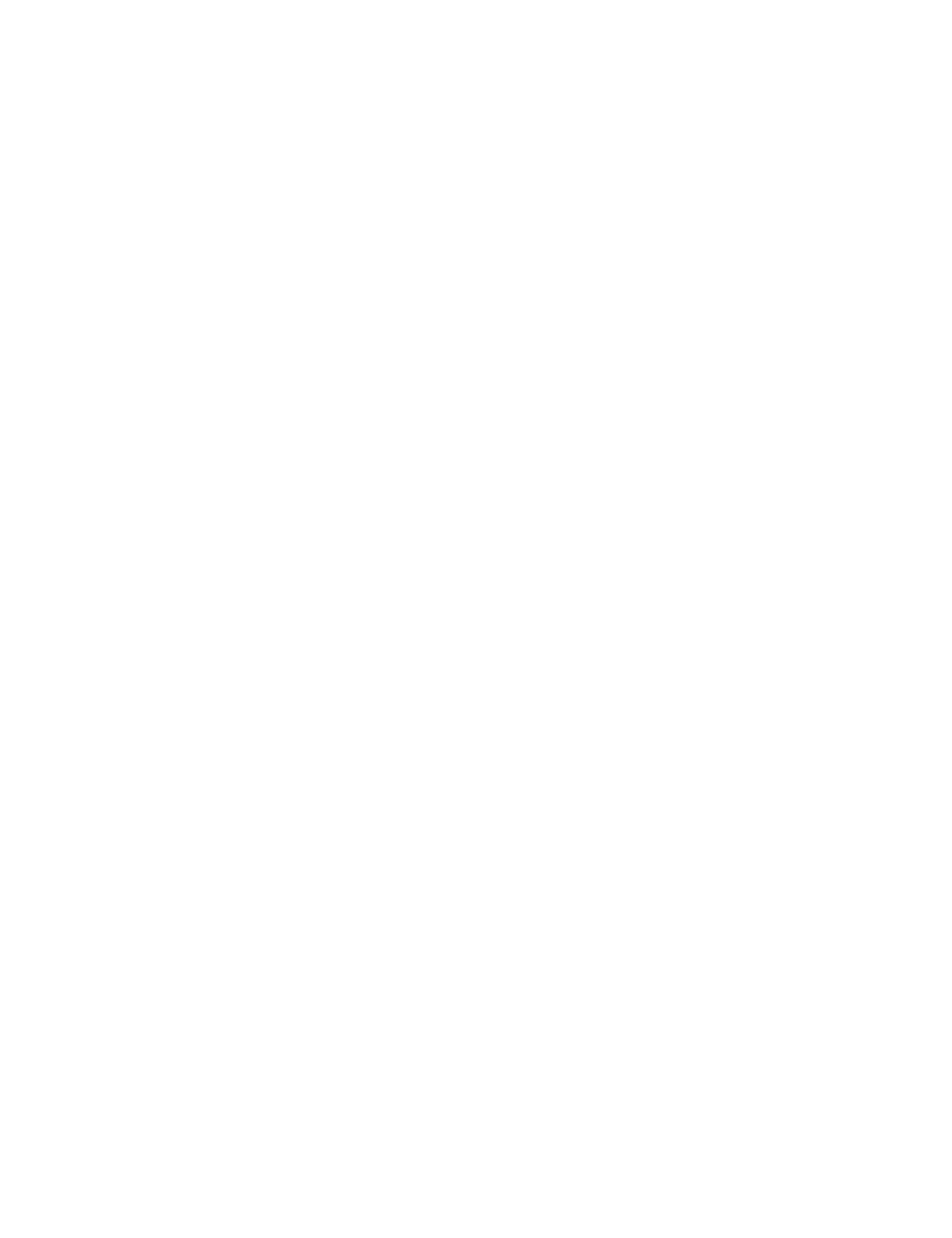





# **WOMEN IN THE WORKFORCE**

AN ANALYSIS OF THE WORKFORCE CONDITIONS FOR WOMEN IN KOSOVO

2017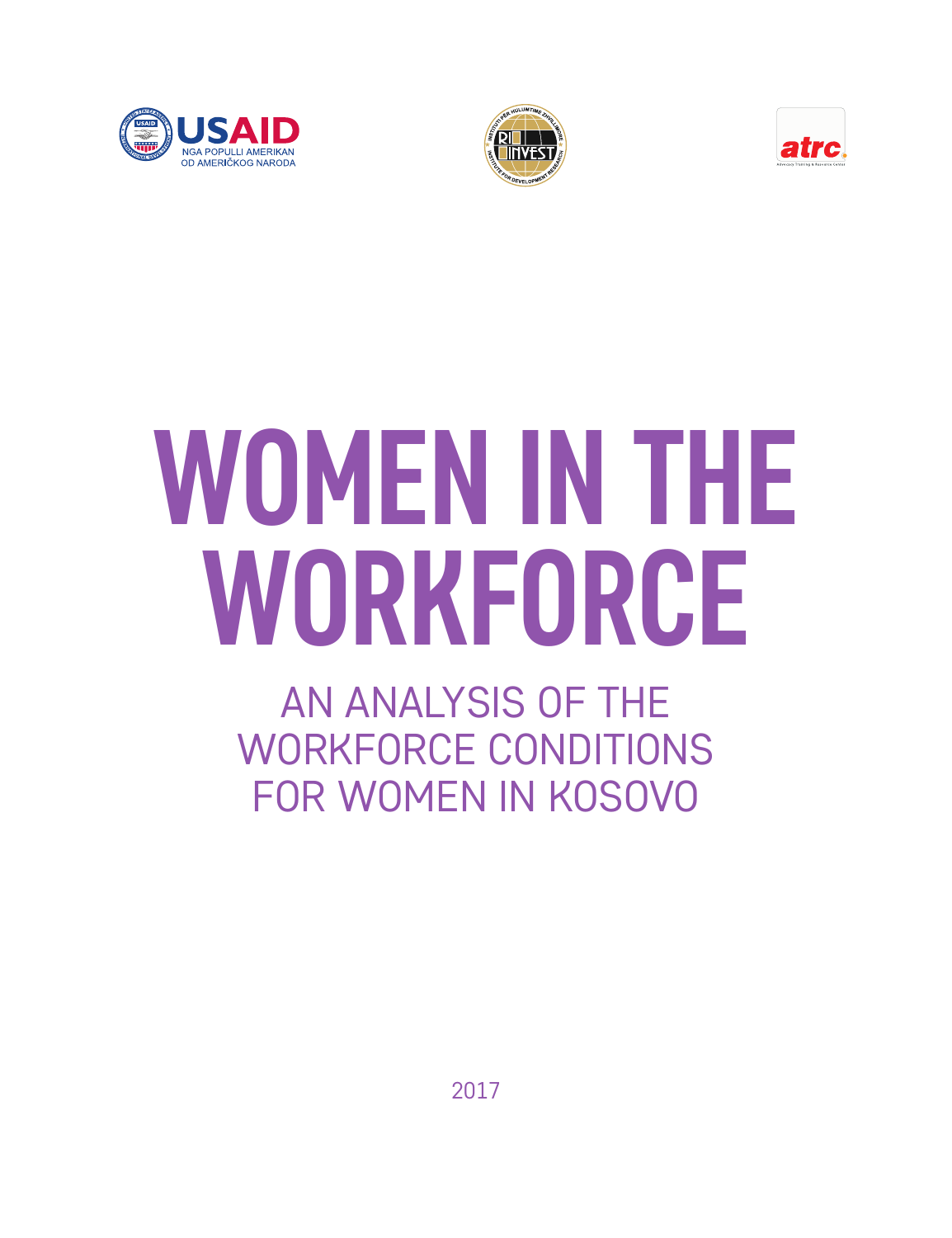

Financed by:

#### Disclaimer:

"This research was made possible by the Engagement for Equality (E4E) Program, funded by the United States Agency for International Development - USAID and implemented by Advocacy Training and Resource Center ATRC. The contents are the responsibility of Riinvest Institute and do not necessarily reflect the views of ATRC, USAID or the United States Government."

> Contributors: Ilire Mehmeti, Dita Dobranja and Alban Hashani

**Acknowledgements:** The legislative analysis was prepared by Anjezë Gojani.

**The original is written in English**



**Published by:** RIINVEST INSTITUTE Lidhja e Prizrenit no. 42 Prishtina 10000, Republic of Kosovo Tel: + 381 (0)38 244320; 223816 www.riinvestinstitute.org

Copyright ©2017 by RIINVEST INSTITUTE. All rights reserved. No part of this publication may be reproduced, stored in a retrieval system, or transmitted, in any form or by any means, mechanical, photocopying, recording or otherwise, without the prior written permission of the publisher.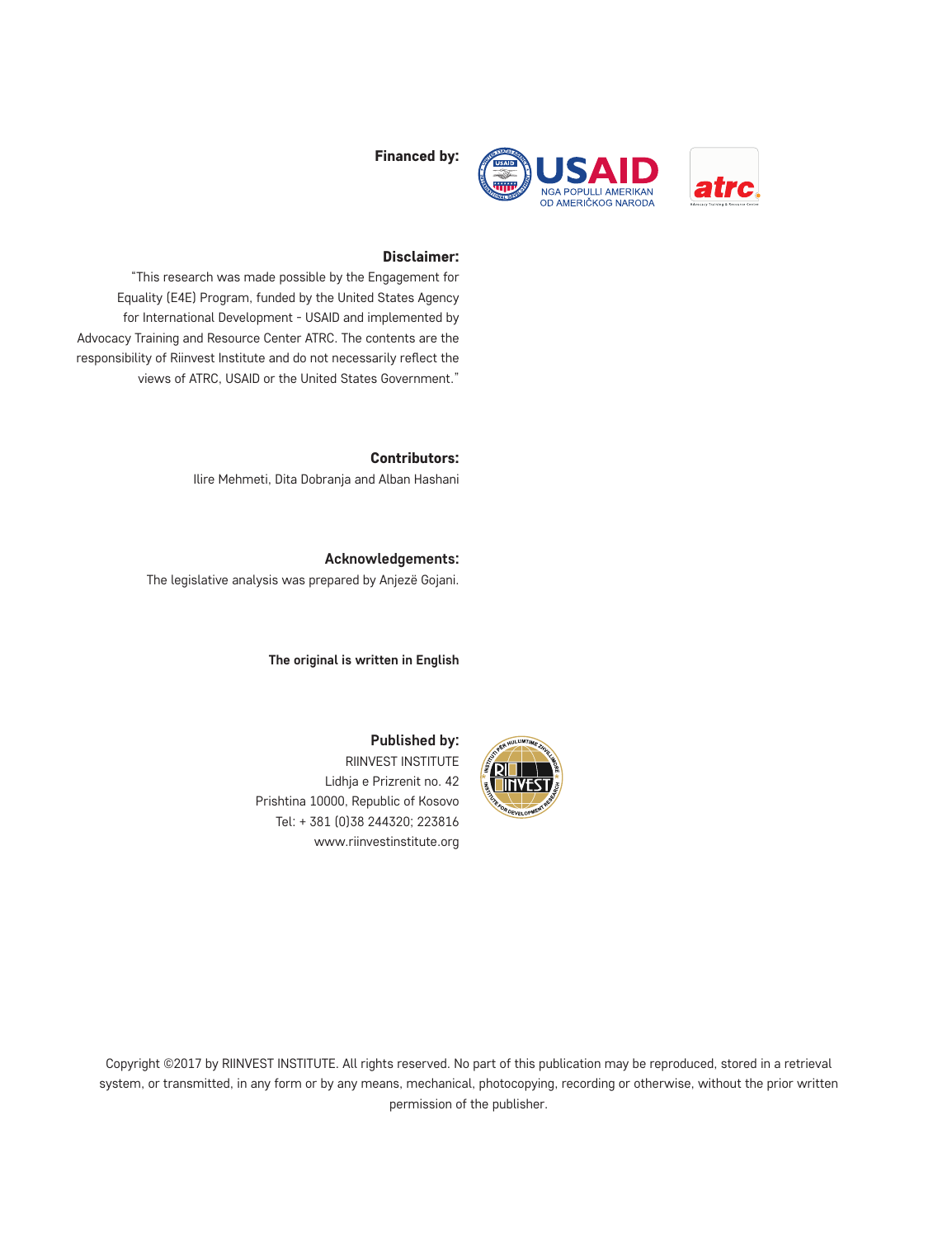# CONTENTS

| 2. LEGISLATIVE ANALYSIS: AN OVERVIEW OF CHILD-RELATED LEAVES16<br>2.3 The impact of the Labor Law on the private sector and women in the labor force 17 |  |
|---------------------------------------------------------------------------------------------------------------------------------------------------------|--|
|                                                                                                                                                         |  |
|                                                                                                                                                         |  |
|                                                                                                                                                         |  |
|                                                                                                                                                         |  |
|                                                                                                                                                         |  |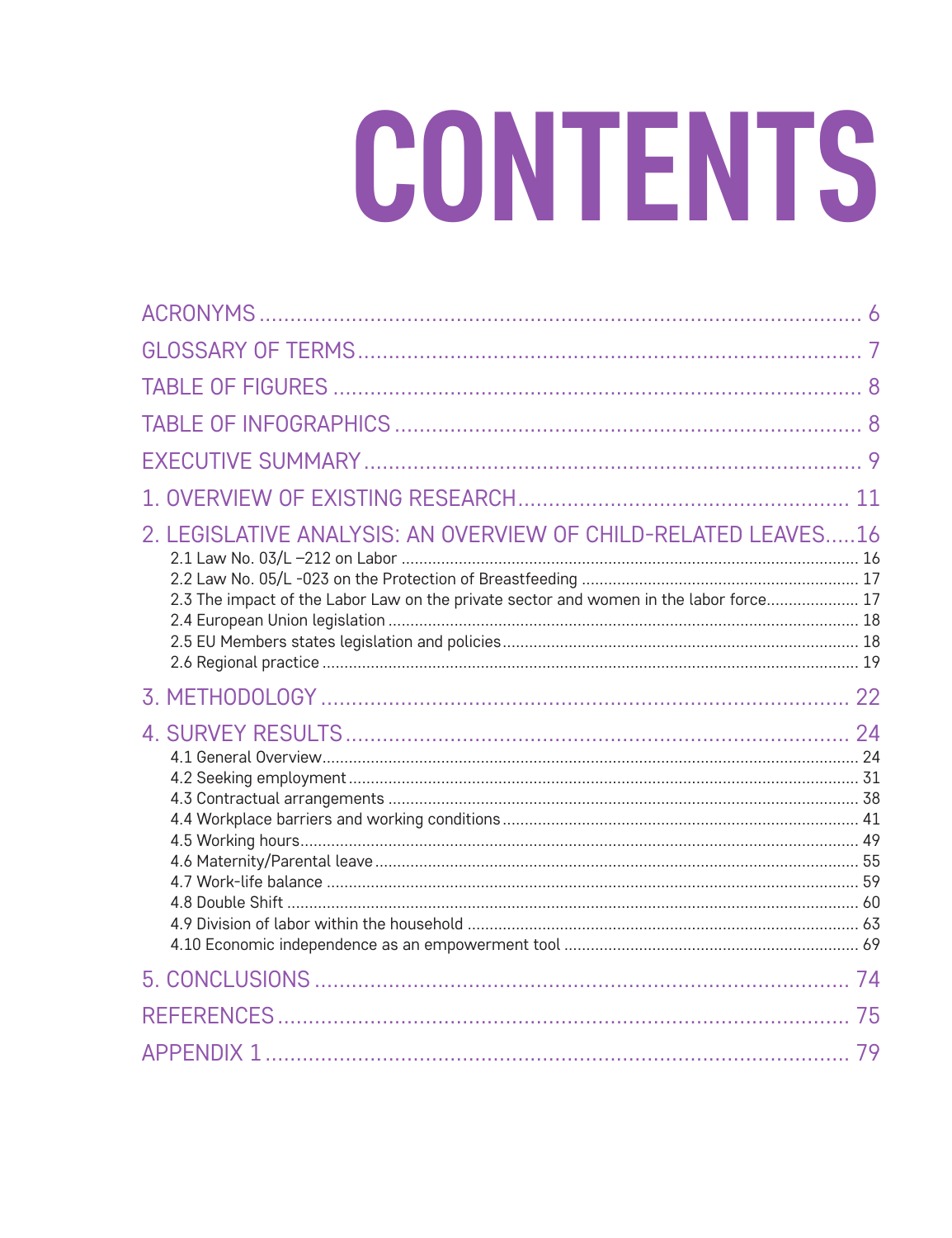# ACRONYMS

| EEC             | $\rightarrow$     | European Economic Community                                         |
|-----------------|-------------------|---------------------------------------------------------------------|
| EU              |                   | European Union                                                      |
| <b>EUI</b>      | $\longrightarrow$ | Economist Intelligence Unit                                         |
| <b>FDI</b>      | $\longrightarrow$ | Foreign Direct Investment                                           |
| <b>FLFP</b>     | $\rightarrow$     | Female Labor Force Participation                                    |
| <b>GDP</b>      | $\longrightarrow$ | <b>Gross Domestic Product</b>                                       |
| <b>IFC</b>      | $\rightarrow$     | International Financial Corporation                                 |
| <b>ILO</b>      | $\longrightarrow$ | International Labour Organization                                   |
| <b>IMF</b>      | $\rightarrow$     | International Monetary Fund                                         |
| <b>KAS</b>      | $\rightarrow$     | <b>Kosovo Agency of Statistics</b>                                  |
| <b>KGSC</b>     | $\rightarrow$     | Kosovo Gender Studies Center                                        |
| <b>KWM</b>      | $\rightarrow$     | Kosovo Women's Network                                              |
| <b>MLFP</b>     | $\rightarrow$     | Male Labor Force Participation                                      |
| <b>MLSW</b>     | $\rightarrow$     | Ministry of Labor and Social Welfare                                |
| <b>MTI</b>      | $\rightarrow$     | Ministry of Trade and Industry                                      |
| <b>NGO</b>      | $\longrightarrow$ | Non-governmental Organization                                       |
| <b>OECD</b>     | $\rightarrow$     | Organization for Economic Co-operation and Development              |
| <b>RROGRAEK</b> | $\rightarrow$     | Network of Roma, Ashkali and Egyptian Women Organizations of Kosovo |
| <b>UN</b>       | $\rightarrow$     | <b>United Nations</b>                                               |
| <b>UNDP</b>     | $\longrightarrow$ | United Nations Development Programme                                |
| <b>WEF</b>      | $\rightarrow$     | World Economic Forum                                                |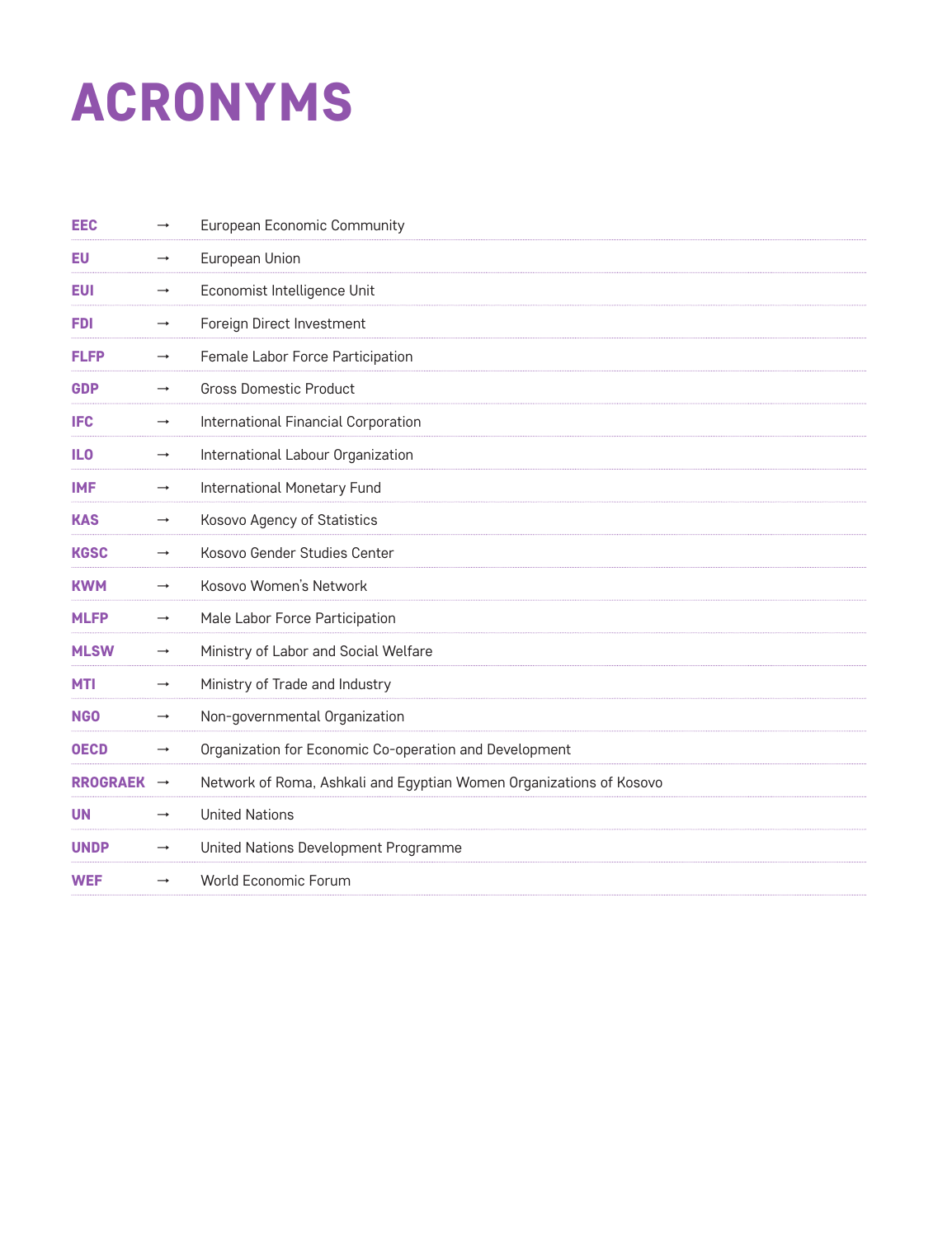# GLOSSARY OF TERMS

#### Double shift

A concept which depicts the time women who are engaged in both paid and unpaid work spend in both. The term double shift/second shift is used to show the impact that the gendered division of household labor, which burdens women disproportionately more than men, impacts division of time use for women, leaving them with little or no leisure time.

#### EU acquis communautaire

An accumulated body of EU law and obligations since 1958, including all treaties, directives, regulations, decisions, resolutions, and international agreements in the EU.

### Female labor force participation (FLFP)

The female labor force participation refers to the proportion of women in the economy that are in the labor force, therefore that are willing and able to work. FLFP is an index that measures the ratio of the women working in waged labor market to the adult female population of working age.

#### Intra-household bargaining

Negotiations between members of a household attempting to arrive at a decision regarding the family/household unit – usually material or time allocation decisions. Intra-household bargaining contains both element of conflict and cooperation. The bargaining power of a member of the household is defined by multiple factors, but most notably by their fall-back position (which represents the sum of all outside options that are determinants of how well would he/she be if the cooperation within the household fails).

#### Labor gap

The labor gap is an economic calculation which shows the difference in the labor force participation between men and women.

#### Maternity leave

A period of medical absence for women employees prior or after childbirth with the purpose of medical recovery and taking care of infant children.

### Parental leave

Parental leave is the authorized absence from work, as foreseen by local legislation, with or without pay, by a mother or a father with the purpose of taking care of children, usually newborn or newly adopted children. The parent, by law, is guaranteed return to the former employment, either in the same of equivalent job.

#### Paternity leave

Leave of absence taken from fathers to take care of their children.

### Time Use Survey

Statistical survey to gather and report data on how people spend their time. Of specific importance in feminist economics, as it helps map the time women spend divided between paid work, unpaid work, and leisure.

#### Work-life balance

A concept that encompasses the process of prioritizing time spent between paid work and leisurely or pleasurable activities.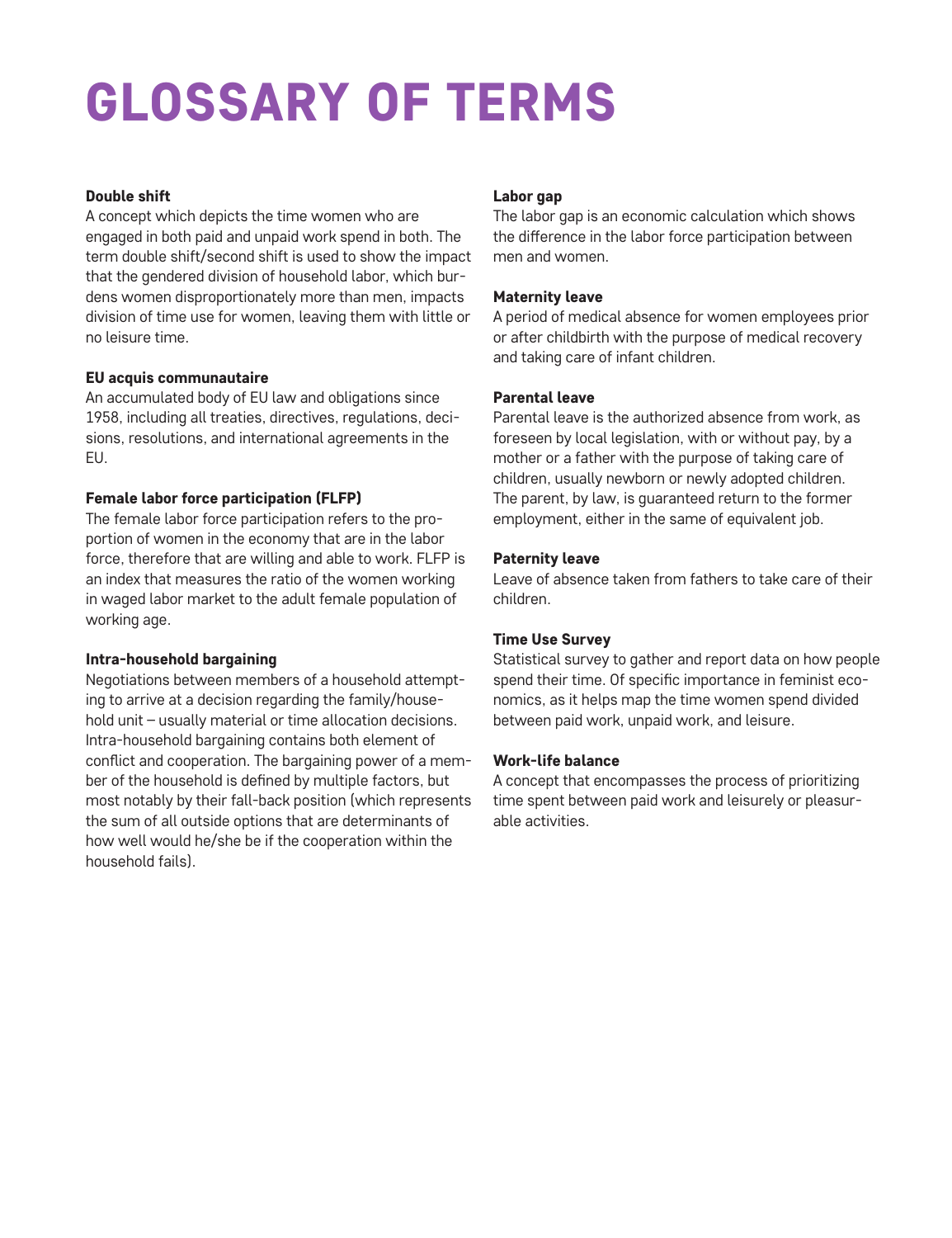# TABLE OF FIGURES

| Figure 1: Labor force participation rate, female (percent of female population ages 15+)  13      |  |
|---------------------------------------------------------------------------------------------------|--|
|                                                                                                   |  |
|                                                                                                   |  |
|                                                                                                   |  |
|                                                                                                   |  |
|                                                                                                   |  |
| Figure 7: Do you believe you are paid the same as a man in the same position as yours?  30        |  |
|                                                                                                   |  |
|                                                                                                   |  |
|                                                                                                   |  |
| Figure 11: Better career advancement as a reason for changing jobs by educational attainment 37   |  |
|                                                                                                   |  |
|                                                                                                   |  |
|                                                                                                   |  |
|                                                                                                   |  |
|                                                                                                   |  |
| Figure 17: Increases in different aspects of work over the course of the employment, by sector 47 |  |
|                                                                                                   |  |
|                                                                                                   |  |
|                                                                                                   |  |
|                                                                                                   |  |
|                                                                                                   |  |
|                                                                                                   |  |
|                                                                                                   |  |
|                                                                                                   |  |
|                                                                                                   |  |
|                                                                                                   |  |
|                                                                                                   |  |

# TABLE OF INFOGRAPHICS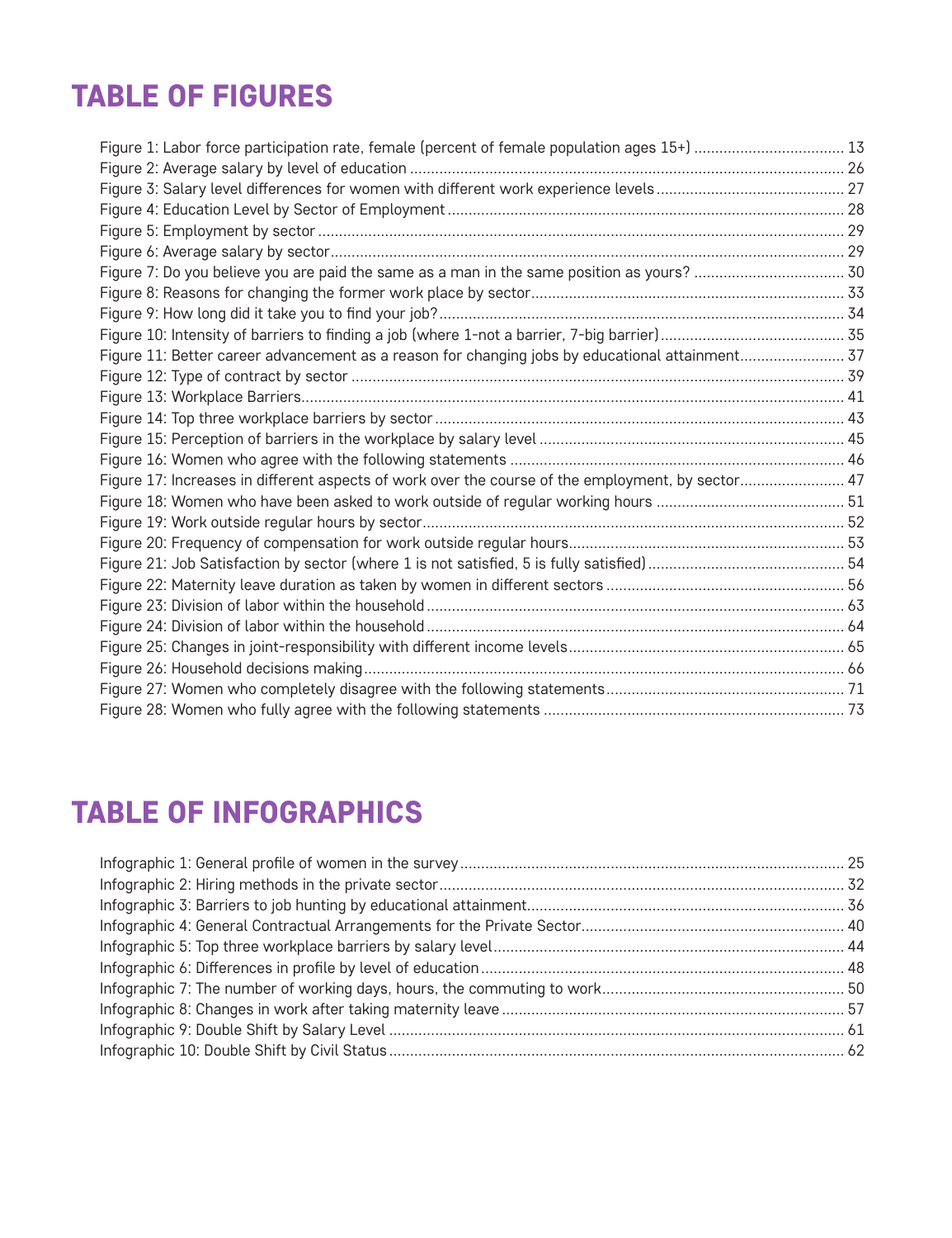# EXECUTIVE SUMMARY

Kosovo's economy falls short of the potential it has to grow due to numerous issues, one of them being the under-representation of women in the economy. Women in Kosovo's economy face many challenges, in the labor force, more than 80% of the women are inactive, and of the remaining women who are active, the unemployment rate is around 37%; as entrepreneurs, women in Kosovo's economy represent only 10% of the business owners, and that is, largely owners of micro and small businesses. To be able to achieve the potential for economic growth, Kosovo needs to work towards higher inclusion of women in the economy and to provide the framework for women's economic empowerment. With this in mind, Riinvest Institute is working in research and advocacy pertaining to women's economic empowerment and improving the position of women in the Kosovo's economy.

In particular efforts to analyze the labor market for women who are currently employed, Riinvest has conducted a survey with employed women across Kosovo, the results of which are presented and analyzed in this report. This study aims at identifying the barriers women face in the labor force as well as determine areas for improvement of the current labor market conditions for women. The study contains analysis of primary data collected through face to face data collection, as well as secondary data, both policy and academic. The survey has been conducted with 600 employed women, selected through random sampling, across Kosovo's main municipalities in which 90 percent of women in Kosovo work. The survey contained questions on individual characteristics, working conditions, barriers to finding a job and faced when working, as well as other data, which are analyzed in this report.

#### **THE MAIN FINDINGS OF THE SURVEY ARE AS FOLLOWS:**

**1.1** Overall, of the surveyed women, 54 percent work in the private sector, 41 percent work in the public sector, 2 percent are self-employed and work in NGO's respectively, and 1 percent work in an international organization.

**21.2** In terms of education, around 38 percent of the surveyed women have completed a bachelor's degree, followed by 13 percent who have completed a master's degree or more, and 23 percent who have a high school diploma. These are different between sectors, where in the public sector, a higher share of women have completed tertiary education than women in the private sector.

**1.3** When it comes to income, the average salary of employed women is 387 euros. More specifically, 33 percent have a salary between 200 and 350 euros, and 30 percent have a salary of 350 to 500 euros. Across sectors salary levels differ, in the public sector the average salary is 443 euros monthly, whereas in the private sector it is around 26 percent lower, at 329 euros monthly.

**2 1.4** Considering the sensitivity of informality in Kosovo's economy, women were asked about their work conditions. In the private sector, around 30 percent of women work without a contract and of the rest, around 50 percent hold a fixed term contract. In the public sector, only 25 percent of women have a fixed term contract.

**2.1** Placing importance on the barriers women face in the workplace, 36 percent of women consider that the low salary level they receive is the highest barrier they face. Furthermore, 15 percent of women consider unsuitable working hours as a barrier; another 12 percent consider the lack of flexible hours a problem in their workplace.

**2.2** In Kosovo, more than 1 in ten women have felt discriminated in the workplace. More specifically 30 percent of women believe their supervisor discriminates against them based on their gender when delegating work, 20 percent believe their gender impacts their profession, and 20 percent believe their colleagues treat them differently because of their gender.

**2.3** In general, all working conditions show clear differences between sectors, especially between the private and public sector, as the main employers. Women in the private sector work, on average, one day longer weekly, that is 20 percent more than women employed in the public sector, while being paid on average 26 percent less.

**2.4** Sectoral differences persist in the working hours as well as working outside of the schedule. More specifically 31 percent of women in the private sector who have worked more than 10 hours a day, compared to 17 percent of women working in the public sector.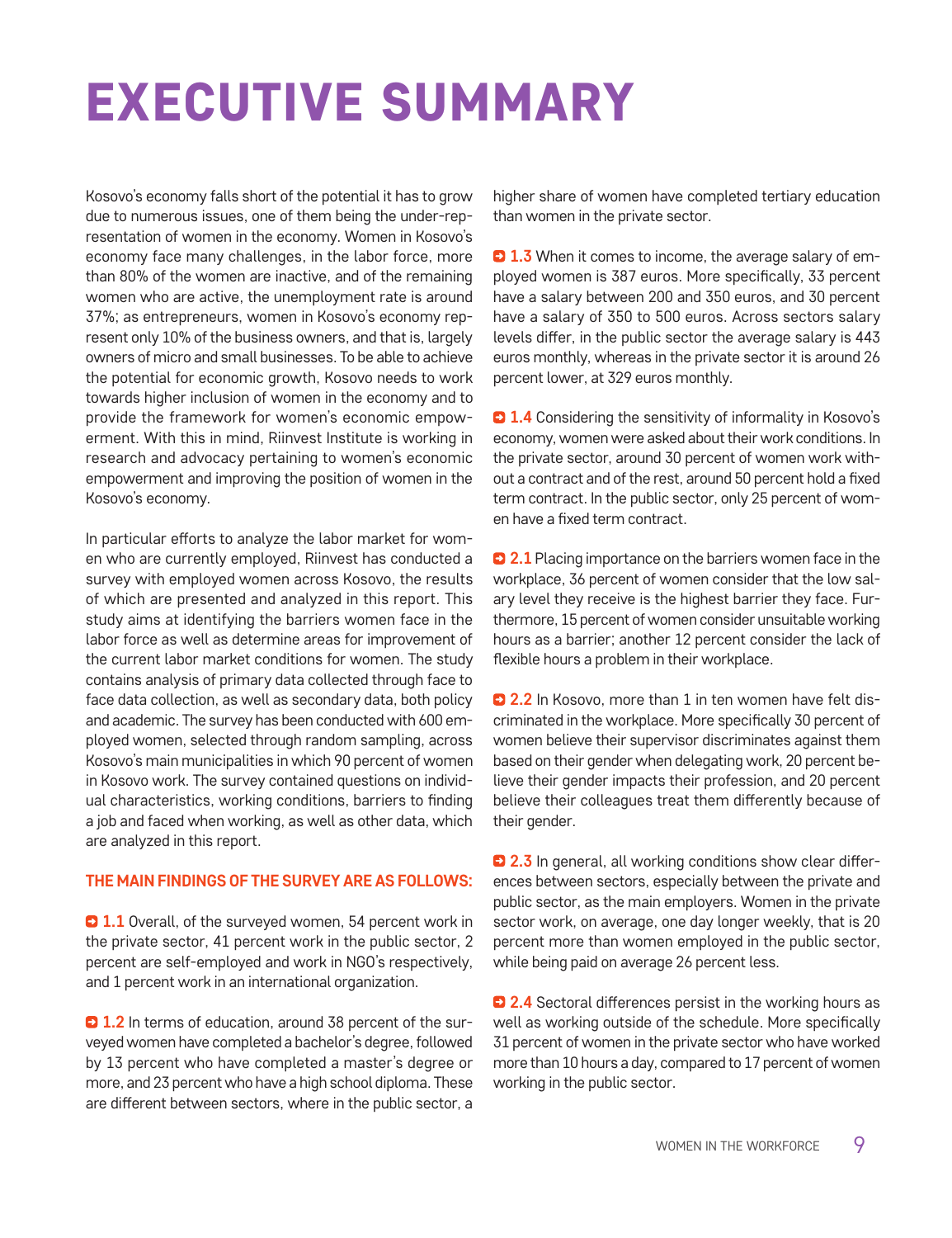**2.5** The percentage of women in the private sector who have worked on weekends, is double that in the public sector (66% compared to 34%). Moreover, the share of women in the private sector working during official holidays is three times higher than that of women working in the public sector.

**2.6** Apart from having to work outside the regular schedule, women rarely receive compensation, with approximately 75 percent of women never having received any kind of compensation for this kind of work.

**3.1** Looking into the perspectives for employment and the barriers women have faced, it shows that the top three ranked barriers when searching for a job are (1) the lack of appropriate jobs; (2) lack of time to work due to household obligations; and (3) lack of part-time work opportunities. The main reason that has driven women to find a job has been the need for additional income.

**3.2** In terms of time spent seeking employment, 58 percent have found their job within 6 months. This is different for women who are employed the first time, of whom only 43 percent have found a job within 6 months of searching. Moreover, there are regional differences, which show that seeking employment takes more than 6 months for around 75 percent of women in Gjakova, and for around 50 percent of women in Mitrovica.

**3.3** In terms of methods of employment, 60 percent of women in private sector have been hired through recommendations or family connections. In a regional perspective, around 60 percent of women in Peja, have found their jobs through these means.

**4.1** Stemming from research and analysis, one of the reasons of discrimination in hiring women remains the high cost burden that employers consider they will have to incur for hiring women who will take maternity leave during the time of the employment. To assess this, Riinvest has surveyed women on their stances on maternity leave.

**4.2** From the surveyed women 51 percent believe the maternity leave offered in the law is sufficient, a figure that is constant across sectors of employment. Moreover, the average time women have taken for their maternity leave is 8 months and 20 days.

**4.3** The time spent during maternity leave differs across sectors, the average maternity leave duration in the public sector is 9 months and 2 weeks, whereas in the private sector it is 7 months and 3 weeks.

 $\bullet$  **4.4** Of the respondents, 92 percent have returned to work after maternity leave, out of which 94 percent have returned to their previous job, with the same responsibilities and salary. However, 60 percent of women who were subject to changes in working conditions after taking maternity leave, received a pay cut.

**4.5** In view of shared child caring responsibilities among partners, 74 percent of women believe that the Law should guarantee paternity leave for fathers.

 $5.1$  Assessing the impact that economic independence has on women's empowerment, around 66 percent of women, in total, agree that agree that having a paid job is empowering and the best way to be independent for women.

**5.2** Moreover, 99 percent of women agree that both partners should contribute to the household income, and decisions on household spending are generally made jointly by couples.

**5.3** While 91 percent of women believe, at least to some extent, that men are as capable as women of caring for children, and in 74 percent of cases, both partners are involved in childcare.

**5.4** On average, women spend 7 hours and 30 minutes in paid work, and approximately an additional 3 hours in unpaid household work, and women who have children work an additional 45 more minutes at home, on average.

**3.5** That shows further, where around 69 percent of women believe their workload directly interferes with the time they would otherwise spend with their families

**5.6** Albeit 23 percent of women do not agree that their most important role is to care for the family, an even higher share, 38 percent of women do not believe that family life suffers when a woman has a full-time job, as the income level of the women increases, the level of disagreement rises up to 71 percent.

This study is structured as follows: the first section includes an overview of the existing studies and literature in the field; the second section provides a detailed country, regional, and EU analysis of legislative provisions on child-related leave; the third section covers the survey methodology; the fourth section presents detailed survey findings, arranged into subsections that cover specific areas of study; finally, the last section contains the concluding remarks from the analysis.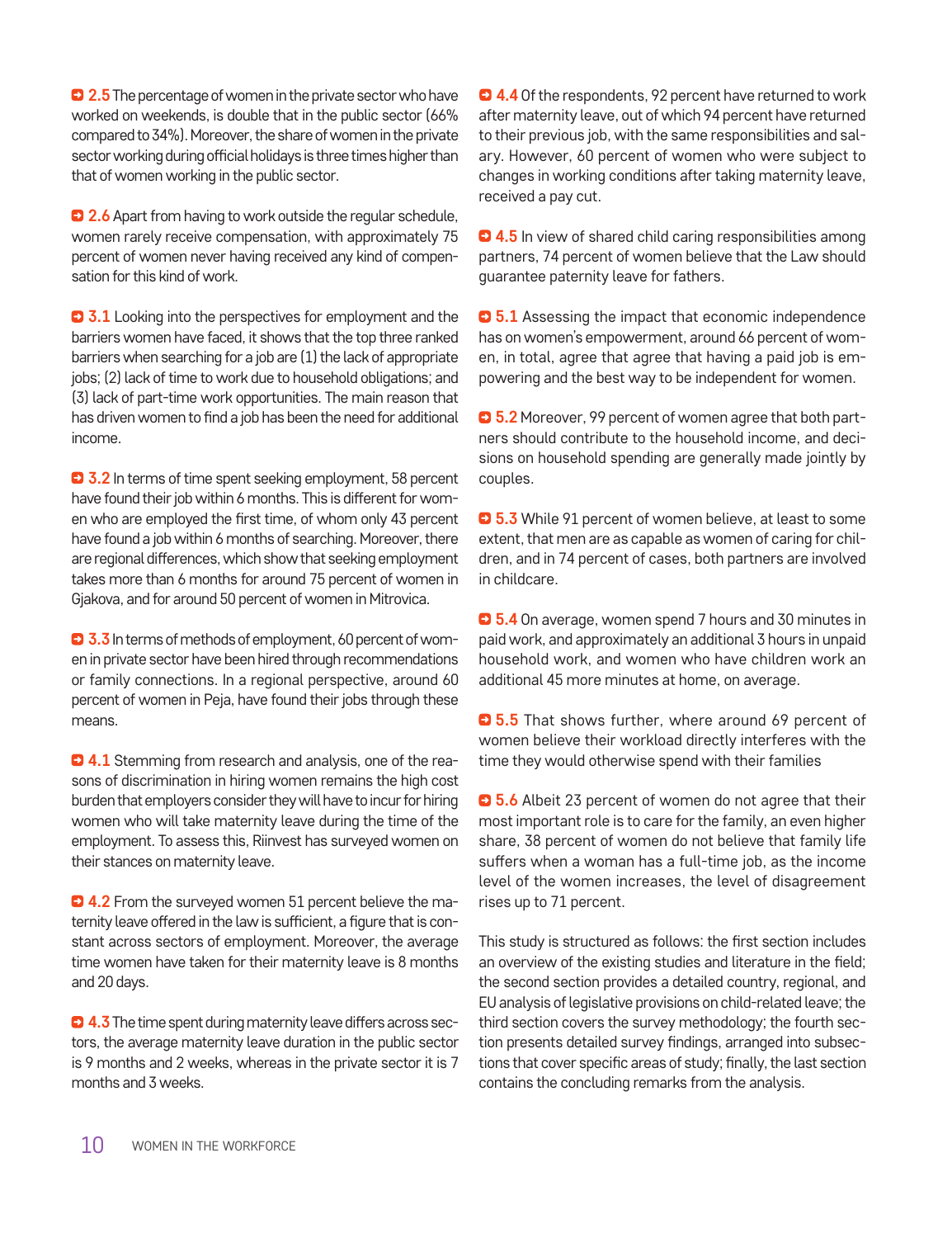# 1. OVERVIEW OF EXISTING RESEARCH

Women's economic empowerment has been subject to studies and papers in the recent decades, usually with different focus for developed and developing countries. While in developed countries, much attention has been given to gender pay gap and lack of women in leadership positions, in developing countries the focus was more on women's labor force participation rates and the impact of unpaid care work. There is increasing literature and empirical work in women's economic opportunities in the past three decades. Many studies focus on specific areas that impact women's economic empowerment, ranging from socio-cultural norms, to education, and the business environment in an economy.

Poor policies in developing countries have led to numerous challenges, including the gender gap, a rise in the informal sector, and vulnerable employment. Women, youth, and migrants are particularly susceptible to weak labor standards, lack of collective bargaining rights, and low employability for skilled labor (International Labour Organization, 2013). A cause of pay differentials between men and women is gender segregation that forces women into lower paying jobs, particularly women in the Global South who are often restricted by cultural and social norms (UN Women, 2015). This frequently leads women to the informal sector and jobs that are not subject to legislation on fair wages, resulting in poor pay and working conditions, skills mismatch, and a lack of social protection and job security for workers (Chen and Carr, 2004; UN Women, 2015; International Labour Organization, 2013).

Jayachandran (2014) looks more into the specifics of gender gap differences between developing and developed countries. Looking into certain developing countries, the article finds that a combination of the cultural and societal constrains, with the set-up of the economy contribute to lower labor force participation rates. As a result, it finds that because of the societal expectations for women to work in unpaid care work, as well as a considerable lack of jobs considered fit for women, leads to lack of women in the labor force, resulting in a high economic gender gap. More specifically, existing literature on the female labor force participation (FLFP) is largely reliant on the U-shaped feminization of the labor force. This concept that was first presented by Sinha in 1956, predicts the long term relationship between FLFP and economic growth of a country is U-shaped. Following the changes in prevalent industries in an economy, based on the growth level, observations show that in low income economies, where most of the production comes from agriculture, a labor intensive industry, the labor force participation for women is high. With growth, economies move into industrialization, especially in heavy industries such as mining and construction, the FLFP falls, due to the nature of the jobs available. However, as the economy develops further, and moves from heavy industry into services, there is an increase in the FLFP. Kosovo, while still a developing country, has a worryingly low FLFP, at an estimated only 18 percent. However, studies that examine FLFP conclude that non-OECD countries show different patterns of FLFP than OECD countries, mainly because the labor force as a whole is concentrated in different industries. Cooray et al. have conducted an empirical re-assessment of the impact of globalization and FDI on FLFP with data for developing countries which have derived results contrasting the findings of previous studies (Cooray, Gaddis, and Wacker, 2012). The findings show that openness to trade and FDI in fact have a negative impact on FLFP, however, this impact is economically negligible and shows regional heterogeneity. Moreover, even these industries that are dominant in an economy differ among countries, mostly dependent on the level of economic growth of the country. In developing countries, there is no clear positive correlation between trade openness and globalization and female labor force participation. As such, this begs the question of whether the increased FLFP in countries with higher trade openness is not only a result of globalization, but rather a result of other factors, circumstantial factors. These circumstantial factors range from democracy, to rule of law, to the emancipation of the society. Moreover, studies find that increased educational attainment shows a positive impact on women's economic participation across different development levels of the economy (see Eckstein and Lifshitz, 2011; Steinberg and Nakane, 2012).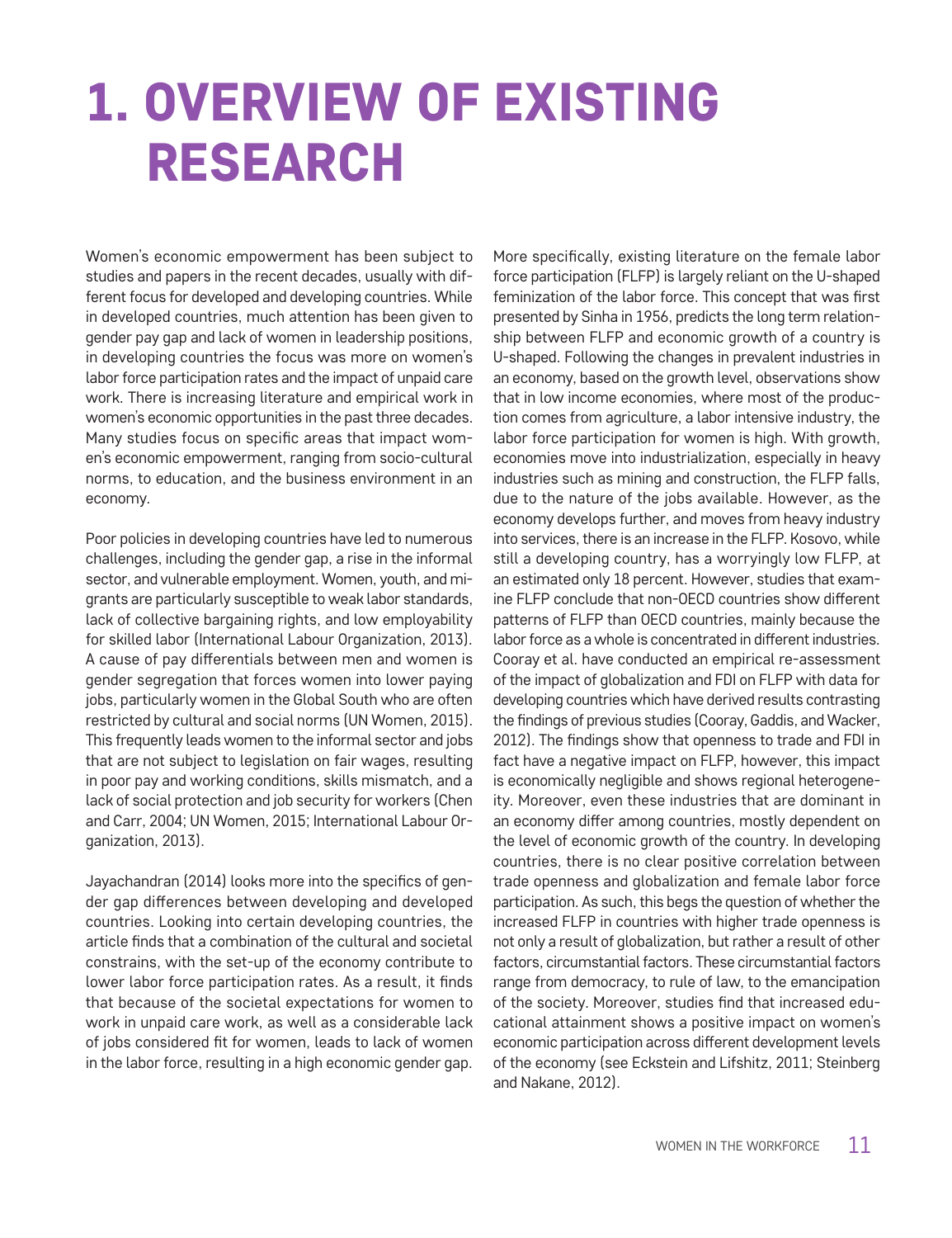Women's disproportionate representation in service jobs, especially in care work has led to continuous scholarly support for the positive impact of changes in the economy to contribute positively to women's segregation (See Folbre, 2012). Earlier studies worked on empirically proving that occupational and industry segregation explains much of the gender wage gap as well as the gap in employment and activity (see Blinder, 1971; Fuchs, 1971; Oaxaca, 1973; Sorensen, 1990; Levanon et al., 2009). Due to this, literature largely agrees that shifts in the economy, from agriculture to services, are likely to produce better economic opportunities for women (see Jayachandran, 2014; Blau and Kahn, 2016).

Focus on the unpaid care work and the strain it can have on women has been measured through Time Use Surveys, that provide a detailed window into the complexities of domestic life allowing government to tailor policies to do the most good while expending the least money; specifically it allows for the monitoring of unpaid work and non-market production, the well-being of the population, and gender equality (Beneria, 2003). While the cost of Time Use Surveys, is often a burden for developing countries, the increased availability of quality information gives policymakers the knowledge needed to target policies to reduce income inequality, increase the efficiency and effectiveness of social welfare and promote well-being (Floro and Miles, 2003; Esquivel, 2008). Moreover, apart from the invaluable informative decision making, scholars also claim that information on unpaid labor can assist in attracting foreign aid and investment (Amhed and Koh, 2011). In Kosovo, no Time Use Survey has been conducted yet. As a result, there is no official assessment of unpaid work that the population engages in, neither as a way of analyzing welfare or as a tool for evaluating socio-economic trends.

Work in assessing the impact of policies and legislation on women in the economy have ranged from those focusing on fiscal policies to those focusing more on social and welfare policies. However, regardless of the policies assessed, the positive impact of the institutions in offering a more suitable environment for women to work in is undeniable. Gender sensitive policy action is needed to rectify the socio-economic obstacles of women, gender segregation in the workforce, and the gender wage gap (UN Women, 2015). Patterns of exclusions and inclusions are seen in export-led manufacturing and can lead to negative outcomes. Women who have been excluded from former work in factories and find themselves doing the same work at home under worse conditions (Chen and Carr, 2004). Several studies have assessed the impact of fiscal policies that are drafted with country-specific norms and economic indicators in mind showing that these policies have a positive impact in both raising the female labor

force participation rate and providing a better environment for women to actively participate in the economy. Fiscal policies both from the revenue and expenditure side can prove successful in improving the environment for women's economic empowerment. Policies such as tax benefit to stimulate labor force participation of women, or changes in income taxation, around the world, have empirically been proven successful in stimulating women's economic participation (see International Monetary Fund, 2012; Aguirre et al., 2012; Duflo, 2012; Thevenon, 2013). On the expenditure side of fiscal policy, social welfare policies, especially those that provide affordable and accessible child care, have proven successful in increasing women's economic participation as a result of freeing women from child care obligations (see Gong et al., 2010). Moreover, overall institutional investment in improving infrastructure, ranging from better access to public transportation, to improved access to child-care, have had a positive impact on women's economic activities around the world (see Norando, 2010). In Kosovo, an assessment of the fiscal expenditures on infrastructure, most particularly on child and elderly care infrastructure, has been published by the Kosovo Women's Network, and has provided specific recommendations that a better care infrastructure has a direct positive impact on women's labor force participation – something that needs to be addressed by the Kosovo institutions (Farnsworth et al., 2016).

Apart from fiscal policies, legal provisions ensuring no discrimination and gender equality are the cornerstone of women's empowerment in general. Restrictive and discriminatory legislation has a negative impact on women's participation in public life, including here their economic activities. Legislation that does not provide equal access to the labor force, or that does not address gender based violence or family related law impedes women's economic participation as well (see Klugman and Twigg, 2012; World Bank and International Financial Corporation 2013).

Moreover, literature shows that poor social policies in the Global South involving maternity leave, elderly care, health care, minimum wage, and education have led to weak outcomes (see ILO, 2013; UN Women, 2015). However, the results of the impact of maternity leave on women's labor force participation shows ambiguous results. While well designed maternity and family legislation can support women's labor force participation, if legislation allows long period for women to be out of the labor force, it can lead to deskilling of these women and reduce their competitiveness in the labor force (see Jaumotte, 2013; Ruhm, 1998; Edin and Gustavsson, 2008).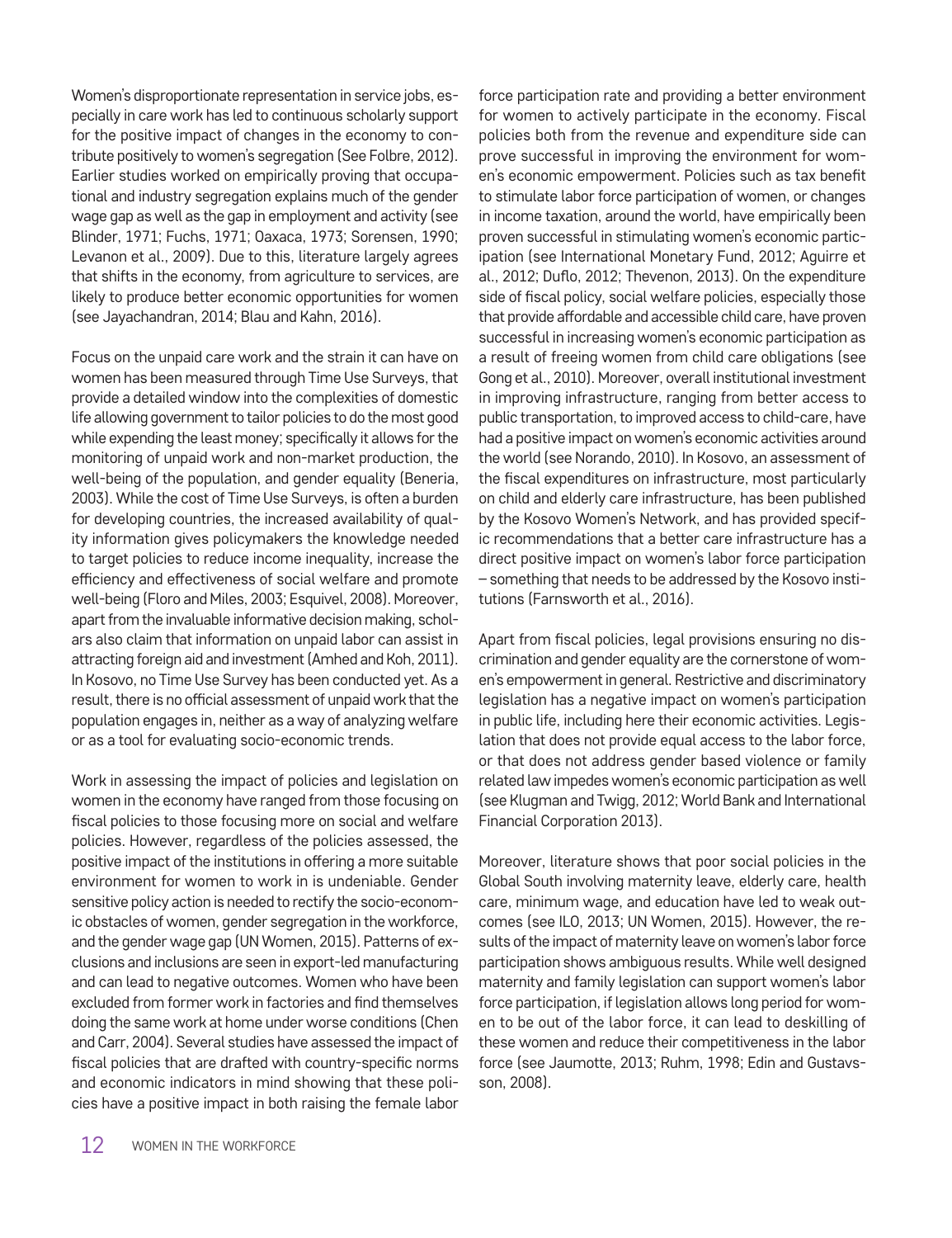Moreover, international institutions have increasingly been working both on producing research and recommendations on women's economic empowerment worldwide. UN Secretary General has established a High-Level Panel on Women's Economic Empowerment in 2016, who have produced reports on women in the economy around the world. The high-level panel's most recent report on Women's Economic Empowerment, focuses on the current state of women in the economy and the outlook towards achieving the 2030 Sustainable Development Goals. Globally, women are overrepresented in unpaid household work, working in vulnerable work, and in many countries face hindrances in forms of discriminatory laws or social norms. This report also foresees the action agenda for the UN to pursue as a tool for women's economic empowerment, which are comprehensive and tackle issues in different areas. This action plan includes work from challenging social and cultural norms, to improvement of legislative and policy practices, to better business practices, to eradicate the existing gender inequality in the economy. Further work in assessing the gender bias in the economy is done by the Economist Intelligence Unit (EUI) who publish a periodical index assessing women's economic opportunities for 113 economies (EUI, 2016). This index assesses the economic environment for both women employees and women entrepreneurs, through a scoring system of 26 indicators, into different categories. These categories include labor policies and practices, access to finance, education, legal and social status of women, as well as an assessment of the general business environment. These categories serve assess and rank 113 world economies.

In Kosovo, women's economic empowerment has been explored through different lenses, but rarely through a general overview of women in the economy. Kosovo Agency of Statistics publishes monthly, quarterly, and annual data on labor force participation of men and women, providing a comparison of the activity and inactivity of both.

The overall labor force participation is estimated by the KAS at 38 percent, a level which is lower than most countries in the region, however, this level is dragged down by the even lower rate of participation of women. The labor force participation for men (MLFP) in Kosovo is 58 percent, whereas that of women (FLFP) is 18 percent. The labor gap - the difference in the labor force participation of men and women - in Kosovo thus is at 39 percent.

#### *Kosovo Labor Gap=MLFP-FLPF=56.7-18.1=38.6*

Moreover, Kosovo women's labor force participation, of 18 percent, is lowest in the region, trailing all neighboring countries. This means that the inactivity rate for women in Kosovo is around 82 percent. The country with the next lowest FLFP is Bosnia and Herzegovina, with a rate of 34 percent, which is still 16 percentage points higher than that of Kosovo. The female labor force participation in other countries in the region is similar and close to 44 percent, highest in Serbia and Albania at 45 percent, while in Montenegro and Macedonia it is 43 percent in each. This can be seen in Figure 1.

## FIG. 01 LABOR FORCE PARTICIPATION RATE, FEMALE (PERCENT OF FEMALE POPULATION AGES 15+)



WOMEN IN THE WORKFORCE  $13$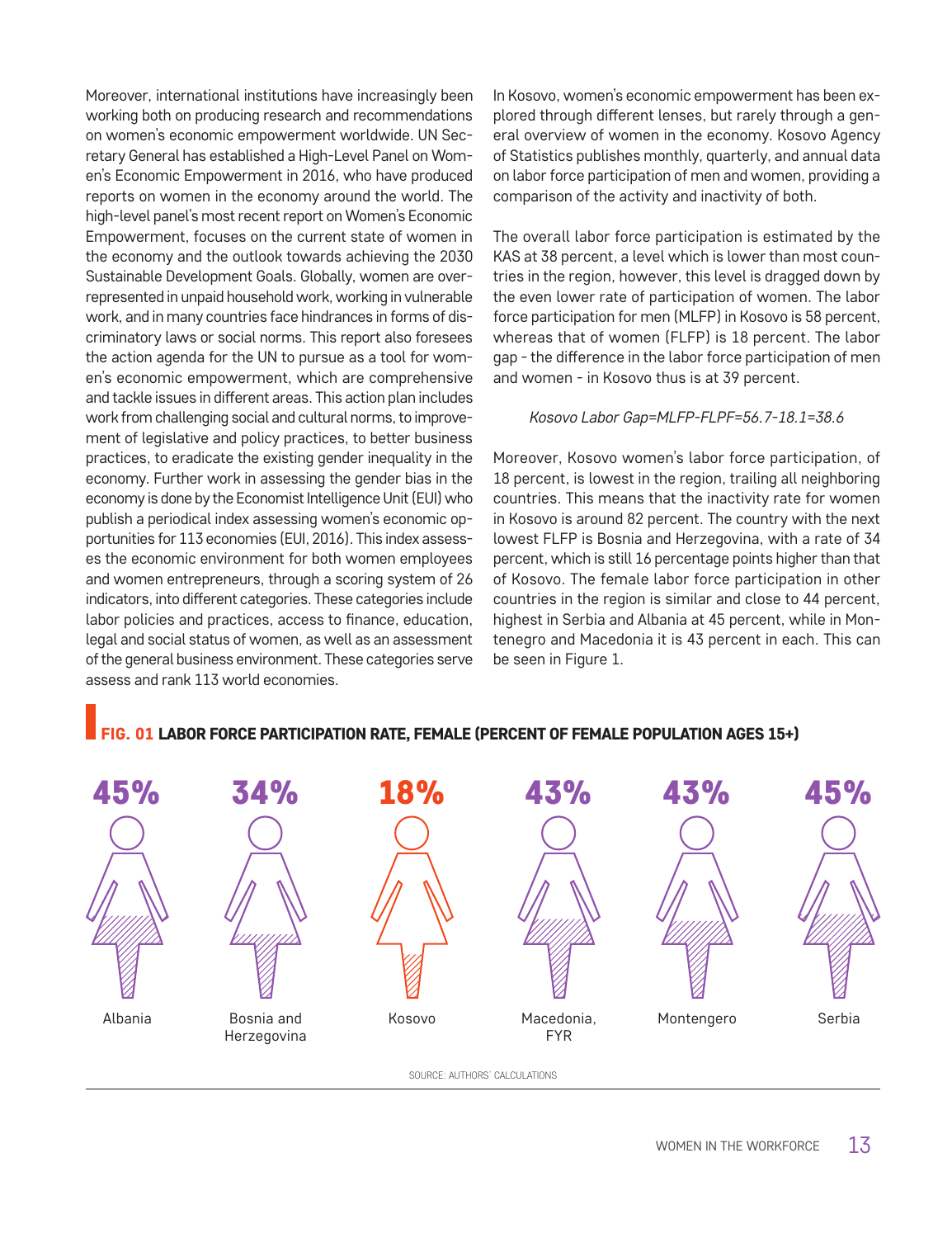Moreover, women in Kosovo also face a higher unemployment rate than men. According to Kosovo Agency of Statistics, the unemployment rate for women is 37 percent, compared to men's unemployment rate of 32 percent. An even bigger difference is seen in the employment rate among men and women, which results from both a low participation rate and high unemployment, where the rate of employment for working age women is 12 percent, whereas that of working age men is 39 percent. Of those women who are employed, almost 40 percent are employed in the education and health sectors, which are among lowest paid in the public sector. Men, on the other hand, are employed mostly in manufacturing, trade, and construction sectors.

Shedding light to the reasoning for women's low participation are in the labor force, women usually reason their inactivity in the labor force with personal or family responsibilities, with 39 percent of inactive women giving this reason, compared to only 4 percent of men. This shows a tendency of women to take more responsibilities in household and unpaid care work, as a result having less hours available for paid work. This is also in line with reasons women have given for working part time, where family responsibilities and care work amount for 48 percent of women working part time.

Apart from statistical analysis of the state institutions, local and international organizations have conducted research and provided insights into different aspects of women's economic participation, but there is still a lack of a comprehensive study of women in the labor force, one that this report intents to start addressing.

Kosovo Women's Network (KWN) has been largely engaged in research and advocacy on gender responsive budgeting, which has provided a basis for Kosovo institutions to mainstream gender perspectives in their budgeting and planning work. These reports serve as the first comprehensive analysis and recommendations on how to conduct gender responsible budgeting, something for which Kosovo institutions are legally obliged. More specifically, KWN have published reports on gender responsive budgeting at different levels. The report on Budgeting for Social Welfare (Shima and Farnsworth, 2014), aimed to help the Ministry of Labor and Social Welfare (MLSW) to assess and plan the budget such that it includes a gender perspective, with specific recommendations for different departments as well as different policy proposals of the Ministry. Moreover, a follow-up report, focusing specifically on wages and subsidies within the MLSW was published in 2015 (Morina and Farnsworth, 2015). More recently, KWN have published their reports on gender responsive budgeting for Trade and Industry, giving the Ministry of Trade and Industry (MTI) specific objectives to fulfill in their action plans and policy proposals with a gender perspective in budgeting to ensure equal benefits to both men and women from these policies and plans (Farnsworth et al., 2016).

The Law on Labor in Kosovo has also been subject to numerous studies and assessments from local organizations. Kosovo Gender Studies Center (KGSC) has published an assessment of this Law in 2011, in which they analyze the impact of the legal provisions on women, mostly relating to maternity leave its impact on women's economic opportunities (Halimi and Demolli, 2011). KWN have more recently published an assessment of the Law on Labor in Kosovo, with the aim at providing concrete recommendations for amending the law. This publication assesses specific aspects of the law through the gender perspective, particularly contractual agreements, maternity leave, and unionizing and their impact on women's employment (Bajnska et al., 2016).

Moreover, considering the integration path of Kosovo, local organizations have addressed gender perspectives of EU integration for Kosovo. KGSC has published numerous reports that analyze the gender perspective of Kosovo's EU integration process – including the impact it has on the legislative and practical issues for women in Kosovo. In particular, KGSC has conducted research in specific municipalities to assess knowledge of EU integration policies and their gendered impact on the communities (KGSC, 2016). KWN has also published analysis on the expectations of women from the EU integration process in Kosovo. This report maps the findings on the policies and their practical implementation as requirements of the EU integration through a gender perspective (Rrahmani et al., 2016). Other local organizations who have worked in women's empowerment often have analyzed even more specific groups, such as ethnic minorities. One such organization is the Network of Roma, Ashkali and Egyptian Women Organizations of Kosovo (RRO-GRAEK), who monitor Kosovo Government strategies on the integration of these groups in general, but also provide specific analysis of the economic opportunities for women of the Roma, Ashakli and Egyptian communities (RROGRAEK, 2012).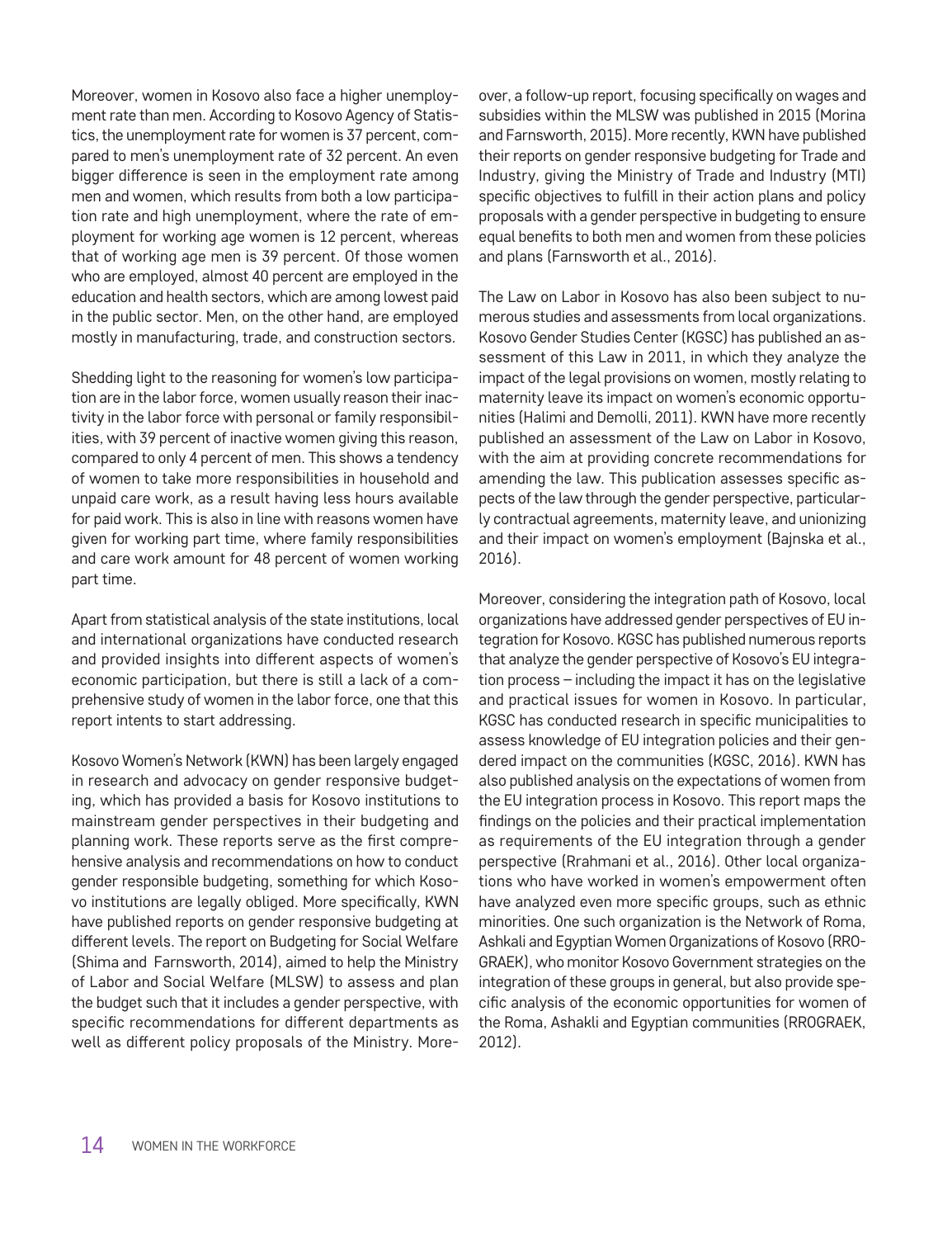International organizations, such as the United Nations Development Programme and World Bank also have conducted research specific to women's economic opportunities in Kosovo. In the 2016 Human Development Report has focused on youth and women in the labor market, as the two groups which are especially overrepresented in unemployment (UNDP, 2016). This report identifies key factors that influence the outcomes of the labor market in Kosovo, specifically for women and youth and provide recommendations on how to tackle these issues. This UNDP report identifies demographic, economic, as well as place importance on the socio-cultural norms and their impact especially on women's economic participation. These issues are explored in this report as well. The World Bank has assessed the Law on Labor in Kosovo, focusing on the maternity leave and the impact the current legislative provisions have on the business community. This report shows that the financial burden of the maternity leave on businesses, often prompt them to discriminate against women in hiring (World Bank, 2015).

However, while specific gender perspectives have been explored, Riinvest considers the need to fill the gap for an inclusive overview of women in the labor force, which will serve as a basis for future research and recommendations for policy changes.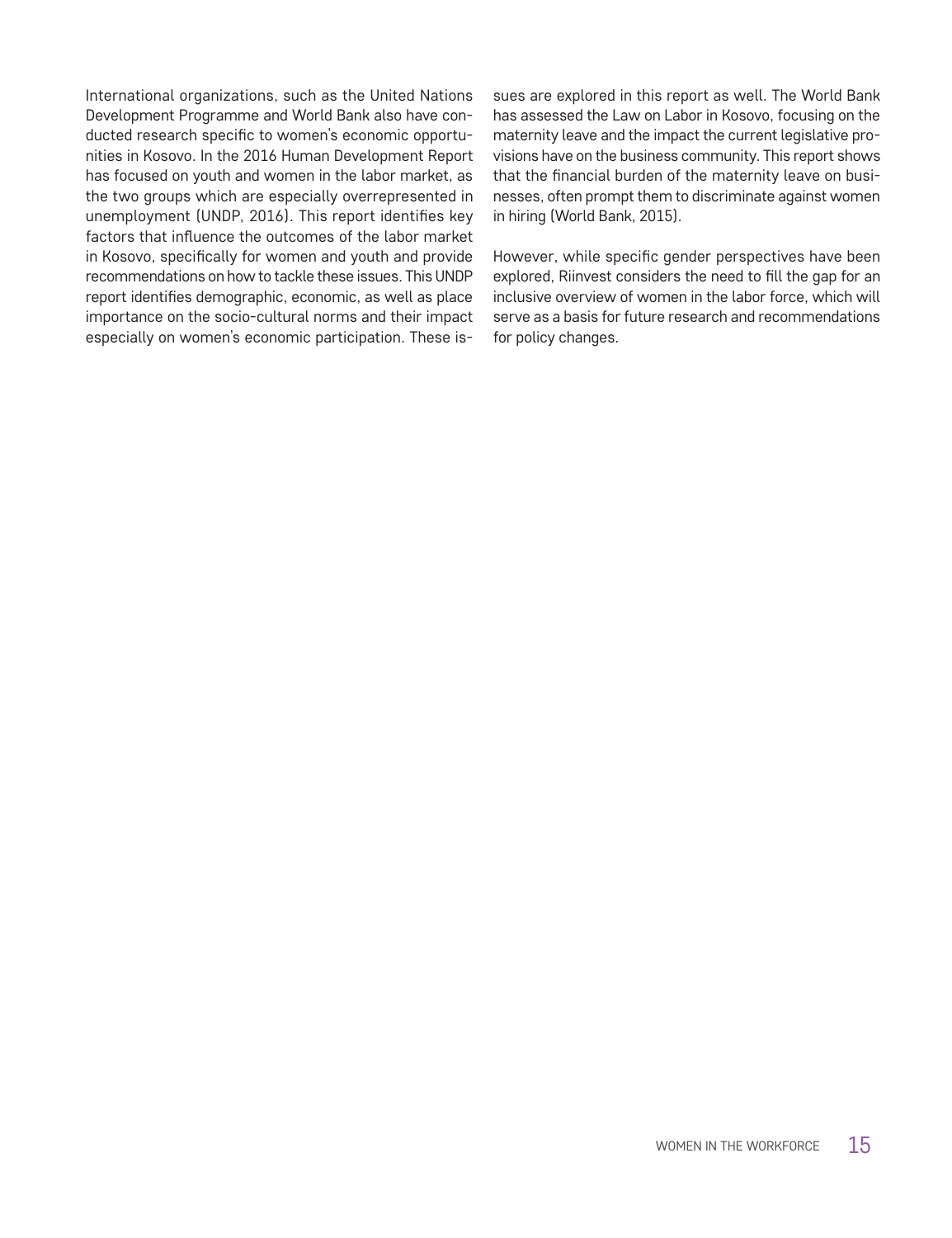# 2. LEGISLATIVE ANALYSIS: AN OVERVIEW OF CHILD-RELATED LEAVES

The main piece of legislation which governs the rights and obligations between the employers and the employees in Kosovo is the Law No.03/L –212 on Labor as published on 01.12.2010 in the Official Gazette of the Republic of Kosovo. Through its provisions this law grants a certain level of protection to women – a number of provisions which have an effect on the position of women in the labor force. Aside from the Labor Law, some of the rights relevant to women are incorporated in the Law on the Protection of Breastfeeding, as published on 23.11.2015 in the Official Gazette. The following sections attempt to provide an overview of the women-related legal provisions of the abovementioned laws.

# 2.1 Law No. 03/L –212 on Labor

The preamble to the law implies that its content is in compliance with the relevant conventions of the International Labor Organization, EU acquis communautaire, as well as the main principles of labor market.

Generally, the main pillars of women-related provisions in labor legislation include the provisions: on special treatment and occupational protection of women, equality of remuneration, prohibition of discrimination in employment relationships, and the right to maternity leave. For instance, the Directive 92/85/EEC (on the introduction of measures to encourage improvements in the safety and health at work of pregnant workers and workers who have recently given birth or are breastfeeding) requires EU member states to prohibit night work during pregnancy, to ensure all women are entitled to maternity leave of at least 14 weeks, ability to take ante natal examinations, prohibition of contract termination due to the state of being pregnant, as well as the continuity of employment rights.

In this regard, and in accordance with the requirements of the EU Directive 92/85/EEC, the Labor law recognizes women as a specific risk category whereby it grants them special protection (Law on Labor, Art. 44). In addition, the law endorses the principle of equal pay, by which it imposes a duty upon the employer towards provision of equal remuneration to men and women for their work of equal value (Law on Labor, Art. 55), notwithstanding the fact that such payment undergoes special provisions in the event of maternity leave. Early dismissal of women due to pregnancy is also prohibited through Article 53 which provides three stages when the early contract termination or transfer to another post is prohibited: during pregnancy, during maternity leave and when a women is absent from work due to special care for the child. However, there is one exception, this category of workers is subject to contract termination in the event of collective dismissals. Apart from Article 53, the law does not consider maternity leave as an interruption of the employment relationship, by that granting women the right to automatic continuity of their employment contract (Law on Labor, Art. 12).

Aside from the general principles set forth in each piece of labor legislation, the principal point has always been the chapter on child-related leave (ranging from maternity, paternity, parental, or adoption leave). On this exact chapter, the argument twirling around the principle of equality being at risk has kept the discussion alive, while opposing arguments from both sides of an employment relationship, the employer and the employee, are constantly addressed. The Labor Law established the right to (paid) maternity leave through its Article 49. Women are entitled to a total of 12 months of maternity leave, which may be used up to 45 days before the expected date of birth. By way of the compensation structure, during the first 6 months, women are entitled to 70 percent remuneration of their basic salary from the employer. For the following three months, women are entitled to the compensation of 50 percent of the average salary in Kosovo which is paid by the Government of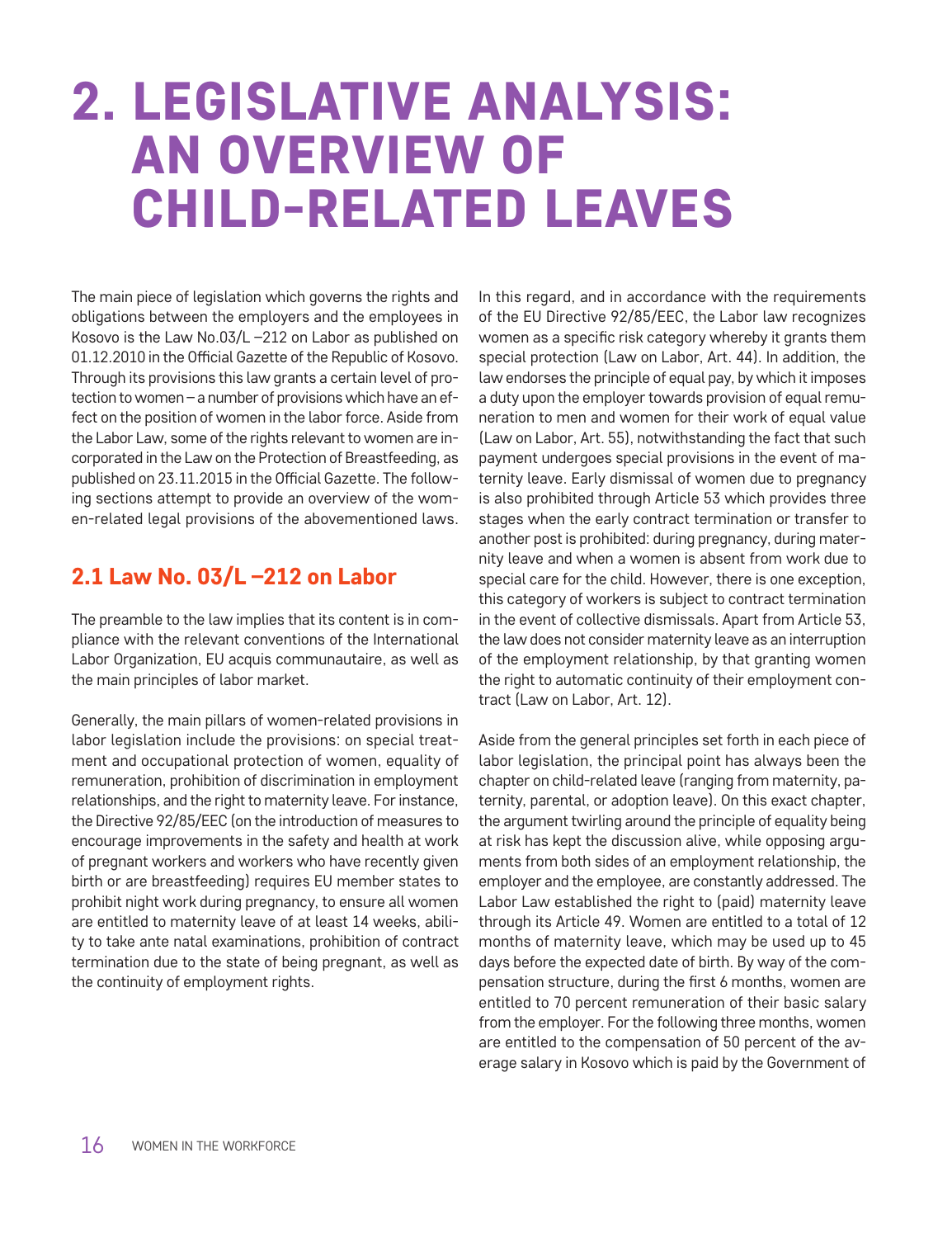Kosovo. An additional 3 months of maternity leave can be used, although no payment is guaranteed during this term. The current law does not offer a straightforward option of paternity leave. Rather, the second half of the maternity leave, namely the last 6 months, may be transferred to the father subject to an agreement with the mother. Yet, as a rule, the exercise of the same rights as granted to the mother may be used by the father only in three exceptional circumstances: in the event of the mother getting sick, cases when the mother abandons the child, and/or in the event of the mother's death.

The last few provisions that are relevant to women in the labor market address their protection as a specific risk group, through which additional protection and safety in the workplace is granted. Hereof, the general prohibition within Article 46 stipulates that pregnant and breastfeeding women are prohibited from conducting "hard physical work, labor exposed to biological, chemical or physical factors that may risk the reproductive health as well as other specific cases", all of which are terms defined by secondary legislation. In addition to this substantive provision, the Labor Law is quite far reaching in terms of protecting pregnant and breastfeeding women towards the imposition of long working hours, overtime, and night work (Law on Labor, Art. 26, 27, & 48). To this end, the legislator has also opted in prohibiting the reassignment of pregnant and breastfeeding women in another working post without their prior consent (Law on Labor, Art. 17).

Though not all of the details are foreseen within the primary law, the following administrative instructions are the relevant secondary legislation:

**a** Administrative Instruction No. 15/2011 regarding the procedure for financial payment for maternity leave;

**a** Administrative Instruction No. 11/2011 regarding classification of hard and dangerous forms of labor that may damage the health of pregnant and breastfeeding women; and

**C** Administrative Instruction No. 04/2015 regarding the regulation of administrative procedures for compensation of maternity leave by the Government.

# 2.2 Law No. 05/L -023 on the Protection of Breastfeeding

A piece of legislation which is to be referred to as an extension to the Labor Law women-related provisions is the Law on the Protection of Breastfeeding. The extra protection is expressed through the entitlement of women to use two hours of paid daily break during the regular working hours for the purpose of breastfeeding – this starting from the sixth month up to one year. For the following one year, women are entitled to one hour of paid daily break. The breastfeeding break is given in addition to the regular break (Law on Labor, Art. 5).

Just as the Labor Law does, the Law on Protection of Breastfeeding places an absolute prohibition on the jobs that are identified as risky for the health of the breastfeeding mother and the infant (Law on the Protection of Breastfeeding, Art. 6).

# 2.3 The impact of the Labor Law on the private sector and women in the labor force

The negative effect of the maternity leave provisions in Kosovo has proven to be twofold: it produces higher financial burden on employers, which has backfired with discrimination vis-à-vis women in the labor market. Perhaps not unexpectedly, business associations have consistently opposed the content of Article 49, in particular paragraph 3:

*"3. First six (6) months of maternity leave, the payment shall be done by the employer with the compensation of seventy percent (70 percent) of basic salary."*

The main concern arises out of the duration of the maternity leave and the compensation structure which characterizes it. The position of business representatives is that the provision imposes a high financial burden on businesses towards their employees making use of the maternity leave. Article 49 has been assumed to be the source of discrimination against women in the labor market, from the very early stages of the hiring process, mainly due to the inability of businesses to face additional financial burdens in a period when the private sector is facing many other obstacles. A study conducted in 2012 intended to provide a forecast of the financial implications of Article 49, para. 3 towards businesses. The study is based on the assumption that the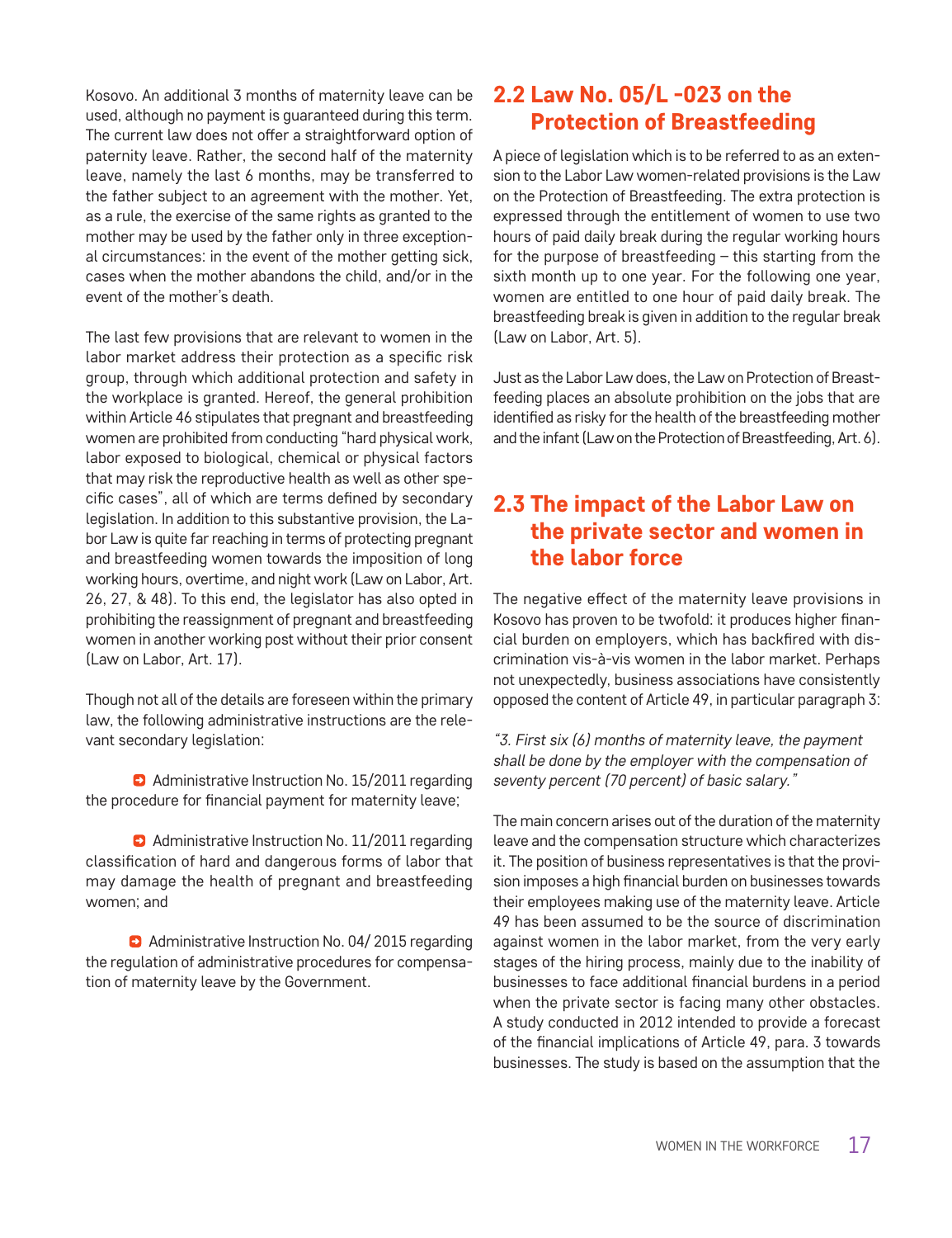regular monthly salary of the employee is  $E$  1,000. In accordance with the current legal provisions, the employee is entitled to  $\epsilon$  4,200 for the first 6 months of her maternity leave, while the costs for her replacement in the duration of 12 months would amount to € 12,000. With these parameters, the costs are likely to reach € 16,200, hereby suffering a cost increase of € 4,200 during a 12 month maternity leave – under the assumption that only one employee uses the leave at a time (Zeka & Hapciu, 2012).

The financial implications of businesses have impacted the hiring policies altogether. This includes gender discrimination during the hiring process, by which women in child-bearing age generally face additional hurdles, due to the employers' perception towards their potential to use the maternity leave provisions. Even in the event of being hired, the current provisions tend to offer room for businesses to create a practice of offering shorter contracts of less than a year to women. In the long run, these provisions can afflict upon the women's salaries, in the sense that their incomes would not be equal to men's (Zeka & Hapciu, 2012).

In addition to the above, the lack of paternity leave or parental leave renders women option-less, and this can also afflict their career and professional life, in the sense that their "mandatory" maternity leave decreases their chance of being promoted or holding managerial positions.

# 2.4 European Union legislation

Despite a proposal to amend the directive towards extending the protection to the pregnant workers and women after giving birth or breastfeeding, the Directive 92/85/EEC on the introduction of measures to encourage improvements on the safety and health at work of pregnant workers who have recently given birth or are breastfeeding, the so-called Maternity Leave Directive, remains the main directive on an EU level which addresses the topic of maternity leave. To this end, the directive sets the minimum requirements, which must be complied by EU member states – the main being the requirement of at least 14 continuous weeks of maternity leave.

In addition to the Maternity Leave Directive, the Framework Agreement on Parental Leave, which is implemented through the Council Directive 2010/18/EU is regarded as a means of promoting equal opportunities and family responsibilities between men and women. Clause 2.2 of this directive states:

*"The leave shall be granted for at least a period of four months and, to promote equal opportunities and equal treatment between men and women, should, in principle, be provided on a non-transferable basis. To encourage a more equal take-up of leave by both parents, at least one of the four months shall be provided on a nontransferable basis. The modalities of application of the non-transferable period shall be set down at national level through legislation and/or collective agreements taking into account existing leave arrangements in the Member States."*

# 2.5 EU Members states legislation and policies

The following paragraphs provide an overview of the national legislation and policies of several EU member states, chosen on a random basis, and are confined to the provisions on the duration of maternity leave and parental leave as well as the structure of compensation – as the main provisions which need to be amended in Kosovo Labor Law. Seemingly, each state has adopted its rules on the duration, types, and compensation of childbirth-related leave which, although in compliance with minimum requirements as set by EU, reflect the countries' socio and economic traits. These policies are considerably different, which proves that each country needs custom-built rules and any replication of these risks proving unsuccessful in Kosovo. Notwithstanding the above, the following may be viewed as common denominators of these policies: a minimum of 14 weeks of maternity leave; remuneration paid by the government through respective national means; and protection against dismissal throughout the leave and up to 1 year following the return to work.

**FINLAND:** Finland is known as a country that provides one of the best legal frameworks in terms of protecting parents both before and after childbirth. According to the Employment Contracts Act, employees are entitled to maternity leave, special maternity, paternity, and parental leave (Employment Contracts Act, Chapter 4, Section 1). The Finnish Health Insurance Act contains detailed provisions on the implementation of these four types of allowed leaves, whereby it also provides for the methods of calculation of the compensation. The paid maternity leave amounts to 105 working days while the paid paternity leave is provided in the duration of 54 working days (18 of these days may be used by both parents, at the same time). The parental leave is subject to the agreement of both parents, whereby 158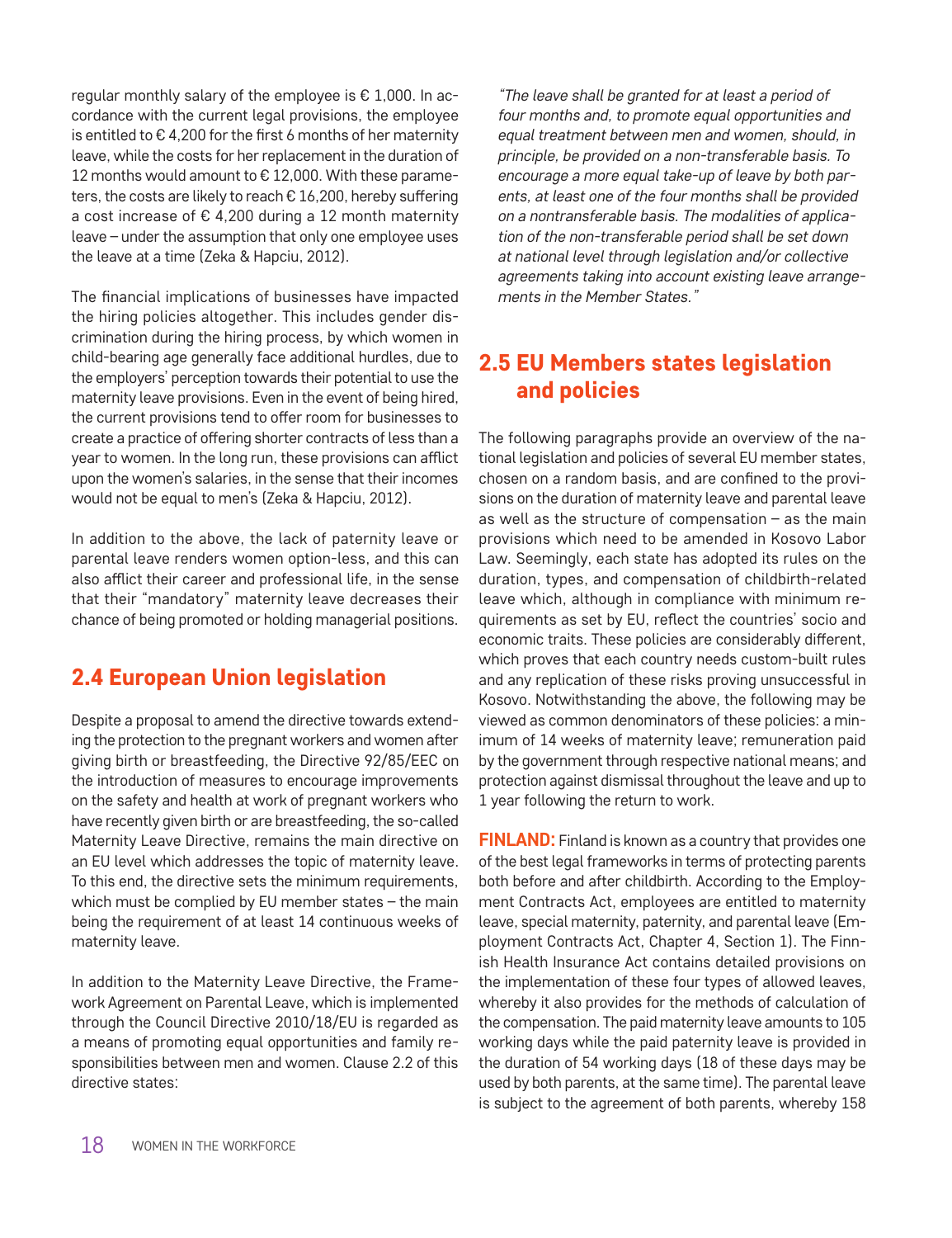working days can be divided between them, and may start to be used immediately after the maternity leave termination. The compensation during these leaves is conducted through the Finnish national insurance program. One of the peculiarities of this system is the home care allowance, which is applicable to parents wanting to take care of their children at home, instead of childcare services (Ray, 2008).

**AUSTRIA:** Austria is also a country which offers two types of leaves on the occasion of childbirth, namely, maternity leave and parental leave. As a rule, paid maternity leave is in the duration of 16 weeks (Austria Maternity Protection Act, 1979). Respectively, the first half of the paid leave may be taken before the birth of the child, while the other half 8 weeks after. Although the Austrian law does not provide the option of paternity leave per se, it nonetheless closely resembles with the legal provisions of Kosovo Labor Law. This, in the sense that the father may use the paid maternity leave in the event of mother's death, or sickness. In addition to the rules on maternity leave, parents are entitled to make use of the parental leave, the threshold of which is set at the minimum of three months and up to the child's second birthday (a maximum of 730 days). As a rule, parental leave does not fall within the group of paid leaves, although a small allowance is given to parents with a lower income. In terms of remuneration, the mother is entitled to maternity leave compensation "that equals the average earnings she received in the last 13 weeks of the employment relationship" (Austria Maternity Protection Act, Art. 14). This remuneration is covered by the Government. In Austria, the period during which women are protected from dismissal is 4 months after their return to work.

**FRANCE:** French legislation offers the following child-related leaves: maternity leave, paternity leave, parental leave and adoption leave. The adoption leave may be regarded as a peculiarity of French labor legislation. The maternity leave is paid equal to the scale of the regular salary prior to the childbirth, and as a rule, it is offered in the duration of 16 weeks, 6 weeks of prenatal leave and the rest post-natal. Nonetheless, the law offers a longer time off depending on whether there is an event of i.e. a single births in a family with at least 3 children, birth of twins; or birth of triplets and more (French Labor Code, 2015). Unless otherwise agreed upon with the employer, all of the allowed leaves are paid by the government, namely the social security/sickness insurance fund.

**GERMANY:** Germany has adopted the minimum requirement of the relevant EU directive, thus paid maternity leave lasts in the duration of 14 weeks, 6 weeks of prenatal leave and 8 weeks of post-natal leave. Similar to the member states presented above, in Germany mothers are entitled to full remuneration based on the income they have received prior to making use of the maternity leave. The employers do not bear the burden of such payment, as depending on the case, remuneration is covered either by the mother's health insurance fund or the government. In comparison to France and Austria, Germany has included the right to paternity leave within the parental leave provisions, and as such does not provide any provisions for paternity leave as a distinct type of leave. Both parents are also offered the option of parental leave, which may last until the child becomes three years old. Nevertheless, this leave shall not necessarily be used during this period and may be transferred until before the child is 8, subject to an agreement between the parents and the employer. During this type of leave, a parent is entitled to 67 percent compensation of the regular salary.

**ITALY:** Similar to the German legislation, Italy does not offer paternity leave, while it only entitles the parents to maternity and parental leave. Mothers are provided a total of 5 months of maternity leave, which, as a rule, are divided in a 2+3 ratio (Italian Civil Code). In addition, subject to an agreement between parents, the law offers 11 months of parental leave, which, interestingly enough, may be used up to the child's 12th birthday. In terms of remuneration, the government, through the respective social security body, covers the compensation in the amount of 80 percent of the regular wage of the mother (100 percent if subject to the collective contract).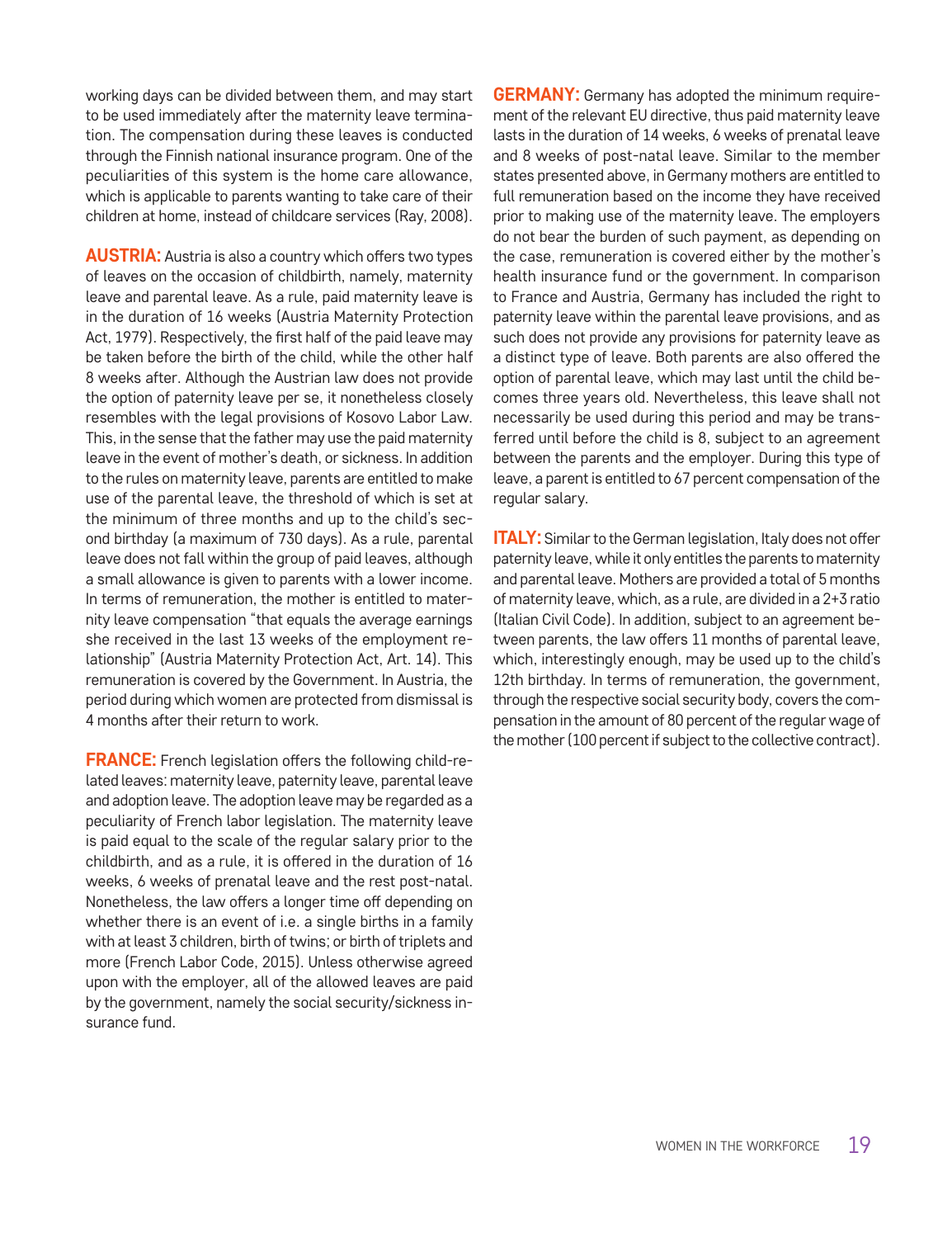# 2.6 Regional practice

In general, the Western Balkans countries have opted for legal provisions which grant longer maternity leave periods than the EU member states. With the exception of Albania, these countries offer paid maternity leave at the rate of 100 percent, through different means, including coverage from the government or other insurance schemes. It is important to note that the countries in the region have not approximated their legislation and policies to the Council Directive 2010/18/EU with regards to parental leave, by manner of which their respective labor laws do not offer the option of parental leave yet. The table below showcases the practice of these states:

The Western Balkan countries, namely, Albania, FYR of Macedonia, Montenegro, and Serbia are to a large extent similar in terms of the duration of maternity leave, the fact being that the legislators have opted for a minimum of 9 months of maternity leave. As opposed to the current Kosovo Labor Law, these countries seem to provide a higher compensation for women during maternity leave. The following paragraphs offer an overview of what these countries offer on the topic of this report.

**ALBANIA:** The employment relations in Albania are regulated through the Albanian Code of Labor. According to the relevant legal provisions the duration of maternity leave is 1 year. The Labor Code does not offer the option of paternity leave; however, both parents are entitled to parental leave in cases of child adoption. The compensation structure of the maternity leave is regulated by the relevant insurance law, whereby the mother is entitled to payment of 80 percent of the average net income as received during the previous 12 months – prior to her maternity leave.

**FYR OF MACEDONIA:** The labor relations in Macedonia. including maternity leave, are regulated by the law on Labor Relations, which offers two options in terms of maternity leave duration. First, the law grants pregnant women the right to 9 months of leave after giving birth to their first child. However, women pregnant with the second child or later are entitled to 1 year of paid maternity leave. In terms of child related leaves, Macedonia offers the option of paternity leave only in scenarios when the mother will not make use of her maternity leave. Currently, the country has not foreseen the right to parental leave. Women are entitled to payment of 100 percent of their salary, which is covered by the government, namely the State Health Insurance Fund.

**MONTENEGRO:** This child-related leave provisions in Montenegro are almost identical with the ones in Macedonia. Women are entitled to 1 year of paid maternity leave which is covered by the government through the State Health Insurance Fund and it includes the average amount of salaries during the last 12 months, subject to payment of contributions for compulsory health insurance.

**SERBIA:** This country has adopted a slightly peculiar approach when compared to the other Western Balkans countries. The child related leaves are two: maternity leave and childcare leave. For the first and second child the mother is entitled to 365 days of paid maternity leave, whereas for the third (or more) child she has the right to two years of maternity leave. The compensation is executed by the employer; however, this compensation is reimbursed to the employer by the government. The level of compensation is 100 percent of the average of the mother's salaries during 12 months, prior to the use of maternity leave. In this regard, the rule has an exception - mothers with an experience of 3 to 6 months in a given entity are entitled to 60 percent of this amount. Serbia does not offer the option of parental leave.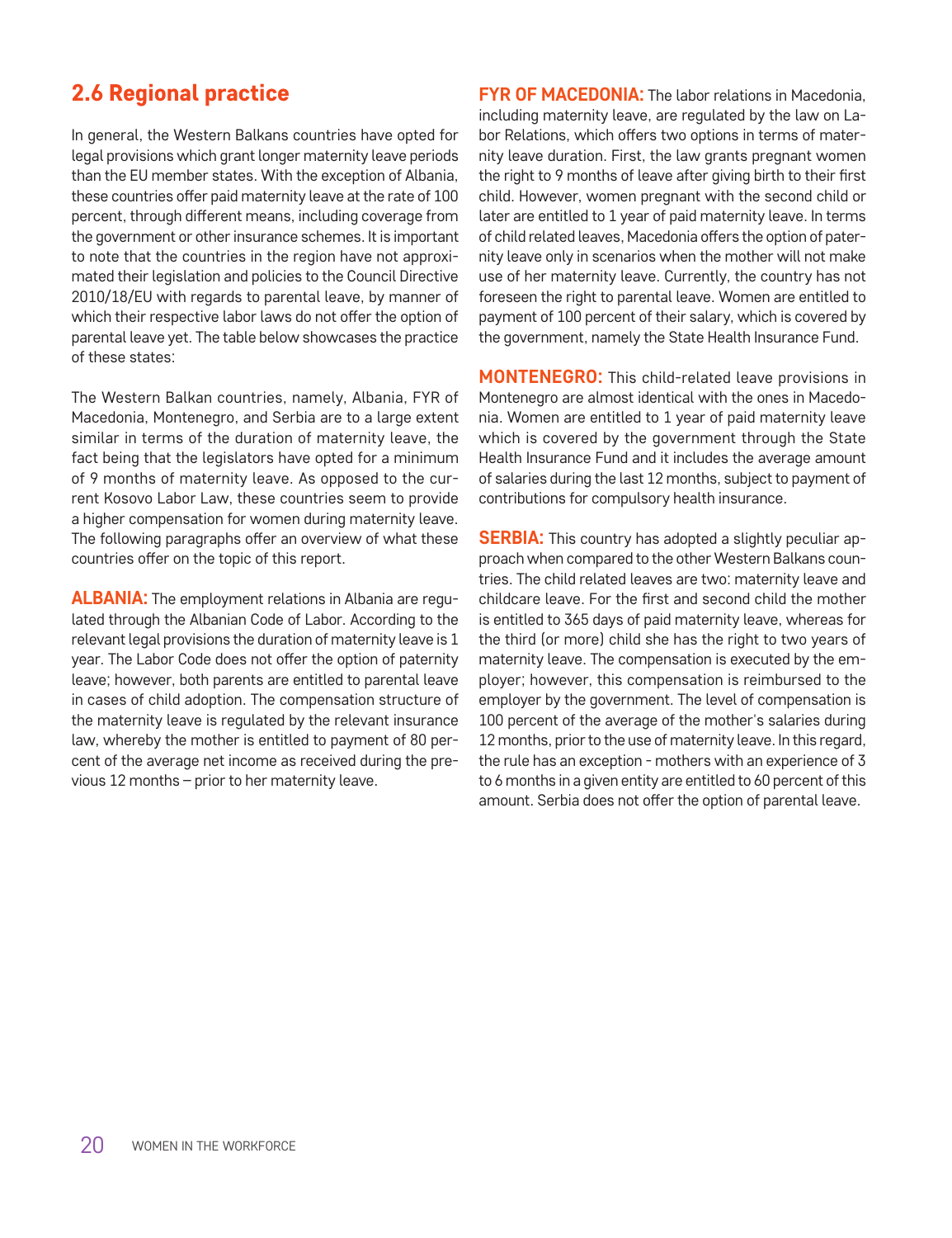## **AB. 01 REGIONAL PRACTICE**

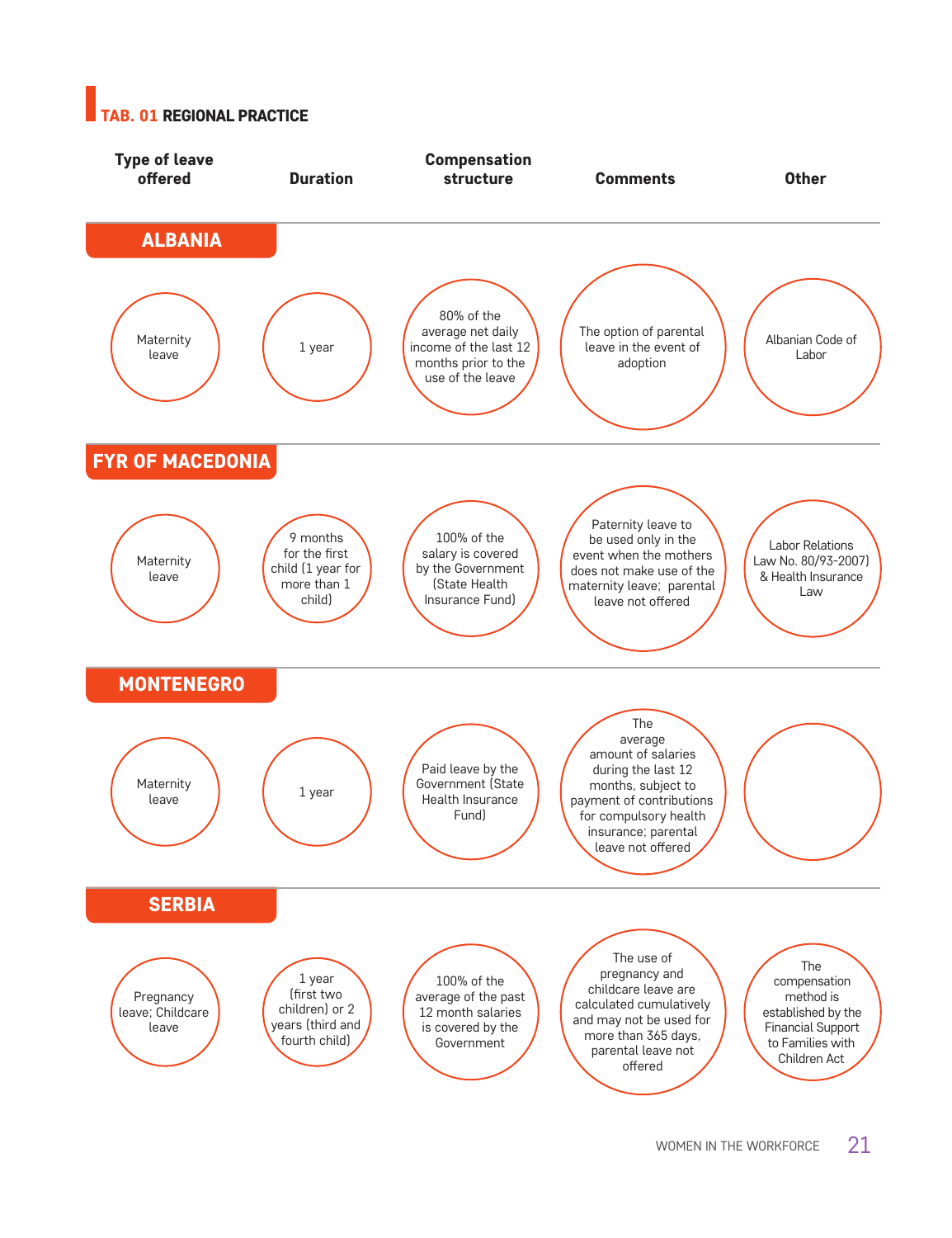# 3. METHODOLOGY

This section provides a general description of the methodological approach used in this study. In order to analyze women in the workforce in general, specifically focusing on the working conditions and work barriers of employed women in Kosovo, Riinvest research team used primary data gathered through a survey of women employed in the labor market. Moreover, the team has also used literature review and comparative analysis of qualitative data as a combination of research techniques to provide the most comprehensive research results.

The core data were collected through a survey including employed women throughout Kosovo. To construct the sample, data on the number of employed women by municipality were obtained from KAS, therefore the sample was stratified according to the number of women employed in all municipalities.

To ensure that this research study produces representative data, the overall sample has included 600 respondents (employed women) throughout Kosovo, who were selected randomly, stratified by municipality from a population of 68,457 (based on data from KAS). Calculations have shown that a sample of 600 respondents is sufficient to generate representative results with a 95 percent confidence level and a 4 percent margin of error.

## TAB. 02 SAMPLING DISTRIBUTION ACROSS KOSOVO REGIONS

|                        | <b>Number of</b><br>employed women | <b>Percentage of</b><br>employed women | Number of<br>questionnaires |
|------------------------|------------------------------------|----------------------------------------|-----------------------------|
| Prishtina              | 27615                              | 40.3 percent                           | 242                         |
| Prizren                | 9041                               | 13.2 percent                           | 79                          |
| Gjilan                 | 6693                               | 9.8 percent                            | 59                          |
| Peja                   | 6612                               | 9.7 percent                            | 58                          |
| Ferizaj                | 5459                               | 8.0 percent                            | 48                          |
| Mitrovica              | 5204                               | 7.6 percent                            | 46                          |
| Gjakova                | 4981                               | 7.3 percent                            | 44                          |
| <b>North Mitrovica</b> | 2852                               | 4.2 percent                            | 25                          |
| <b>TOTAL</b>           | 68457                              | 100                                    | 600                         |

SOURCE: AUTHORS' CALCULATIONS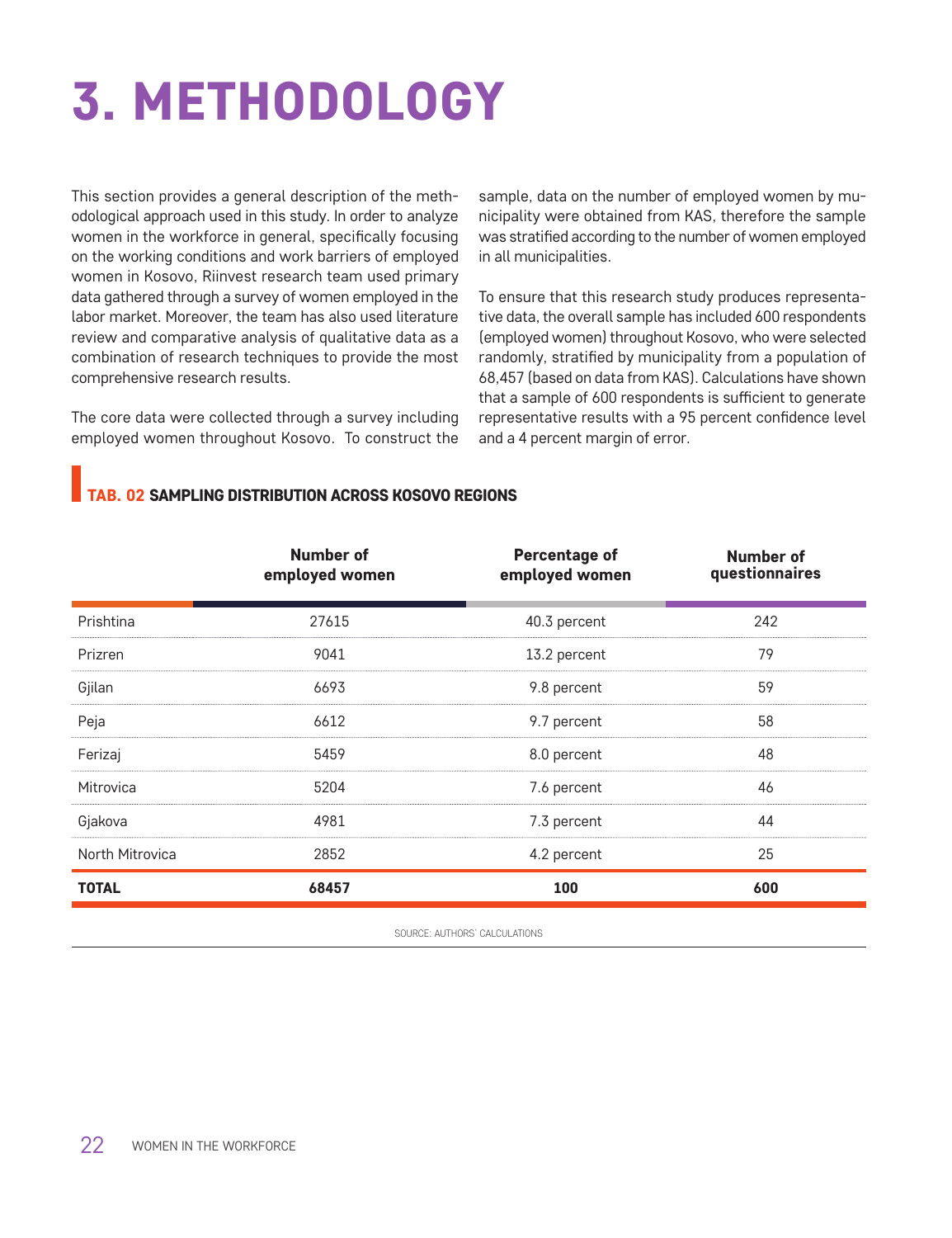After constructing the sample, the next step was drafting of the questionnaire according to the sections which were pre-determined based on both academic and policy research conducted by Riinvest research team. The questionnaire contains generic questions regarding the profile of the employed women, more specifically socio-economic and demographic related questions. The main part of the questionnaire consists of questions aimed at obtaining information (quantitative as well as qualitative) about the working conditions, contractual arrangements, barriers in the working place, work-life balance and maternity leave.

The survey was conducted by engaging our experienced enumerators who were trained on the specifics of the survey. All enumerators underwent a three-day training, where they were informed about the content and importance of the survey; were trained on the survey methodology (contact with the respondent, ways of gathering information, ways of completing the questionnaire); and were tested on their ability to conduct surveys by simulating a sample survey.

Before the start of the survey, the questionnaire was tested by the Riinvest research team to ensure the efficiency of time and a logical sequence of questions. Small groups of 2 to 5 enumerators have worked under the supervision of one team leader. Besides monitoring the enumerators in the field and conducting logical control, verification of the surveys was also done through phone calls made by the research team and the project leader. Around 40 percent of the survey questionnaires, selected randomly, were re-verified by the research team, who contacted the respondents to make sure that the answers correspond to those that were filled in by enumerators. In addition, each questionnaire has been verified by the researchers to ensure correctness of questionnaire completion and to see

if it contains any non-logical response. This methodology improves the quality of data and helps avoid potential defects within the survey.

The sample unit in this survey is the employed woman. Households were selected randomly and employed women within a household was surveyed. If there were 2 or more women, who were employed in the family, only one of the women was surveyed, the one whose birth date was closest to the date of the survey.

Once collected, the data was encoded by experienced researchers using the operating software especially designed for the purposes of the project. Next, the data were analyzed and pre-interpreted using SPSS to identify responses outside of expected ranges, including potential inconsistencies across vari¬ables. Changes were made as appropriate. Additionally, periodic checks were made by the project leader, primarily through com¬paring variable means and distributions across files, to ensure that the data have not been altered, intentionally or otherwise. The research analyses in this report are predominantly based on descriptive statistics using cross tabulation techniques. Once the data was tabulated and cross-tabulated, the experienced research team has been engaged in interpreting and analyzing the findings.

Beside the survey, relevant studies and research reports have been utilized to complement on the primary research. Moreover, secondary research has been conducted in order to verify and consolidate the information received from the questionnaires. Following the data collection, from both primary and secondary research, a detailed report has been prepared, entailing analysis and providing recommendations on the findings.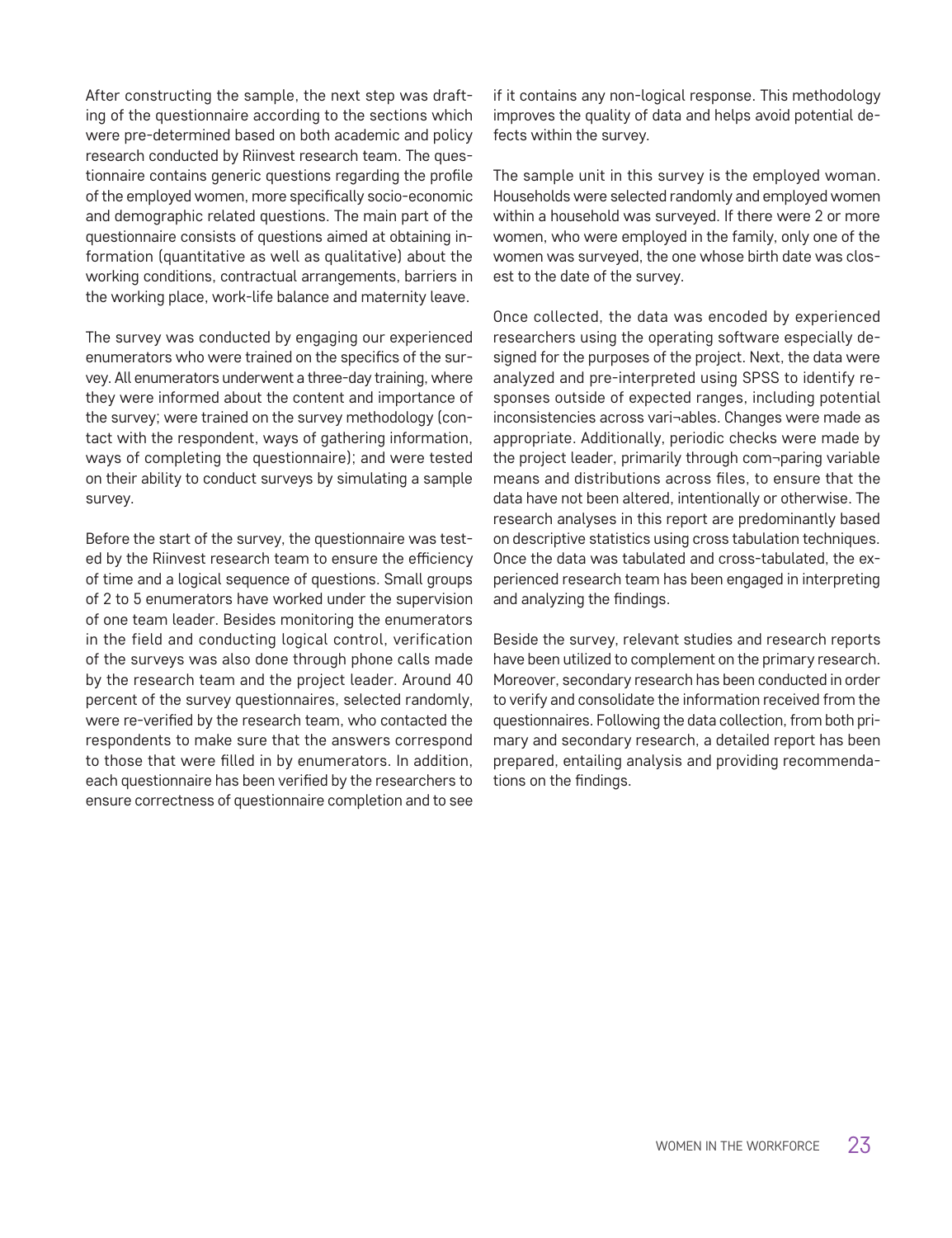# 4. SURVEY RESULTS

This section describes and analyses the output of the quantitative part of the study, the survey conducted with 600 employed women in Kosovo. Subsection 4.1 portrays general overview of the socio-economic nature of the surveyed sample. This subsection provides information on age, education, income, civil status and family dynamics on those interviewed. In addition, several cross tabulations are performed to analyze the findings in more detail and to see if specific factors such as education impact certain aspects.

The data presented are analyzed and compared with Kosovo-wide data. Subsection 4.2 provides detailed picture on contractual agreements and obligations between the employees and employers, as well as details of the sectoral differences in this regard. Barriers to seeking employment are analyzed in subsection 4.3. In subsection 4.4 there is an analysis of the workplace barriers and the working conditions of the surveyed women. Further, subsection 4.5 treats working hours, with special disaggregation by sectors, followed by section 4.6 which building on the previous sections, analyzes work-life balance of the respondents.

Considering the nature of the report and the survey, subsection 4.7 looks into the impact of economic independence on women's empowerment in the household and the improvement of their decision making power, followed by an analysis of the double shift which is covered in subsection 4.8. The bargaining power and the dynamics within the household are further explored in subsection 4.9 looking into the division of labor within the household. This section is completed with an analysis of the stances of the respondents on the maternity leave and the potential parental leave, which is reviewed in subsection 4.10.

# 4.1 General Overview

Considering the gender differences in the labor market, Riinvest Institute, in order to provide a more in-depth analysis of women in the workforce, has conducted a survey with employed women across Kosovo. The general characteristics of those women, ranging from demographic to working conditions, are elaborated throughout this section.

The age of the employed women surveyed, ranges from 18 to 64 and is on average 36, same as the age group with the highest labor force participation rate in Kosovo. With regards to marital or civil status, roughly 62 percent of the surveyed women are legally married, around 30 percent are single, roughly 3 percent have declared to live with their life partner, about 3 percent are widowed and almost 2 percent divorced. The average number of family members in the sample is 5. Around 38 percent of them have completed a bachelor's degree, around 9 percent have an associate degree, nearly 23 percent have completed high school and around 3 percent have completed only primary education. Almost 13 percent have declared to have completed a master's degree or more, whereas the remaining 14 percent have started but not completed their university studies.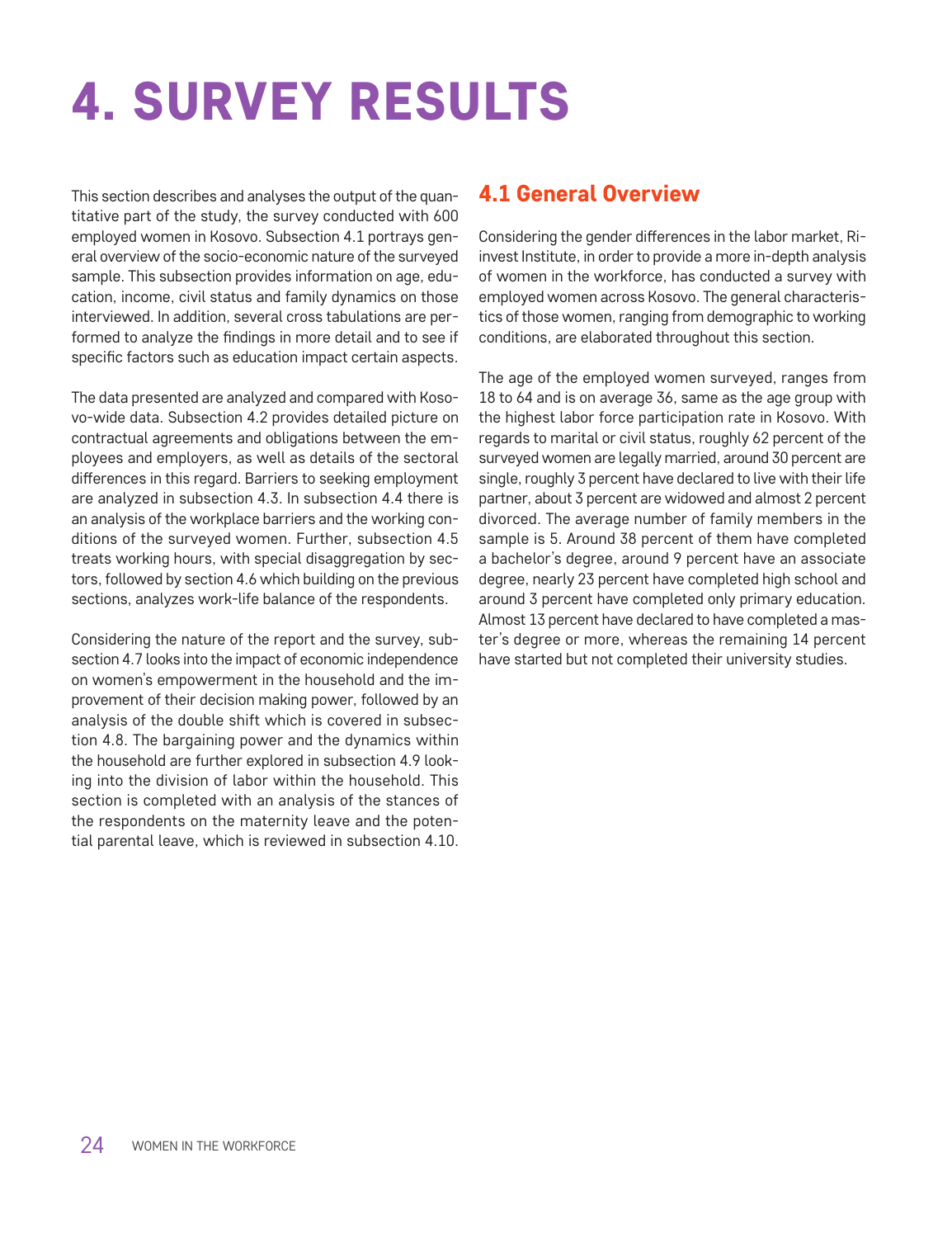# **#INFOGRAPHIC 1: GENERAL PROFILE OF WOMEN IN THE SURVEY**

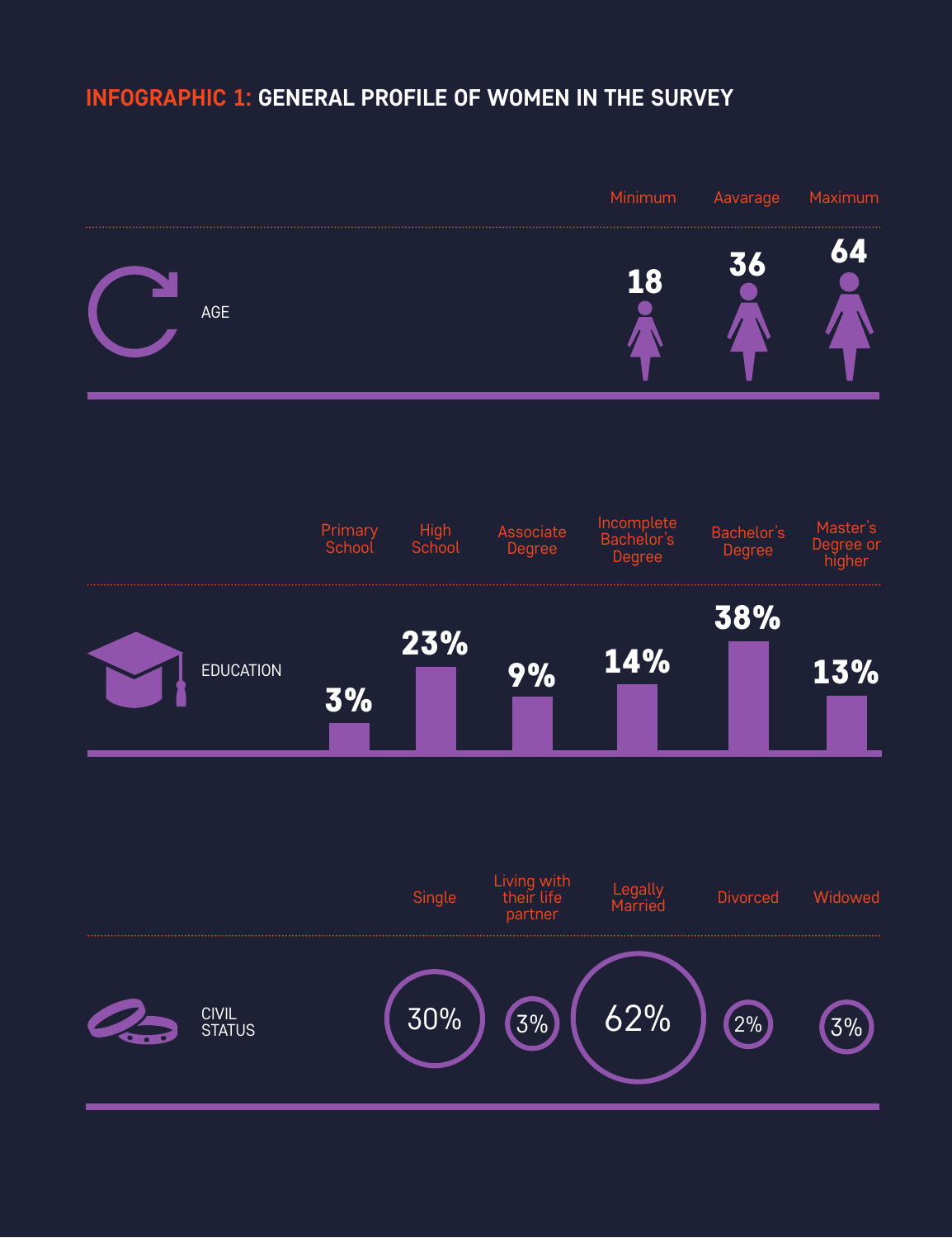In terms of income received, on the other hand, the majority of women have stated to have a monthly salary ranging in two brackets that include salaries from 200 to 500 euros, namely around 63 percent, of which 33 percent report a salary of 200-350 euros, whereas 30 percent report a salary 350-500 euros. Nearly 12 percent of the surveyed women earn between 500 and 700 euros monthly, around 4 percent between 700 and 1,000 euros and only slightly more than 1 percent stated to earn over 1,000 euros in monthly salary. Around 11 percent of the surveyed women earn less than 200 euros a month. Out of the total number of interviewed women, around 9 percent has refused to give out details concerning their level of earnings.

As expected, income in relation to the level of education, shows a positive trend. The average monthly salary of a woman with primary education has turned out to be 227 euro; with high school degree it is 296 euros; with associate degree it is 390 euros; with bachelor's degree it is 429 euros; and with master's degree or more it is 535 euros (see Figure 2). Meanwhile, university dropouts earn a monthly salary of 308 euros on average, which is less than what women with a bachelor's degree as well as an associate degree earn.



## **02 AVERAGE SALARY BY LEVEL OF EDUCATION**

Salary levels, as expected, also differ for women with different levels of work experience. That is, women working for the first time have lower average salaries than women who have some work experience. Of women who make up to 500 euros monthly, 60 percent, on average, first time workers. This trend is reversed for higher salary levels that is more than 70 percent of women making more than 500 euros have more work experience.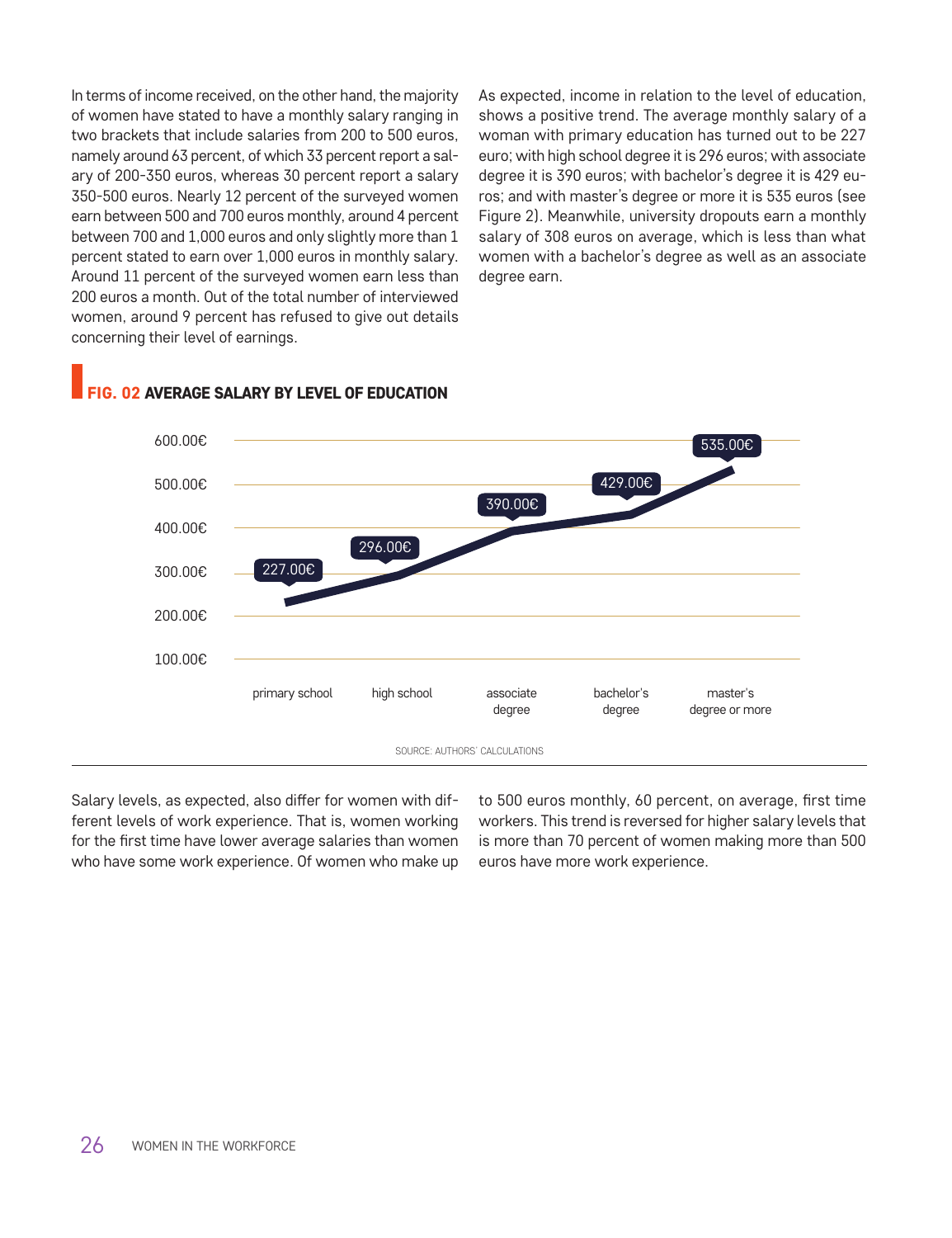

### 3 SALARY LEVEL DIFFERENCES FOR WOMEN WITH DIFFERENT WORK EXPERIENCE LEVELS

Those married or living with their partner, in turn, gave details on their partner's education as well. That is, around 59 percent of the partners have completed some kind of higher education degree (14 percent a master's degree, 32 percent a bachelor's degree, 13 percent an associate degree), around 11 percent have dropped out of university and around 30 percent have a high school degree or less. Almost 87 percent of the partners are employed and in the majority of cases, roughly 58 percent, the partner earns a higher income. In these instances the average monthly salary of the surveyed women is 398 euros.

Nonetheless, around 13 percent of the married women or those living with their life partner have declared to have the same level of earnings as them, at 443 euros on average, and almost 17 percent of the women have declared to actu-

ally earning more than their partner, with 531 euros monthly salary on average. The remaining either refused to answer or did not know their partner's level of earnings.

Considering the impact that salary level has on establishing the main breadwinner in the family, women in this survey were asked on who the main source of income is in their household. Disaggregating this question by women who are in a civil union, be it legally married or living with their partner, 26 percent of women claimed they were the main source of income in their household, while in 62 percent of the cases the main breadwinner was their partner, and in around 6 percent of the cases they both contributed to the household equally. The remaining claim that some other close family member is the main contributor to the income of the family.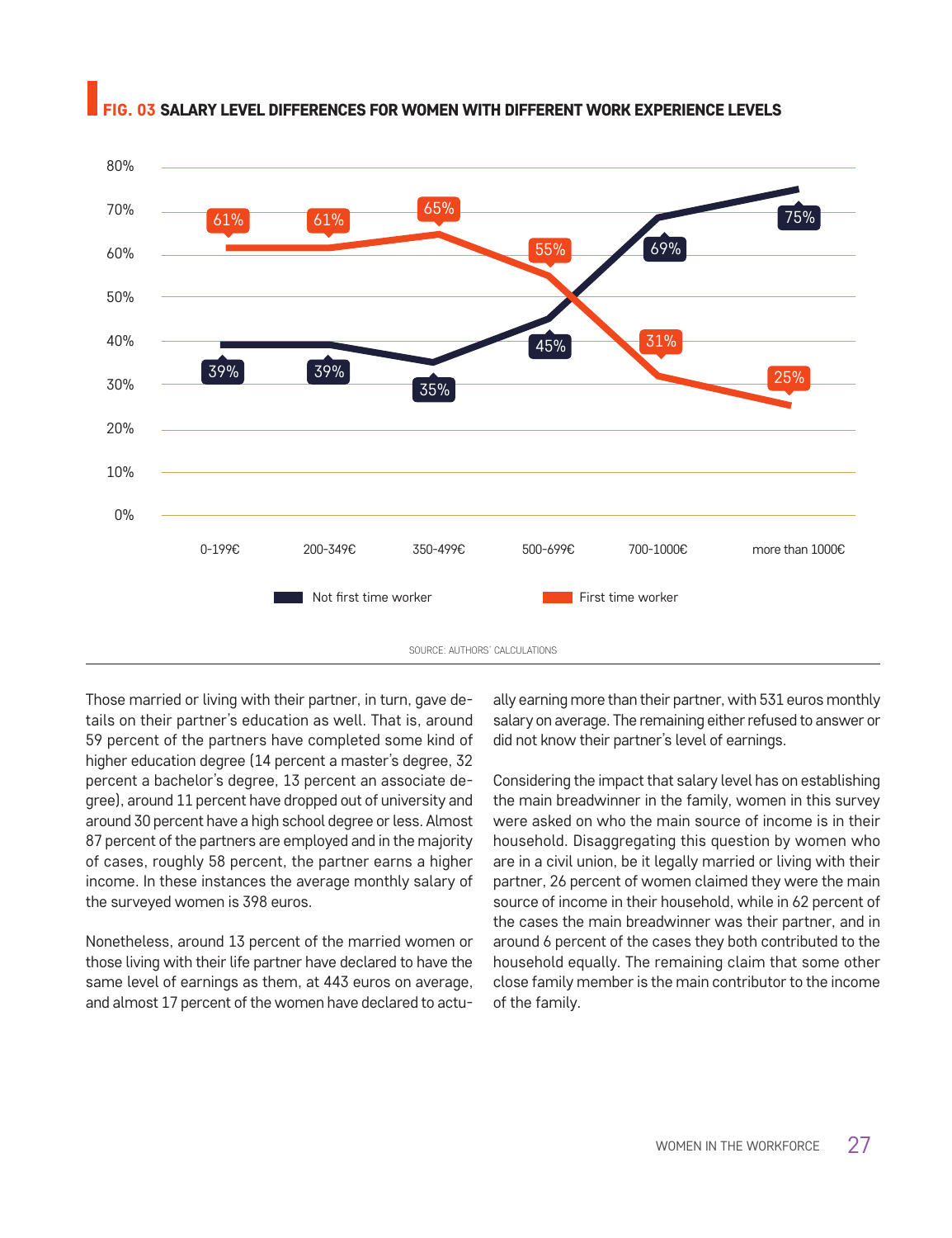When including all surveyed women, not only those in a civil union, however, these figures change. In 28 percent of the cases, the woman is the main source of income in the household, their partners are the main source of income in 41 percent of the cases. As is expected, considering the sample includes women who are single, divorced, or widowed, the third most frequent answer to the main source of income are the parents of the surveyed woman.

Regarding sector of employment, around 54 percent of the surveyed women are employed in the private sector whereas roughly 41 percent in the public sector (as can be seen in Figure 4). The sectors of employment differ by region as well. This is in line with the private sector development in these regions, since through a bigger private sector there are more employment opportunities. In Peja, 71 percent of women are employed in the private sector, the remaining 29 percent work in the public sector. On the other hand, in the Mitrovica and Gjilan region, there are more women employed in the public sector than the private sector.

A comparison between the private and public sectors, as the main sectors of women's employment in our sample, it shows that the public sector has a higher educated workforce, specifically among the surveyed women. In the public sector 49 percent of the women in the sample, have completed their Bachelor's Degree, 16 percent have completed a Master's Degree or higher. Of the remaining, 9 percent have completed their Associate Degree, whereas 8 percent have not completed their Bachelor's Degree, and 5 percent have completed their high school degree and their primary respectively.

In the private sector, there is a more evenly distributed workforce education level. In this sector, 31 percent of the women surveyed have completed their Bachelor's Degree, 27 percent have completed their high school degree, and 18 percent have not completed their Bachelor's Degree. Out of the remaining, 11 percent and 10 percent have completed their Master's Degree, or an Associate Degree, respectively, and 3 percent have completed their primary education.



### FIG. 04 EDUCATION LEVEL BY SECTOR OF EMPLOYMENT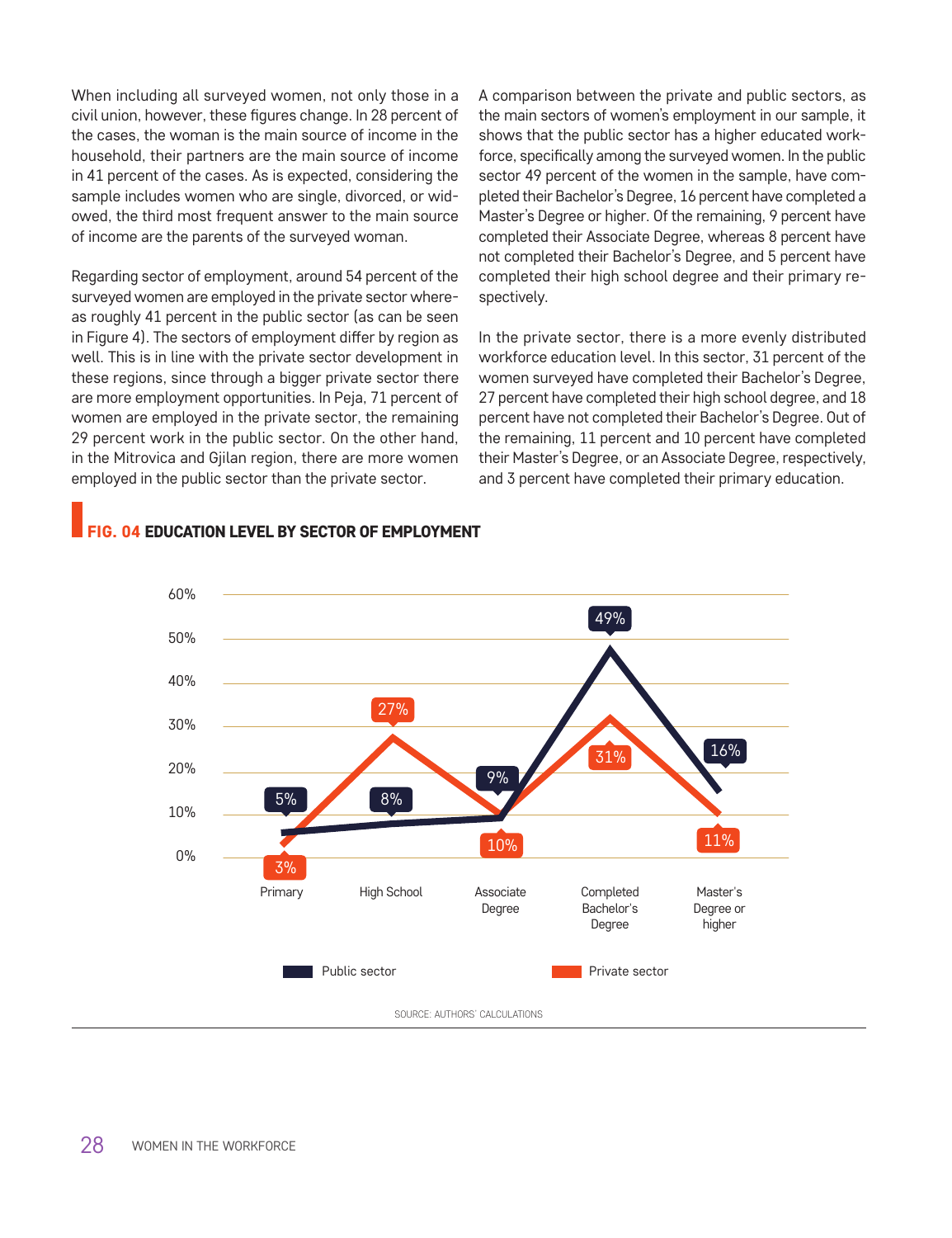On the whole, the average salary of the surveyed women is 387 euros. Disaggregating average salary by sector, depicts a considerable compensation differential between the public and the private sector. Notably, the surveyed women working in the public sector earn on average 443 euros monthly whereas women working in the private sector earn on average 329 euros monthly.

At country level, the average salary of employees, both man and women, working in the public sector is 429 euros while in the private sector it is 349 euros, as reported by KAS. However, while for the public sector, the women respondents reported a higher average salary than the Kosovo average for this sector (443 euros for surveyed women, compared to 429 euros for Kosovo average); the reverse is true in the private sector (329 euros for the surveyed women, compared to 349 as a Kosovo average). Average salaries of five sectors are illustrated in Figure 6.

### FIG. 05 EMPLOYMENT BY SECTOR



SOURCE: AUTHORS' CALCULATIONS



## **G. 06 AVERAGE SALARY BY SECTOR**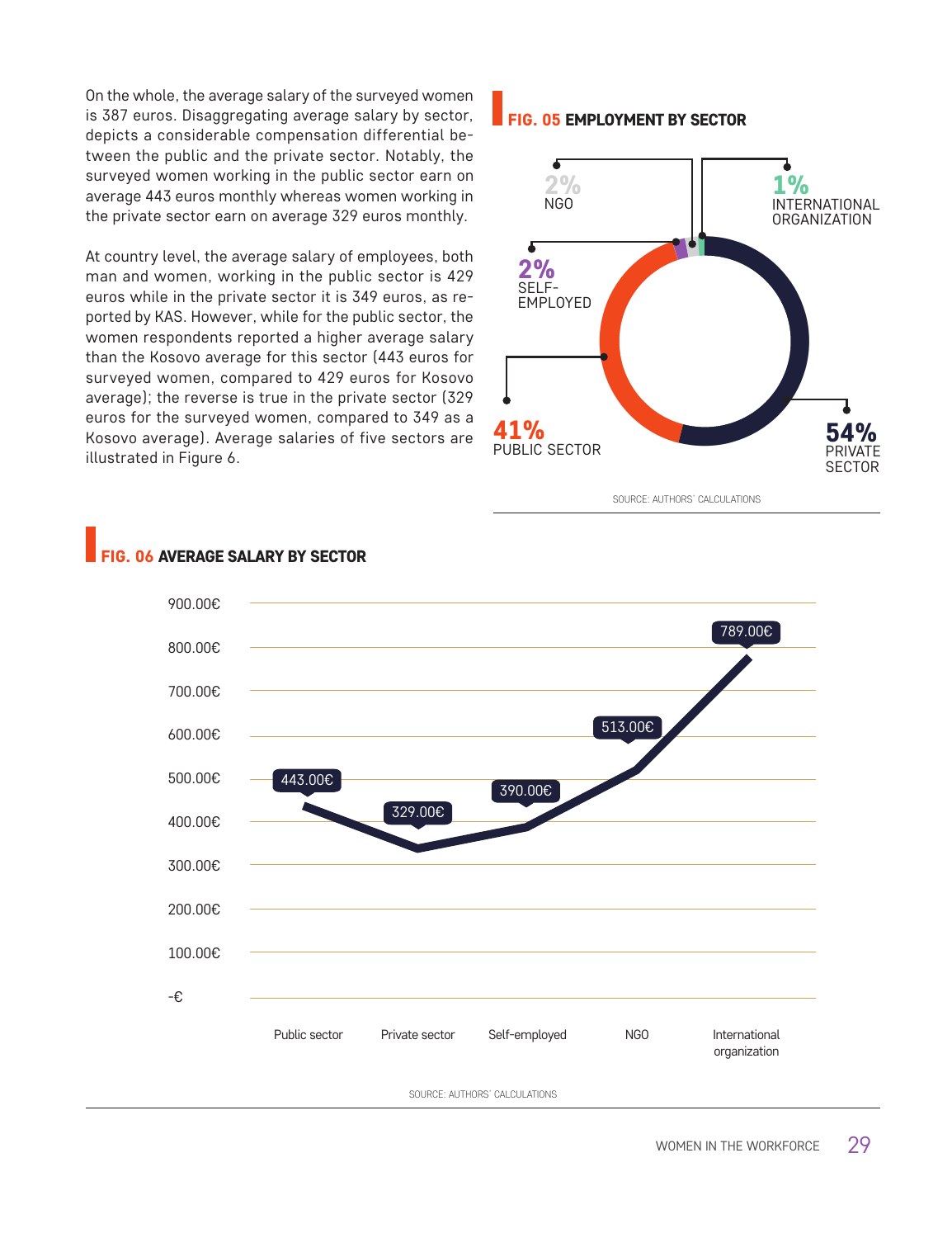Since Kosovo still has no official data on gender pay gap, this survey aimed at providing some insights into the gendered decisions on salary levels, measuring the differences in pay by gender through the perception of the surveyed women. Around 62 percent of the interviewed women think they are paid equally to a man holding a similar position and having similar experience and education. Around 24 percent do not know for certain and around 14 percent think their male counterparts are always paid more. Considering the legal provisions in both the Labor Law and the Law on Gender Equality in Kosovo<sup>1</sup>, that employers need to ensure equal pay for equal work regardless of the gender of the employee, the fact that 38 percent of women are not positive that they are paid the same as men for the same work, and out of these 14 percent are sure that this is not the case is worrying.

To better examine this issue, it is important to look into specific sectors of employment. Women employed in the public sector, in 78 percent of the cases believe they are paid the same as men for the same work, and out of the remaining



Women who are in a civil union, be it legally married or living with their partner, 26 percent of women claimed they were the main source of income in their household, while in 62 percent of the cases the main breadwinner was their partner <sup>1</sup>

8 percent do not think this is the case. In the private sector, however, only 51 percent of women believe they are paid the same as men in the same position, and out of the remaining 19 percent are sure that they are not paid the same as their male counterparts. The private sector figures, with regard to this issue show both a wide difference with the public sector, but also with the overall sample of the survey.

## IG. 07 DO YOU BELIEVE YOU ARE PAID THE SAME AS A MAN IN THE SAME POSITION AS YOURS?



1 Law No. 05/L -020 on Gender Equality, Law No.03/L –212 on Labour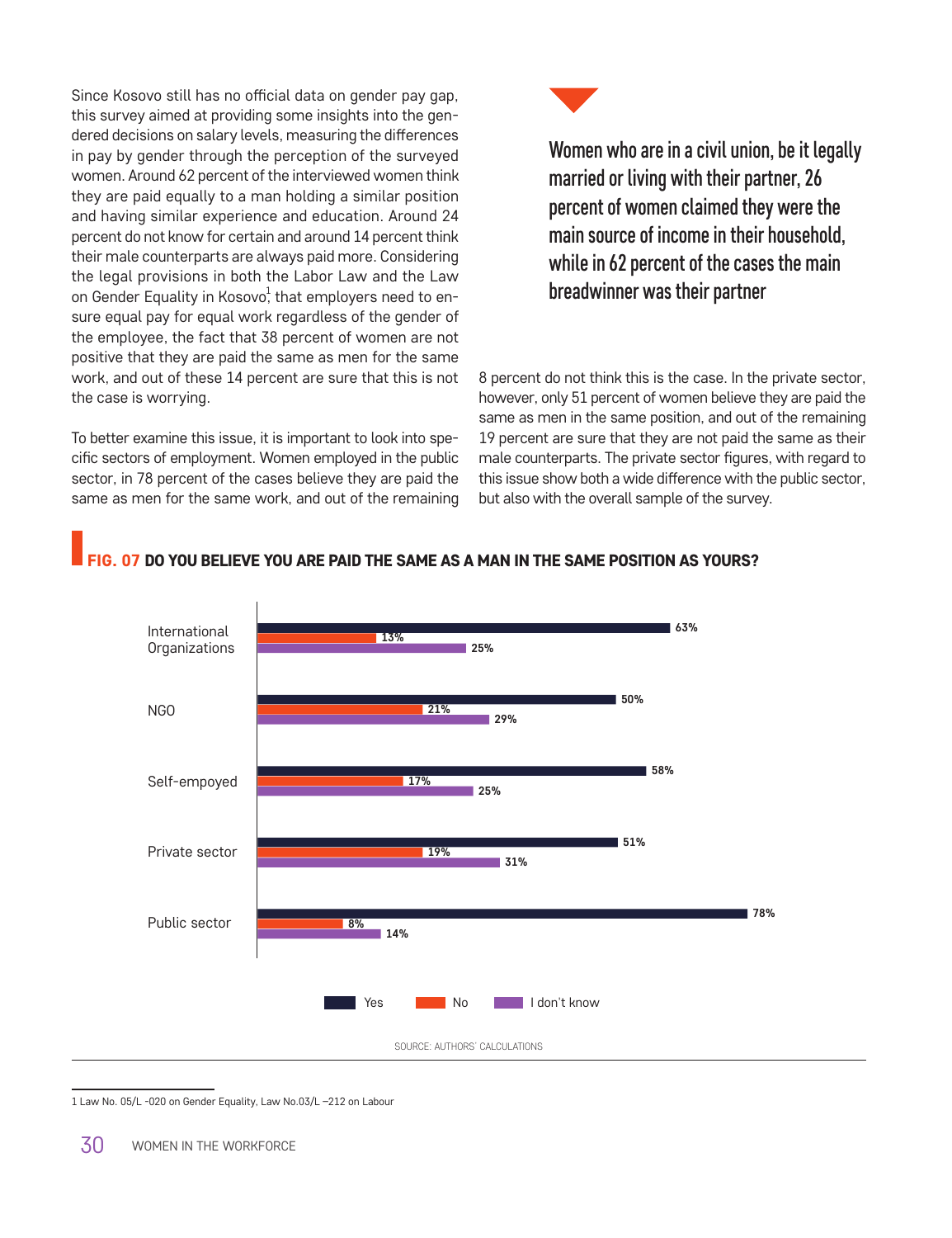# 4.2 Seeking employment

Statistically, women in Kosovo face a high rate of inactivity in the labor market, combined with a high level of unemployment. Generally speaking, such issues arise as a combination of both the offers of the labor market and the offers of the labor force. Considering the high level of inactivity for women in Kosovo, it is important to examine the issues and barriers that women who are seeking employment face. This section provides an analysis of these issues.

Surveyed women provided insight on how they initially got the job they currently hold. It turns out around 61 percent of the women were hired through a vacancy announcement and systematic hiring process. Almost 21 percent were called in and hired due to good references and recommendations and almost 18 percent through family connections.

Interesting to note here is that only 0.2 percent of the interviewed women got their current job through the employment office. Considering the high importance that Kosovo institutions have placed on employment offices around Kosovo, and the level of investments made to enable these offices to serve as the bridge between employers and potential employees, this low level of efficiency from these offices is concerning.

Furthermore, this issue is twofold. One, employment offices around Kosovo seem to be struggling to fulfill their mission in providing assistance and guidance to the unemployed and matching them with potential workplaces and employers. The other issue is the reluctance of unemployed workers to seek assistance from the employment offices, be it due to the high level of bureaucracy they face when registering, which requires time and resources, or due to the doubt raised that these offices will be able to in fact help them find jobs.

The hiring methods also differ across regions. In most regions in Kosovo, approximately 2 out of 3 women have been employed in their current job through a regular hiring process, across regions. Peja represents an outlier in this regard with around 60 percent of women finding their jobs either through a personal recommendation or family connections. This, nonetheless, is not surprising, considering that the vast majority of women in Peja are



employed in the private sector. A more specific analysis of the hiring process in the private sector, shows that in Peja and Ferizaj, 69 percent and 63 percent of women respectively, have been hired through recommendations and family connections.

Looking into sectors, shows that the vast majority of women working in the public sector have been hired via a systematic hiring process, namely some 87 percent; whereas through good references some 8 percent and through family connections some 5 percent of the said women. In the private sector the percentages are spread out more; more explicitly about 44 percent of these women have been hired through a regular hiring process, about 29 percent through recommendations and a considerable 27 percent by means of family connections. This shows that in the private sector, three in five women are hired as a result of recommendations or family connections.

Employment through a regular process represents the most common approach for women working in NGOs or international organizations as well, with roughly 57 percent and 75 percent of the women having been hired this way in the two sectors, respectively. The alternative employment method in these two sectors is by means of references and recommendations.

With the availability of current research, it is impossible to infer lack of professionalism in the hiring process through either recommendations, and especially through family connections. For instance, while worldwide, networking is used as an effective tool of professional advancements, in Kosovo this practice is still in the developing phase and is only used in certain circles and professions. Thus, while using networks and professional recommendations for career advancements is not frowned upon, in Kosovo, employment through references and family connections often are not merit based and lack professionalism.

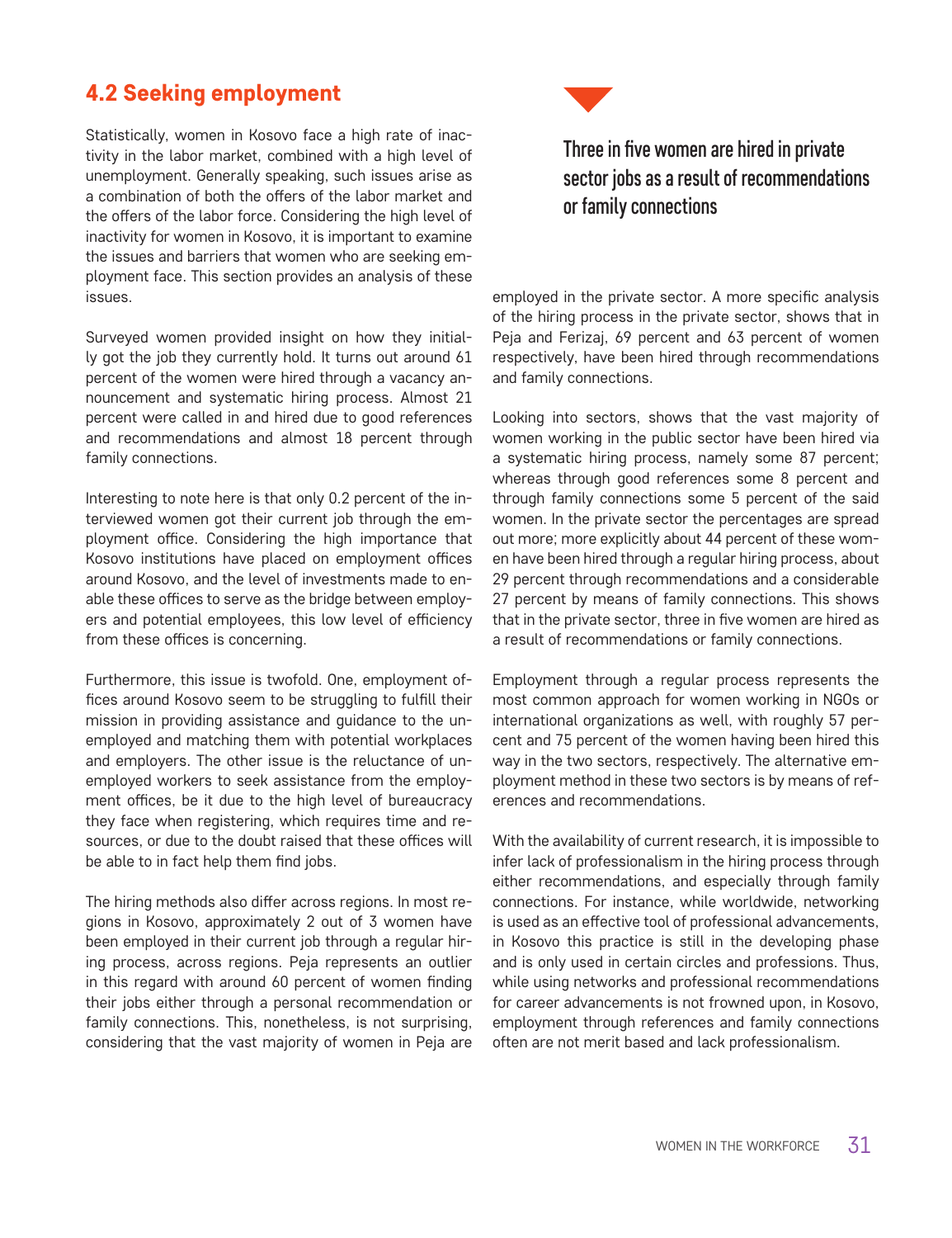# **INFOGRAPHIC 2: HIRING METHODS IN THE PRIVATE SECTOR**

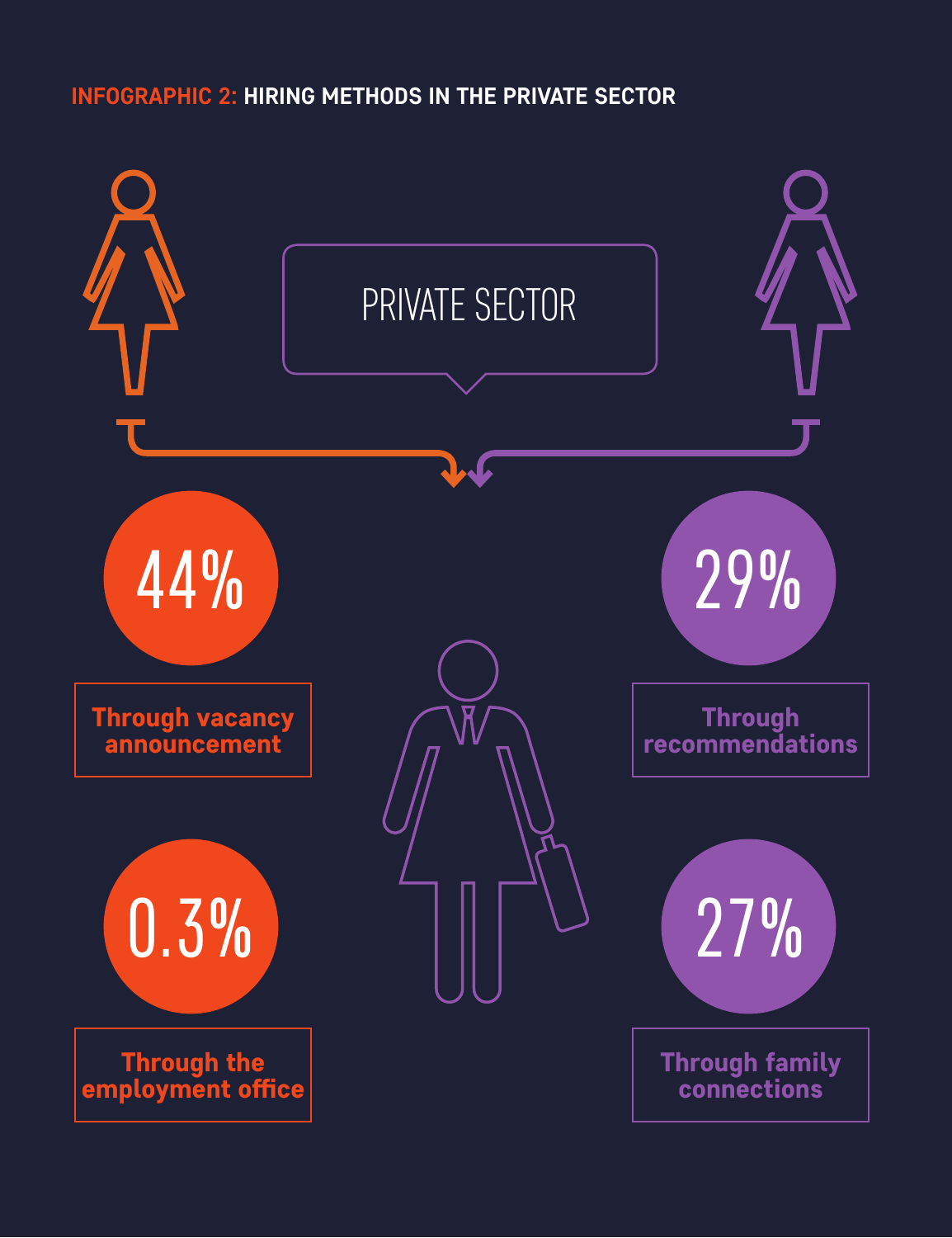Roughly 41 percent of the surveyed women have been employed before getting their current job. The remaining 59 percent have not been working beforehand; either because they have been unable to find a job even though they were actively looking for a job (33 percent), or because they were not looking for a job at all (26 percent). The primary reason the women have given for leaving their previous job and seeking their current one is the better working conditions in general, with almost 32 percent. Following this, roughly 26 percent pursued the job due to the perceived better opportunities for professional advancement and roughly 23 percent due to better compensation. Around 9 percent were interested in the current job because they perceived that it allows for better worklife balance. The remaining have acknowledged that they applied for the current job owing to the ending of their previous employment contract.

These rankings reveal a high level of job appreciation that goes beyond material compensation from the respondents. Almost three in five women have changed jobs to seek better career opportunities or to have better overall working conditions, ranking them as most important. This also shows an increased level of awareness of women on the importance of work conditions and professional advancement for themselves. On the other hand, the fact that only one in ten women changed to their current job for better work-life balance, is not necessarily due to the low level of awareness of the importance of this balance, but also reflects the fact that there are limited job opportunities in the Kosovo labor market, and this balance has to often be forgone.

When analyzing the reasons for changing the workplace by sector, it turns out that women working in the public sector mostly change their job owing to perceived better opportunities for professional advancement, whereas women in the private sector have declared this only as the third reason. Better working conditions in general is the second most frequent reason why women working in the public sector seek another job, whereas it is the utmost reason influencing women in the private sector to look for another job. Close to this, the other reason persuading women working in the private sector to look for another workplace is better compensation (as illustrated in Figure 8).

## **G. 08 REASONS FOR CHANGING THE FORMER WORK PLACE BY SECTOR**

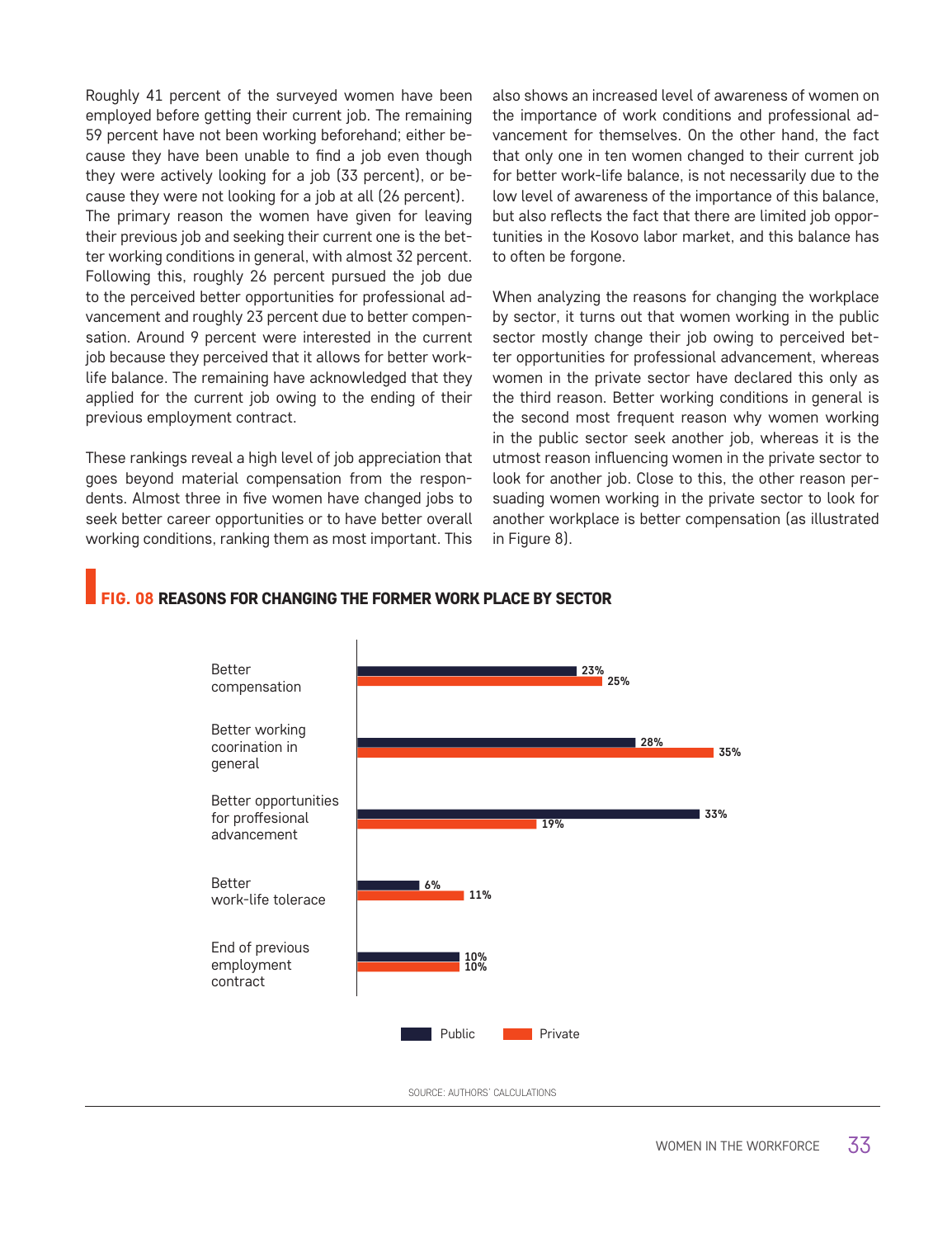Interestingly enough, the majority of surveyed women, roughly 80 percent, have actively searched for a job no longer than a year before getting hired at the current one; whereas, around 58 percent of these have been active job seekers for not more than 6 months. Here, in significantly more cases, women with some sort of higher education degree in particular find a job within the first 6 months. Moreover, 68% of women who were previously employed found their current job within 6 months of searching, compared to 43% of women who were not previously employed.



# FIG. 09 HOW LONG DID IT TAKE YOU TO FIND YOUR JOB?

Regionally, women also face different time-spans for finding a job. Women working in Gjakova and Mitrovica regions have spent longest time searching for jobs. While in other regions, the majority of women have found jobs within 6 months of searching, in these two regions the trend is reversed. In Gjakova, 71 percent of women have spent more than 6 months looking for a job, whereas in Mitrovica this number is 55 percent. On the other hand, In Prishtina and Ferizaj, 63 percent of women found a job within 6 months of searching, and this number is highest in Peja, where 65 percent of women were employed within 6 mothns of searching for a job.

Related to job hunting, it was further inquired whether the women faced any obstacle while searching and applying for the current job. Roughly 23 percent of them stated to having experienced some kind of obstacle or issue, when applying for their current job either in the public or private sector. In this regard, the women were also asked to rate



The top three barriers women face when looking for a job are:

- 1. Lack of appropriate jobs
- 2. Lack of time to work due to household obligations
- 3. Lack of part-time work opportunities

obstacles on a scale from 1 to 7, where 7 is a big barrier. The lack of appropriate work; the household and care work obligations limiting time for paid work; and lack of part-time work opportunities have been regarded as the top three barriers – ranking them as considerable obstacles.

These barriers reflect the labor market opportunities in Kosovo (or lack thereof). An economy such as the one in Kosovo, provides limited opportunities for women, as can be seen from the obstacles women face when looking for a job, where lack of appropriate jobs has scored an above average intensity of 3.64. Moreover, the following obstacles that women have ranked highest reflect both the societal and cultural expectations for women to be available to work at home, thus limiting their time for paid work, an obstacle with an intensity of 2.78.

This is further reflected in the third highest ranked obstacle, where women see the lack of part time jobs available as a problem, with an intensity of 2.55. This shows that with adequate public policies, ones that create the infrastructure for both the public and private sector to offer part-time work, the participation of women in the labor force would improve. Offering women the opportunities to work part time would impact the other two barriers as well, given that women would find more appropriate jobs, as well as would not refrain from paid work due to household obligations, since part-time jobs would allow them more time to combine both.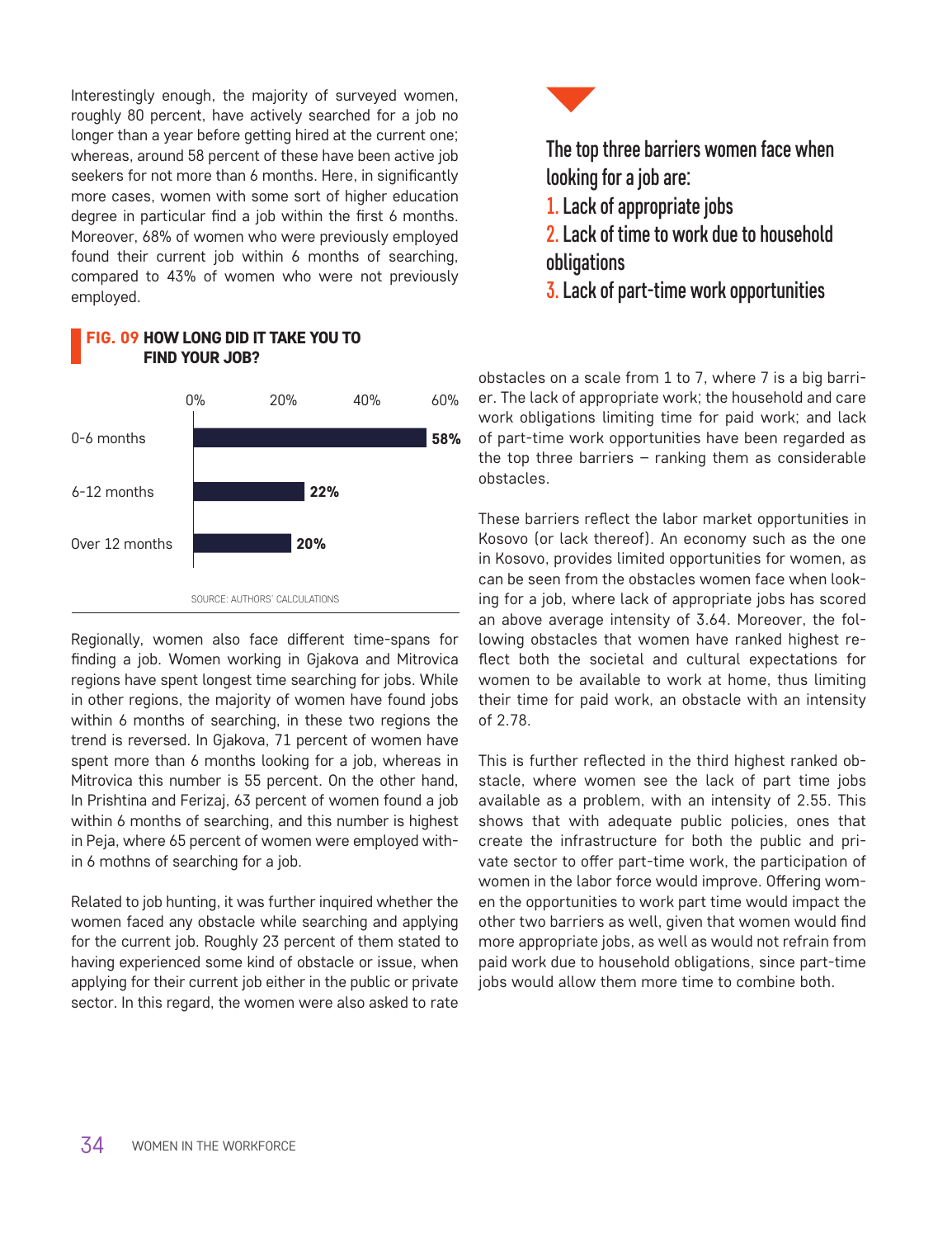## **G. 10 INTENSITY OF BARRIERS TO FINDING A JOB (WHERE 1-NOT A BARRIER, 7-BIG BARRIER)**



Interesting to note is that the top barrier – lack of appropriate work, reveals that women with completed higher education consider this as an even bigger problem, meaning they find it harder to find a job with their qualifications. Women with different educational attainment likely face different barriers both during job hunting and in the workplace. Increased educational attainment is positively correlated with increase in labor force participation for women, moreover, women with higher education levels are more likely to change jobs so that they find better career opportunities. While most women claim they did not face any barriers during their job hunting, of those remaining the barriers differ among different education levels.

For women who have completed their primary education, lack of support by family members to work and the lack of time to work due to family obligations rank highest, at 5 and 5.3 (on the 1-7 scale of importance). Women who have completed their high school degree, rate lack of time to work due to family obligations, lack of appropriate jobs, and their lack of qualifications as the main barriers, all with a slightly above average rating of 3.6.

On the other hand, for women who have completed an Associate Degree, with slightly higher score than the average, at 3.7 only the lack of time to work due to family obligations is shown as a barrier to job hunting. Women who have not completed their Bachelor's degree do not seem to have faced any barriers during their job hunting. Finally, as previously stated, for women with a completed Bachelor's Degree and a completed Master's Degree or higher, the main barrier in the application process for jobs was the lack of appropriate jobs, with average scores of 4.1 and 4.33 respectively, a barrier that has a lower than average score for all other levels of education.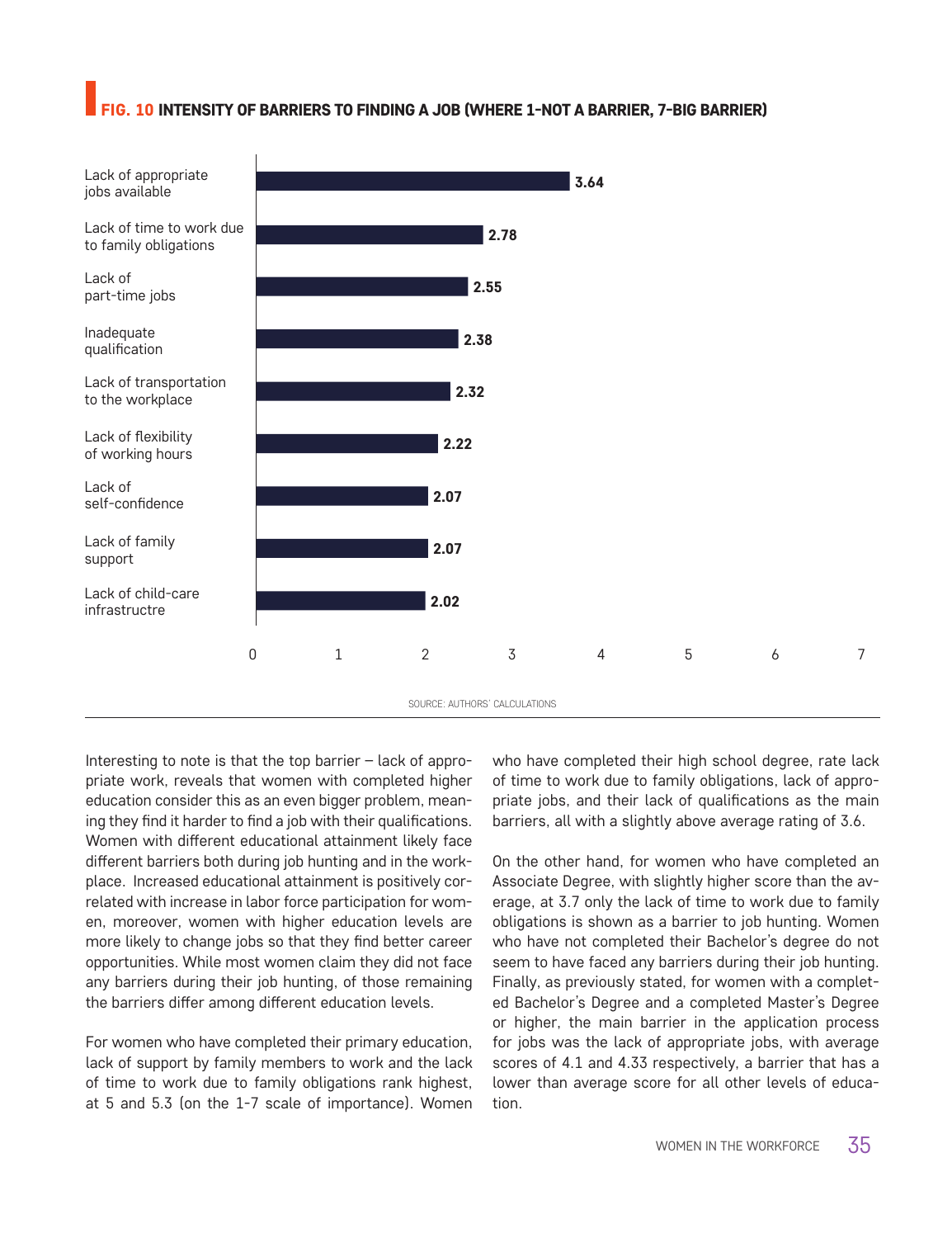# **INFOGRAPHIC 3: BARRIERS TO JOB HUNTING BY EDUCATIONAL ATTAINMENT**

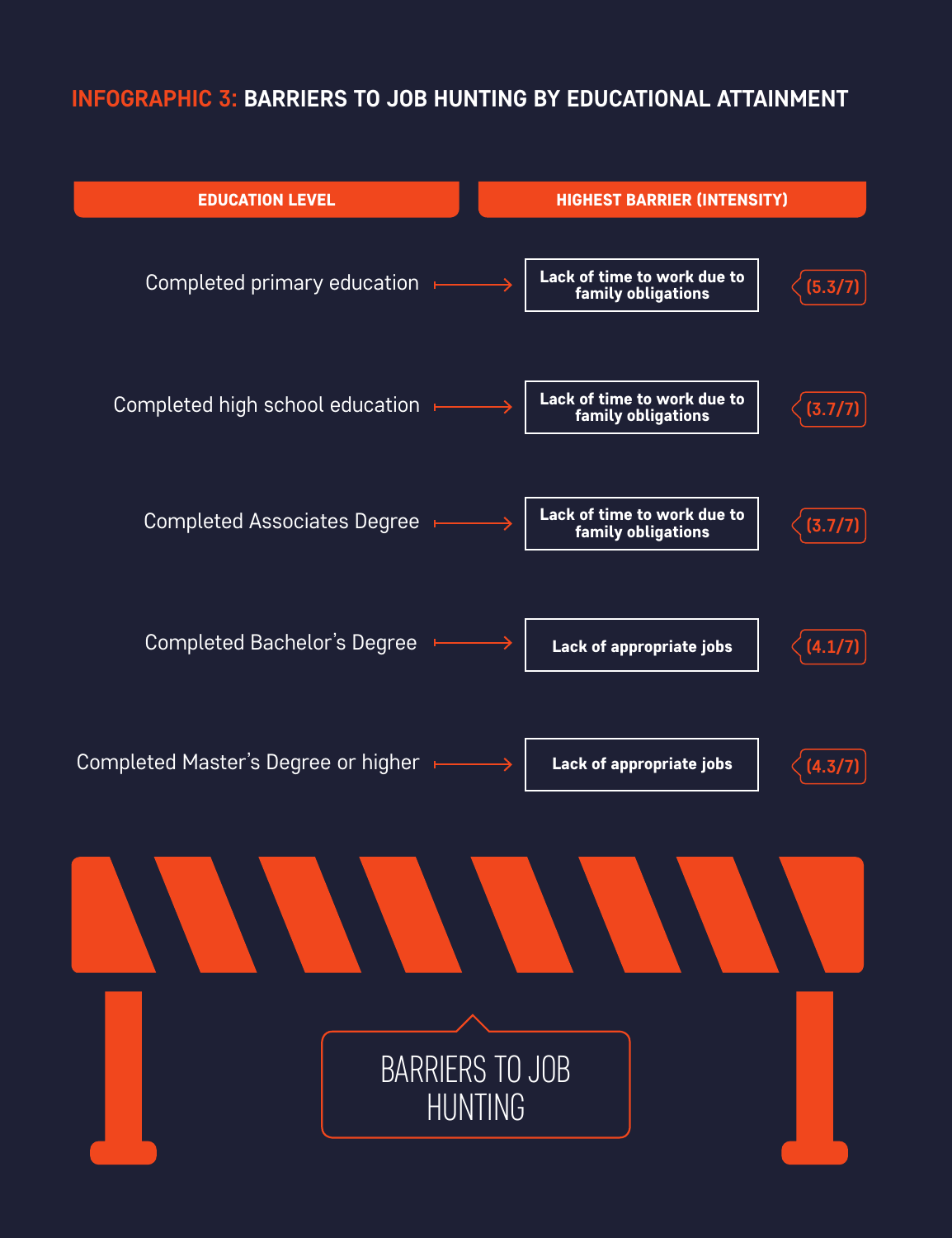The primary reason that has driven the women to job hunt in the first place has been the need for additional family income with around 60 percent giving this as the main reason. The second most frequent reason stated has been the opportunity for professional advancement with around 39 percent. The percentage of women who search for a job due to the need for additional family income is even more significant when breaking it down by women whose partner is unemployed (71 percent) or by women who have more than four family members (78 percent). As for the reasons for changing jobs linked to the level of education, there are evident differences between the reasons based on education attainment. For women who have completed their Bachelor's Degree or completed their Master's degree or higher, the main reason for changing jobs was better opportunities for professional advancement, with 36 percent and 39 percent of respondents with this education attainment claiming this as the main reason.

While the same reason is claimed as one by only 24 percent of women who have not completed their Bachelor's Degree, 19 percent of women who have completed



The primary reason that has driven the women to job hunt in the first place has been the need for additional family income with around 60 percent giving this as the main reason

their Associate Degree, and only 2 percent of women who have completed their high school. No women who have completed their primary education claimed this as the reason. Combined with the barriers to finding jobs, women with higher educational attainment seek better career opportunities, and based on the barriers they face during the application period, they often do not find them.

#### **G. 11 BETTER CAREER ADVANCEMENT AS A REASON FOR CHANGING JOBS BY EDUCATIONAL ATTAINMENT**

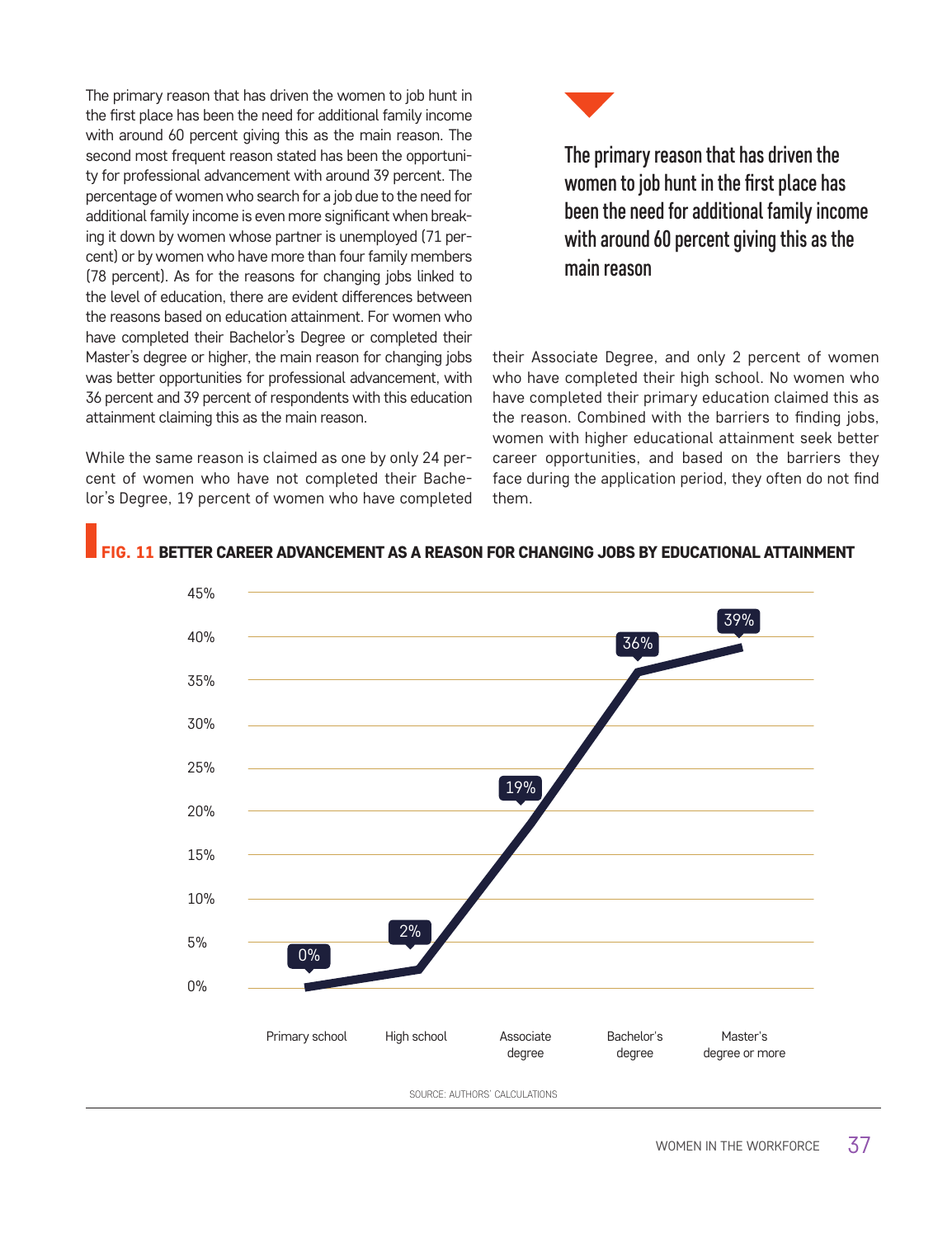## 4.3 Contractual arrangements

Globally, women represent a more vulnerable workforce, one that is more likely to participate in either the informal economy or accept jobs that do not fully comply with the labor law. Informally employed women are a highly vulnerable population subject to unique financial, emotional, and physical risks. As the informal economy is growing worldwide, there is an increased need to create innovative social protection policies for this unprotected group. The poor labor market conditions faced by informal workers include lack of benefits, contracts, autonomy, insurance, pensions, livable income, and assets (Lund, 2006). Informal work comes with little or no social protection as well as contractual obligations or accountability from the employer. Moreover, informal workers typically don't have opportunities to learn new skills that could eventually lift them out of poverty (Lund, 2006).

Policies differ between formal and informal sectors, because there is a particular lack of accountability in informal work. For example, there is a lack of people to answer to (such as human resources office), policies, transparency, legal protections, employer contributions, and quality control. While informal workers face unique vulnerabilities, the unfortunate truth is that many formal workers are also susceptible to injustices. For example, many women in the formal sector also face a reduction in income and lack of upward mobility in their jobs since many don't have paid maternity benefits (Lund, 2006). To assess the state of women's work in terms of contractual obligations and arrangements in Kosovo, women were surveyed on specific questions regarding their employment process, their contracts, and the fulfillment of their contractual obligations. Since the contractual obligations and agreements tend to vary across sectors, this section will provide tabulated results of these different contractual categories by sector.

Connecting to the informal employment, women were surveyed on whether they possess a contract for their current job. In Kosovo, the level of employment in the shadow economy is estimated to be around 80 percent (Riinvest, 2015), which is the highest in the region. Moreover, the worldwide trend that women look for jobs with higher flexibility, leads to a higher likelihood of them being employed in jobs that lack security – including working without a contract. These are generally issues women face when working in the private sector. The number of women in the private sector that are employed but do not have a contract is worrying. Indeed, one in three women working in the private sector do not have a working contract. As expected, in contrast,



## One in three women working in the private sector do not have a working contract

all the surveyed women that are working in the public sector, NGOs, as well as in international organizations have affirmed to having a working contract. The problem of working without a contract in the private sector is exacerbated further for women who are currently working in their first job. Out of these women, 32 percent are working without a contract, compared to 25 percent of women who have some work experience.

The alarming level of 29 percent of women in the private sector working without a contract presents a multifaceted problem. Working without an employment contract, apart from the lack of benefits from the contract, workers are exposed to risks of the lack of legal protection that a contract provides. Workers without a contracts are more vulnerable in their working conditions, more inclined to accept changes in shifts and working longer hours, due to the risks that they can be fired without warning or notice. In those cases where employers do not offer a contract, they are automatically operating outside the Law on Labor, thus, the employees are not protected by this law. Longer hours, overtime work, work during national holidays, as well as work outside of the pre-determined shift, will not be compensated with additional pay as per the law. Moreover, sick leave or annual leave as determined by the law are either given without compensation, or most often are not granted at all. Apart from this, duties and responsibilities, as agreed upon during the hiring procedure can be changed as per the employer's needs, without any notice or corresponding compensation for the employee, and moreover, without any repercussion for the employer.

For women, especially, working without a contract often means being unable to negotiate the terms of their work, and being susceptible to have to accept any and all work arrangements as set by the employer. Under the current Law on Labor, the private sector bears the biggest financial burden for their employees taking maternity leave – that is, paying 70 percent of the current salary to their employees on maternity leave for 6 months. This has prompted businesses to often offer work without contracts to women they employ, so that they are not bound by contractual obligations to them during periods of maternity leave.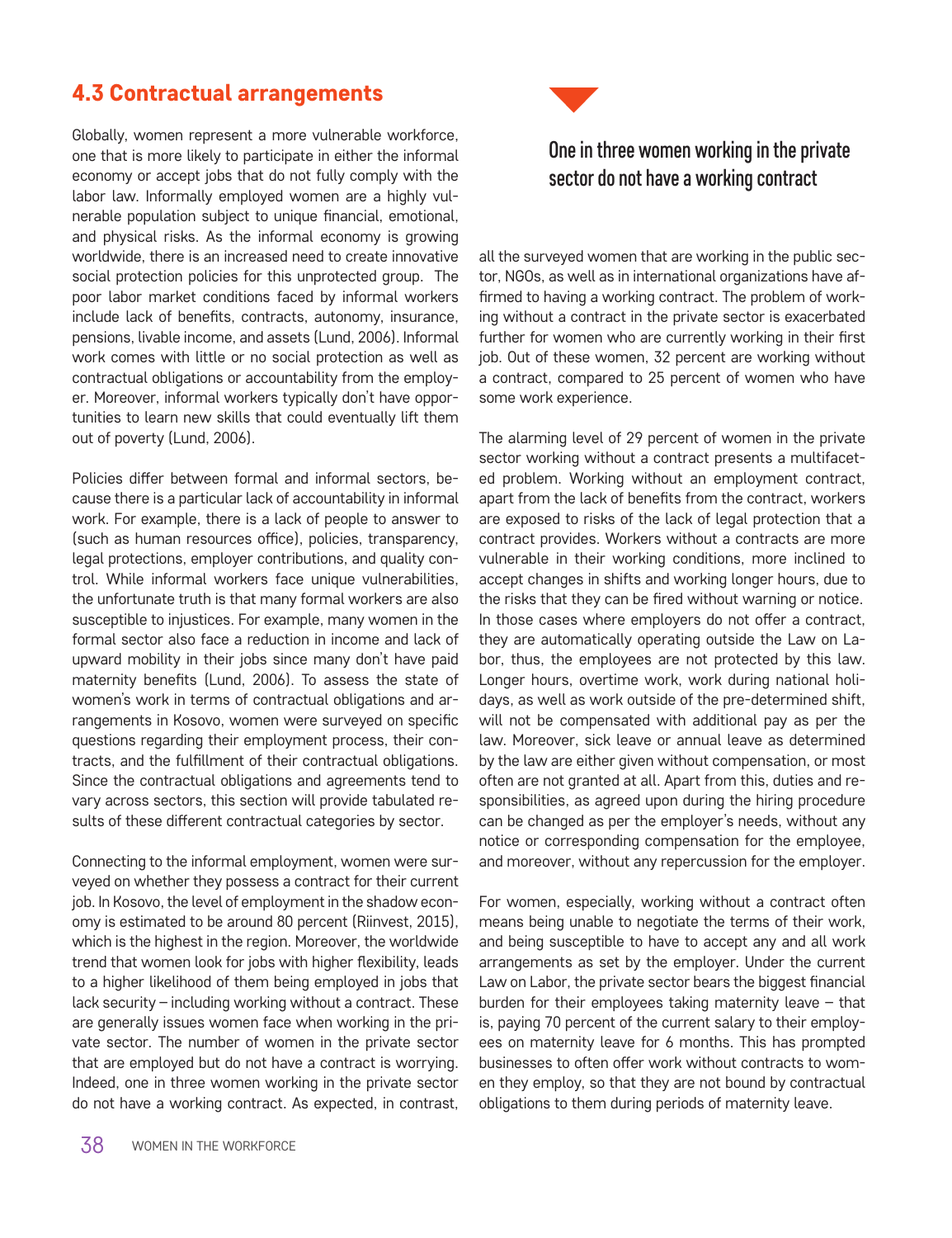The interviewed women were also asked specific questions concerning the contractual arrangements they have with their employer. Women working in the public sector, NGOs or international organizations have all, without exception, declared to getting paid regularly. In the private sector, however, approximately 3 percent of women do not receive regular pay from their employers. Moreover, around 13 percent of the women have stated that their employer does not pay contributions into the staff's pension and this is overwhelmingly skewed towards the private sector, where 19 percent of employers do not pay pension's contributions. Around 6 percent of the women do not know whether their employer pays contribution.

The type of contract most of these women possess (58 percent), is a contract with an indefinite duration. The remaining percentage of women (42 percent) have a fixed term contract, with an average duration of 12 months or one year.

Breaking it down by sector again, highlights that in the public sector a higher percentage of women, about 72 percent, have a contract with an indefinite duration, whereas about 28 percent have a fixed term contract, with an average duration of 14 months. Moreover, in the public sector, contracts are generally extended after the end of their duration, as the existence of fixed term contracts is usually merely a formality. Meanwhile, less than half of the women working in the private sector (48 percent) have a long-term contract and around 52 percent of them have a fixed term contract, lasting on average 10 months.

As it can be seen, the number of women working under a fixed term contract in the private sector is almost double that of women in the public sector. This, while expected, is also concerning, especially due to the fact that such contracts improve the bargaining power of employers towards employees. Contracts that have fixed terms, and in this case last, on average, 10 months, are basis for creating a level of insecurity for those who hold them.

Particularly, for women, short term contracts do not provide any security, either financial or career wise in the short run, as well are problematic when planning long term or capital investments. With short term contracts, women are highly unlikely to be able to be approved loans or receive funding from financial institutions, which impairs their future planning.

Moreover, lack of this longer term job security also weakens the position of a family when it comes to family planning. While these issues arising from the lack of financial and



# One in two women in the private sector hold a fixed term contract. This number is halved in the public sector, where just about one in four women has a fixed term contract

career security are applicable to women and men alike, in Kosovo, women who work with short term contracts also face uncertainties around maternity leave, as is currently foreseen by the Law on Labor.

With short term contracts, women who plan to have children during the time they are employed, are more at risk of not being offered contract extensions, and since they already work under fixed term contracts, this bears no repercussions to the employer. This is also reflected in that more than 55 percent of women working in the private sector with fixed term contracts, rank their concern as high or very high when asked whether they worry about losing their job in the upcoming year. Women working in an NGO or international organization predominantly have fixed term contracts; that is roughly 86 percent and 75 percent of the women working in these two sectors, respectively. The contract duration of a women working in an NGO is on average 13 months while in an international organization it is on average 10 months (as can be seen in Figure 7).

Moreover, in the public sector, women who have contracts with indefinite duration, on average, have been working in the same workplace for the past 7 years. This number is almost 5 years for women working in the private sector.



#### FIG. 12 TYPE OF CONTRACT BY SECTOR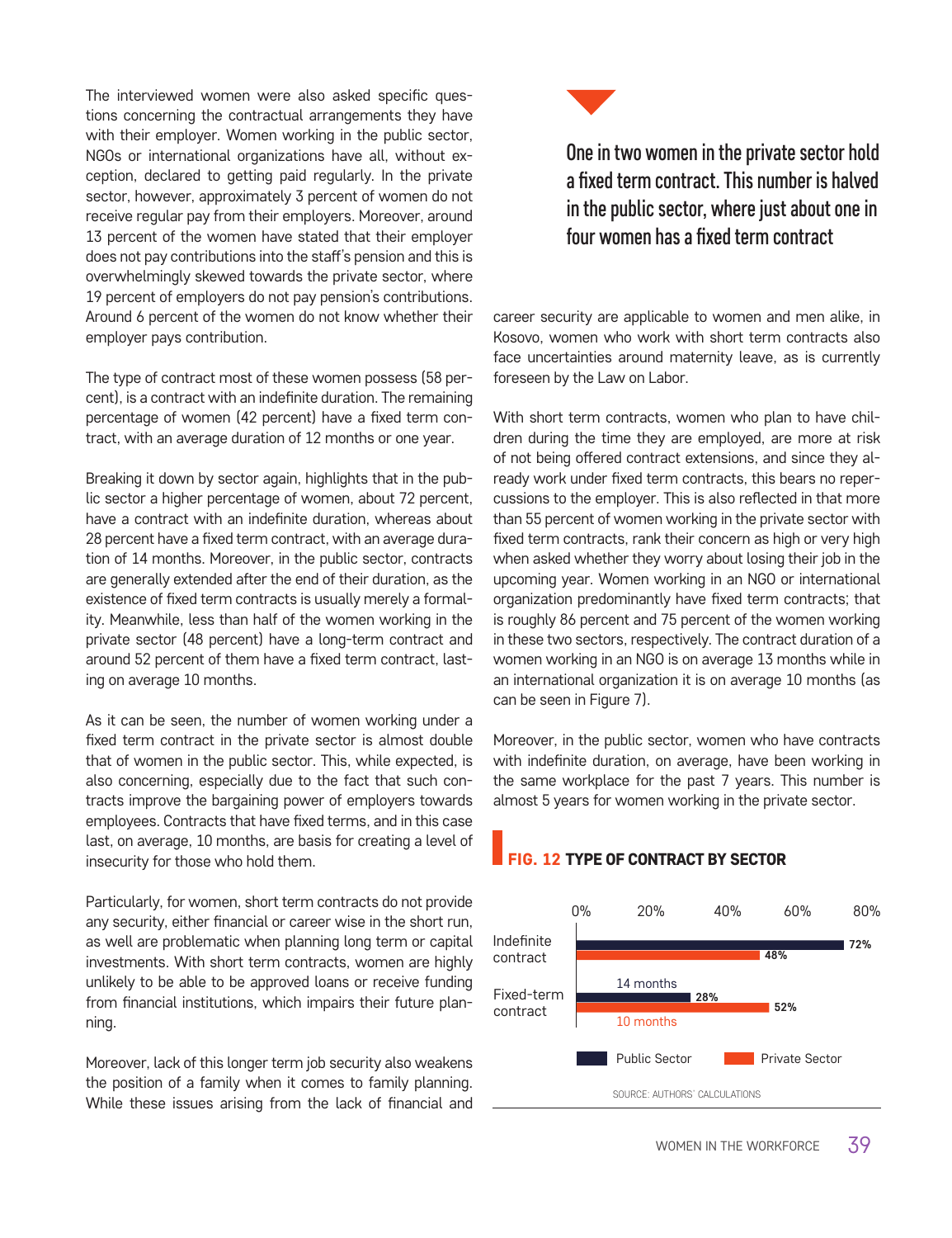**INFOGRAPHIC 4: GENERAL CONTRACTUAL ARRANGEMENTS FOR THE PRIVATE SECTOR**

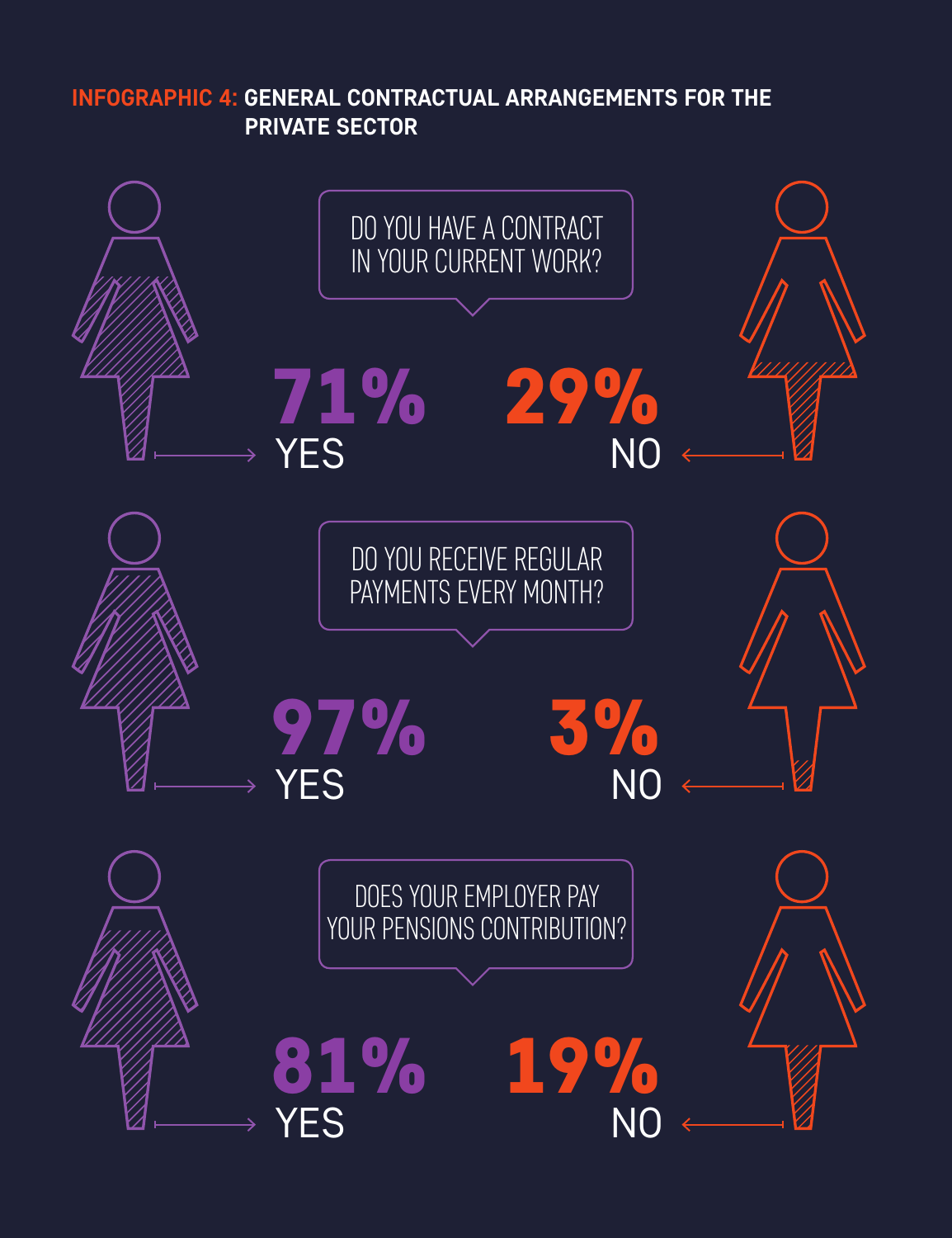## 4.4 Workplace barriers and working conditions

In view of the current work place, the surveyed women were asked about barriers they experience presently. These barriers range from those relating to compensation and working conditions to the fulfilment or lack thereof of the contractual obligations. This section analyses these barriers, both in general and disaggregated by sector and salary level, to provide a better understanding of the issues women face once they join the workplace. It turns out, more than half, around 52 percent, of women consider they face some barriers in their workplace. Barriers women were asked about are general to the Kosovo labor market, rather than specific to them as women. However, some of the results, in comparison with the literature expectations and the conditions of the market itself, show a gendered perspective on these barriers.



In Kosovo, 52 percent of employed women face some workplace barrier – of which 36 percent consider the low salary as the biggest impediment they face



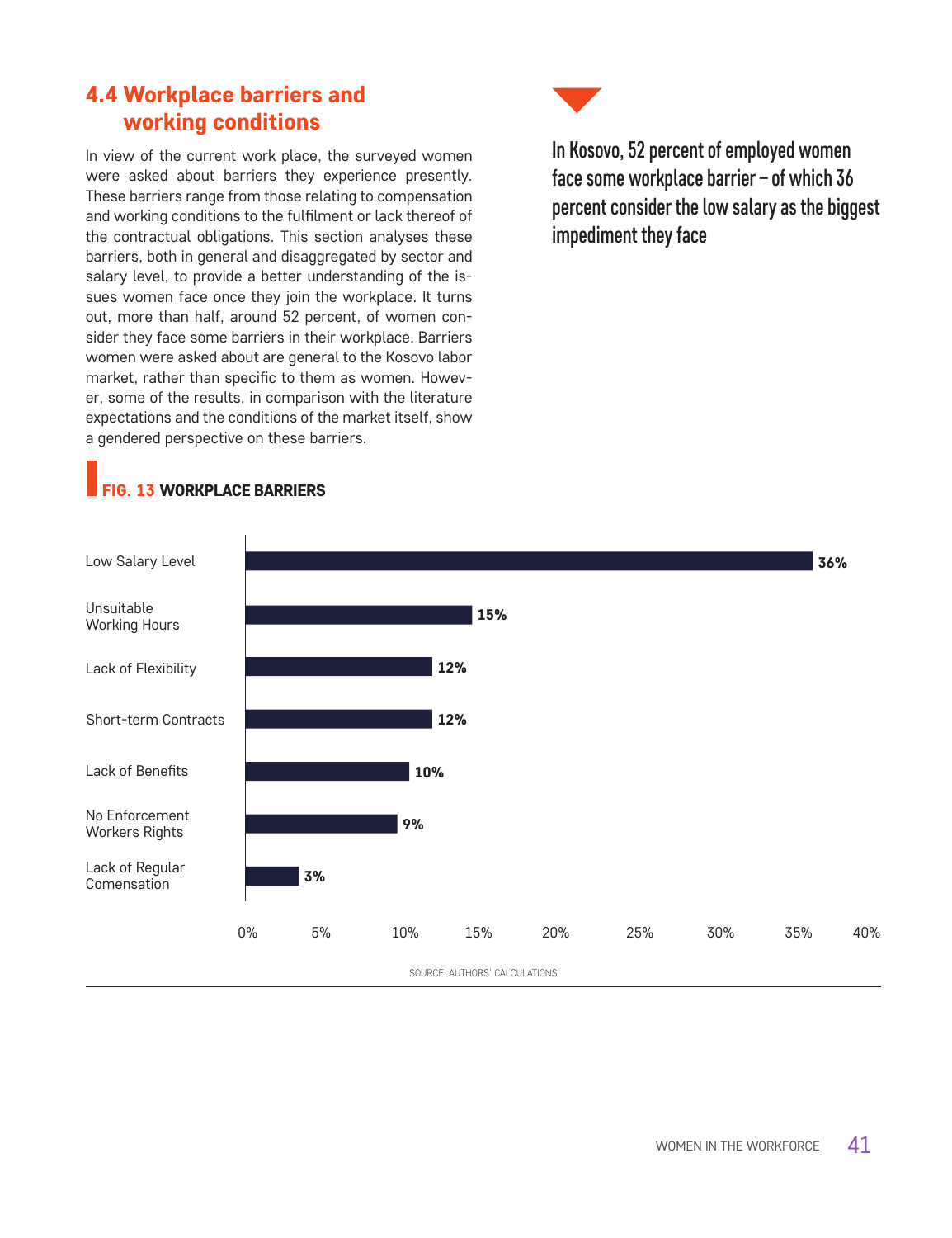Overall, more than 40 percent of the women working in the public sector claim to have some barriers in the workplace, whereas 53 percent of the women in the private sector claim that. A difference by 13 percentage points between the public and the private sectors in this shows a big difference in the perception and the working conditions of women in these sectors.

While the low salary level is an issue faced by men and women alike in Kosovo's labor market, especially in the private sector, it is still considered a high barrier, even though it is not linked to a specific workplace but rather is a general issue facing the whole labor market. About 36 percent of the women surveyed see the low salary level as an impeding issue to their workplace. This is important in examining the household dynamics and the impact that employment has in empowering women within their households.

While employment in itself is considered an important step towards economic independence of women and as a tool for improving their bargaining position within the household, when the compensation level for paid work remains low, such results are highly unlikely. Thus, considering that more than one in three women sees the low salary level as an issue, it shows that the labor market fails in compensating women accordingly for their work. This being especially true in the private sector, where the salary level for women is lower than the average salary level in Kosovo.

A more specific issue to women in the labor market are the working hours. Unsuitable working hours have been ranked as a considerable barrier by around 15 percent of the women as well as the lack of flexible working hours which 12 percent of the women consider a barrier. According to gender economics literature, women are keener on having the opportunity to work part time, or have flexible working hours. This is due to the high level of household and care work that they disproportionately have to bare in their families. However, even though a combined 27 percent of women consider lack of flexibility and unsuitable working hours an issue, this is not to say that the remaining would not prefer to have such flexible arrangements. This result is more likely due to the lack of employment opportunities for women, thus, considering fixed working hours as a given in the labor market, and not an issue open to negotiation.



# 15 percent of women consider unsuitable working hours as a barrier; another 12 percent consider the lack of flexible hours a problem in their workplace

Moreover, short-term contracts have been pointed out as an obstruction by around 12 percent of the women. This also reflects the results on the type and duration of contract, which were provided by the surveyed, where a considerable number of women (41 percent) claimed that they have a fixed term contract with a maximum duration of 12 months.

Other workplace barriers, which were considered as important by a lower number of women, namely, lack of enforcement of workers' rights as well as the regular salary payments, reflect results on individual questions regarding these issues. Specifically, only 9 percent of women perceive the lack of enforcement workers' rights as a barrier, similar to the number of women for whom the employer does not pay contributions to pensions. Moreover, only 3 percent of women see lack of regular payment as a barrier, while the exact same percentage of women have reported that they are not paid on a regular basis.

The main barriers by regions do not show much of a difference from Kosovo in general. The low salary level remains the highest barrier across all regions, however, in Mitrovica, Peja, and Gjilan, it is considered as such by the highest number of women. In Mitrovica, 29 percent of women believe the low salary level is a barrier in their workplace, and in Peja and Gjilan alike, 27 percent of women believe so.

On the other hand, in Gjakova, almost half of women, that is 15 percent, consider the low salary level as an issue. This is particularly interesting, considering the fact that in a regional analysis of salary levels, women working in Gjakova have the lowest salary level of all regions in Kosovo. Contrary to these differences in this first barrier, other barriers show similar level of intensity across regions.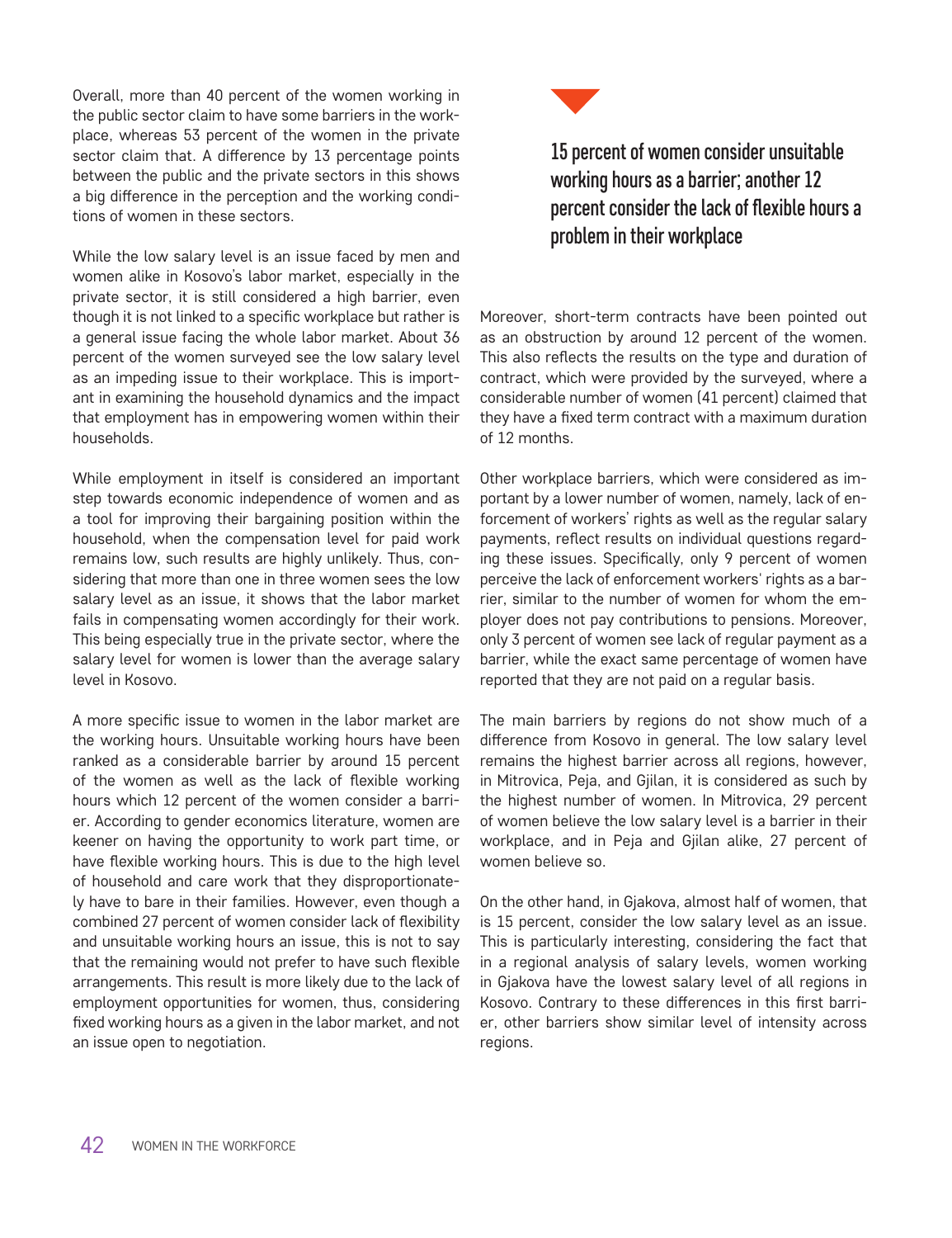#### FIG. 14 TOP THREE WORKPLACE BARRIERS BY SECTOR



Workplace barriers differ by sector as well. In the private sector, in line with the salary trend, the main barrier, is the low salary level, with 35 percent of the respondents in this sector, in the public sector 44 percent of the women claim that a low salary is an issue.

While working hours in both sectors are mainly set by the employer, that is typically an 8 hour day or a 40 hour work-week, the working hours and lack of flexibility in the private sector are more of a problem than for women working in the public sector. Of those working in the private sector, 17 percent and 14 percent claimed that the unsuitable working hours and the lack of flexibility in work hours are problematic respectively. This, compared with 8 percent and 10 percent of the women in the public sector making those respective claims, as well as a comparison with the general results, where 15 percent and 12 percent of women claimed these were barriers in their workplace, it is obvious that the public sector employees stand much better than the total in this regard. This shows that the private sector, with the rigidity of working hours and lack of flexibility is less friendly as a working environment to women who seek these attributes in a workplace.

The low salary level remains the highest barrier across all regions, however, in Mitrovica, Peja, and Gjilan, it is considered as such by the highest number of women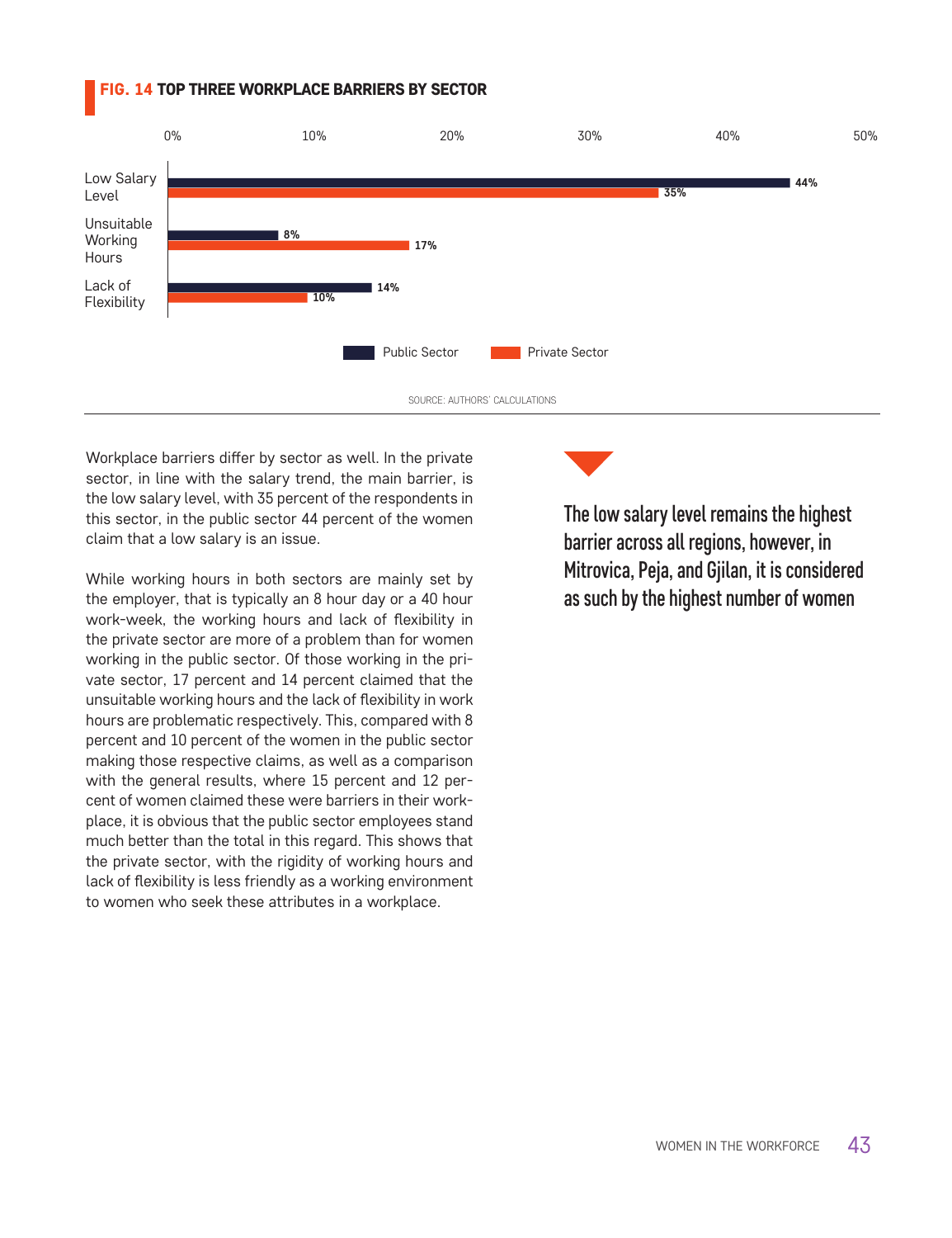# **INFOGRAPHIC 5: TOP THREE WORKPLACE BARRIERS BY SALARY LEVEL**

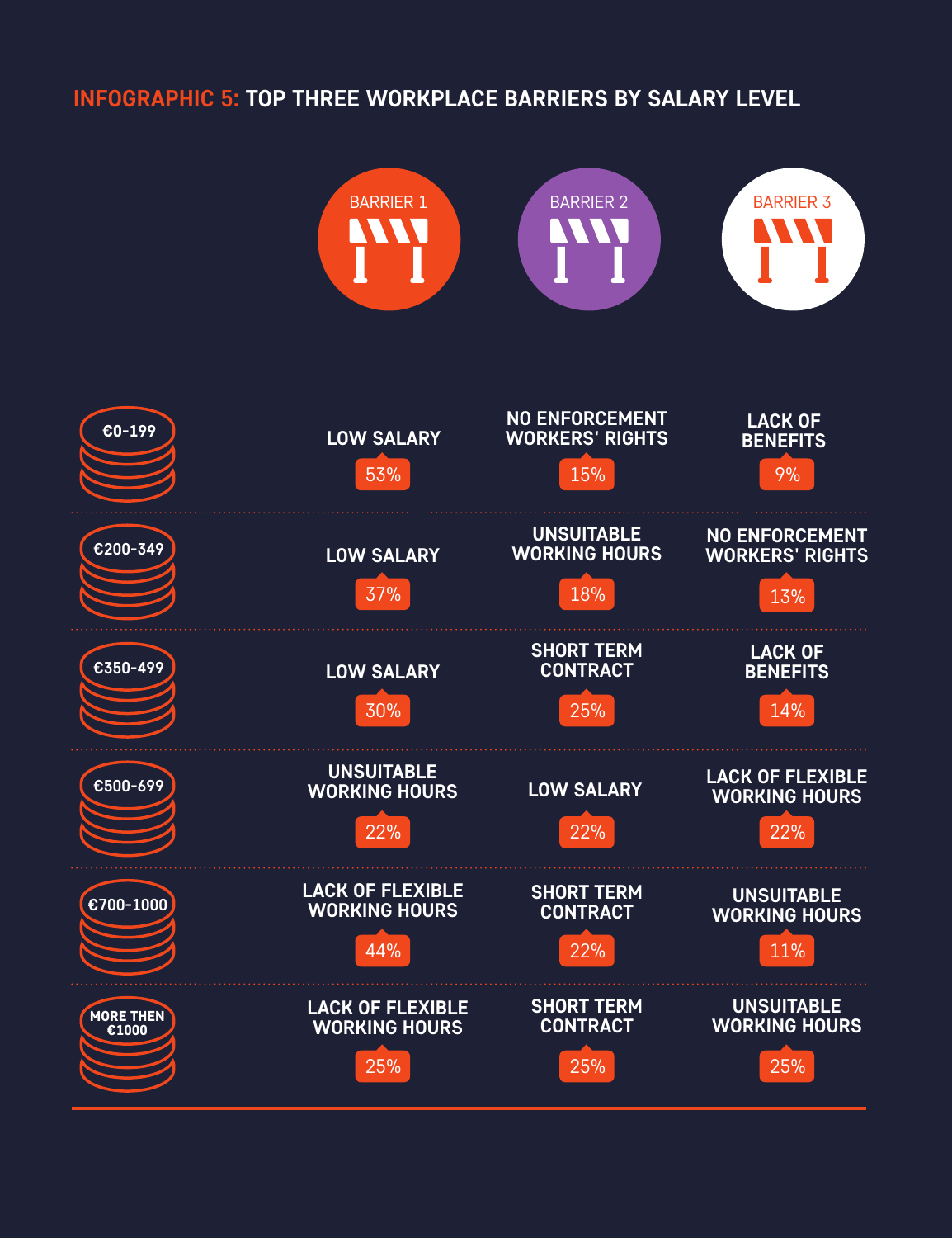There is a changing trend among women of different levels of monthly income when it comes to the perception of obstacles they face in the workplace. Around 58 percent of women whose income falls within the first bracket of 0-199 euros claim they have some barrier in their workplace. The main barrier is considered the low salary level, with 53 percent of women who believe they have some barrier in the workplace, claiming this as the biggest. The lack of enforcement of worker's rights as foreseen by the law is the second highest barrier for women in this income bracket, with 15 percent claiming this as a workplace barrier. The third most common barrier for women in this income bracket is lack of benefits, with 9 percent of women claiming this as a barrier. Women whose income falls in the second income bracket of 200-349 euros monthly, show a slightly lower level of perception of barrier in the workplace, with 56 percent of women in this income category claiming so. As it was previously stated, there is a decreasing trend of the low salary as a barrier, with 37 percent of women in this income bracket considering it as such. Out of the remaining barriers, women in this income bracket, consider the unsuitable working hours and the lack of enforcement workers' rights as the two other main barriers, with 18 percent and 13 percent of women in this category listing these as barriers in the workplace. For 45 percent of the women making 350- 499 euros monthly, there are still some barriers they face in the workplace. Of these, most notably 30 percent believe

that the low salary level is an issue, whereas 25 percent believe that the short-term contract is a barrier. Moreover, 14 percent of women in this income bracket believe the lack of benefits is a barrier. For women with monthly income falling in the next bracket of 500-699 euros, the three top barriers rank similarly with 22 percent each. That is, 22 percent of surveyed women working with this salary level believe that lack of flexible hours is a problem they face in the workplace, another 22 percent believe the short term contract is a barrier, and the low salary level is perceived as a problem by another 22 percent of women in this income bracket. However, in total only 34 percent of women in this category claim they have some barriers in the workplace. Furthermore, 27 percent of women making between 700- 1000 euros monthly consider they face some sort of barriers in their workplace. Of these, 44 percent see the lack of flexible working hours as problematic, 22 percent see short term contracts as problematic, whereas 11 percent believe that unsuitable working hours are an impediment in their workplace. Finally, women making more than 1000 euros monthly consider that the lack of flexibility in the working hours, short term contracts, and unsuitable working hours, are issues with 25 percent of women, respectively, in this income bracket claiming each of these barriers. However, these percentages are valid for only 25 percent of women in this income bracket who believe they face any barriers in the workplace.



#### **G. 15 PERCEPTION OF BARRIERS IN THE WORKPLACE BY SALARY LEVEL**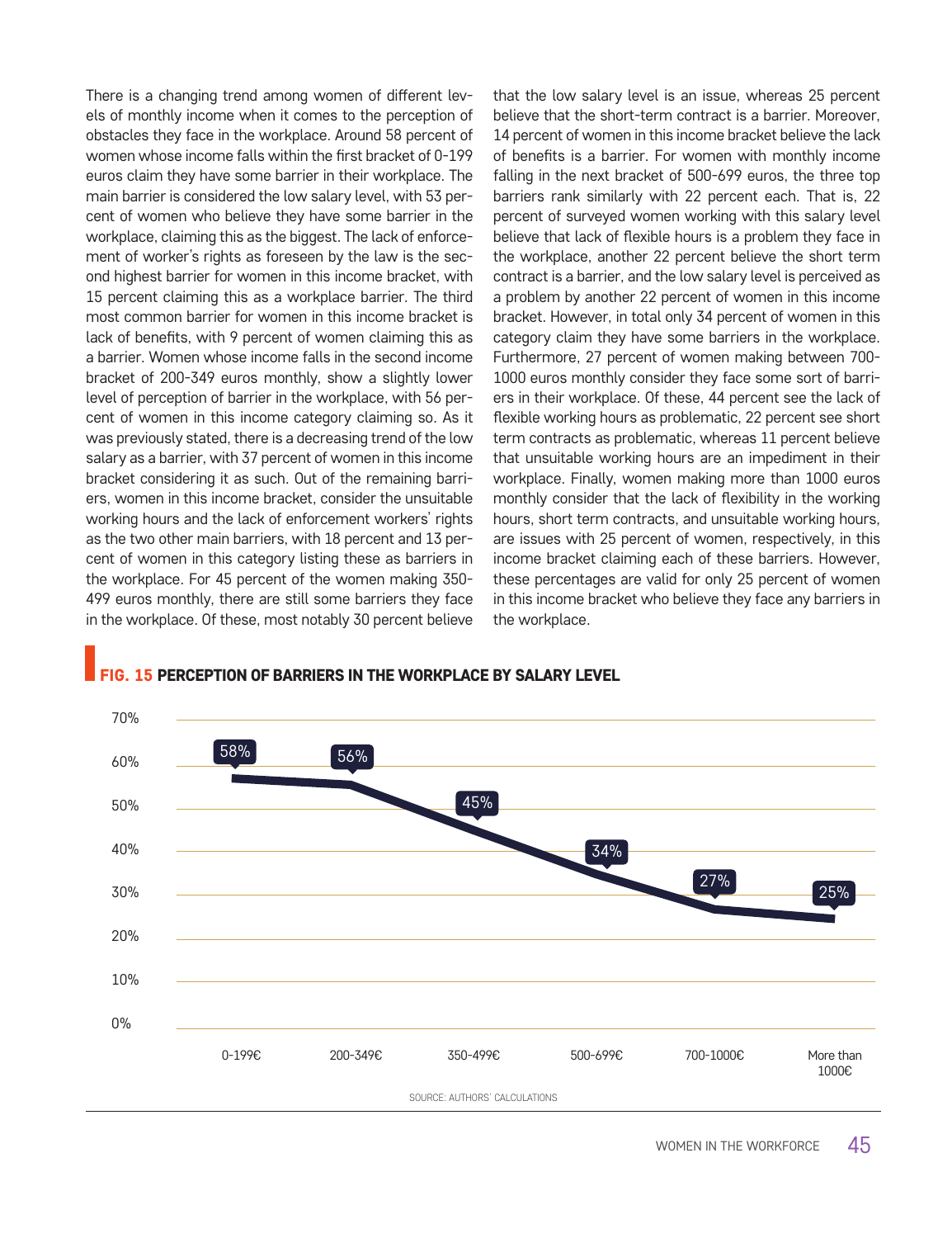Although there are still a number of barriers remaining for women with different income levels, it is evident that as salary level increases beyond 350 euros monthly, the majority of women do not consider they face many barriers in the workplace. There is a clear decreasing trend for barriers women face in the workplace, with an increase in the salary level, this being true mostly due to the weight that a low salary level as a barrier carries in different salary categories. However, even at high salary levels, the perception of barriers in the workplace is still considerable, especially bearing in mind that these barriers are general rather than gendered. More specifically, even at higher salary levels, working hours and flexibility of work are perceived as problematic still. This shows that compensation in itself is evidently not the only rewarding aspect of working, especially for women.

To understand the barriers and additional issues that women face in the workplace, this report has disaggregated the data such as to examine whether the surveyed women have been or have felt discriminated in their place of work. Surveyed women were presented with several statements regarding discrimination at the workplace and asked whether they agree with them or not.

#### **G. 16 WOMEN WHO AGREE WITH THE FOLLOWING STATEMENTS**



The declaration "I have been discriminated at my workplace" has resonated at least to some extent with around 11 percent of the women. The remaining 89 percent have disagreed with the statement. Among sectors, in general most women (84 percent) do not agree with the statement that they have been discriminated in the work place, and this level remains relatively constant across all sectors. However, it is notable that women working in international organizations without exception claim that they have never been discriminated in their workplace.

About 34 percent of the respondents have agreed with the statement "my manager takes gender into account when delegating work," showing that they feel their gender impacts delegation of duties in their workplace.

The remaining 66 percent disagree with the statement, meaning they insist their manager does not discriminate by gender when delegating work. Disaggregating by sector, around 60 percent of women working in either the private of public sector, either fully or partially agreed that this was the case. However while 40 percent of women working in the public sector disagreed with the statement that gender plays no role when their manager delegates work, in the private sector this figure drops slightly to 37 percent. For women working in the nongovernmental sector and in international organizations, 86 percent and 75 percent respectively claimed that they disagreed with the statement. This shows more similarities in the private and public sector, compared to the other sectors surveyed in this report.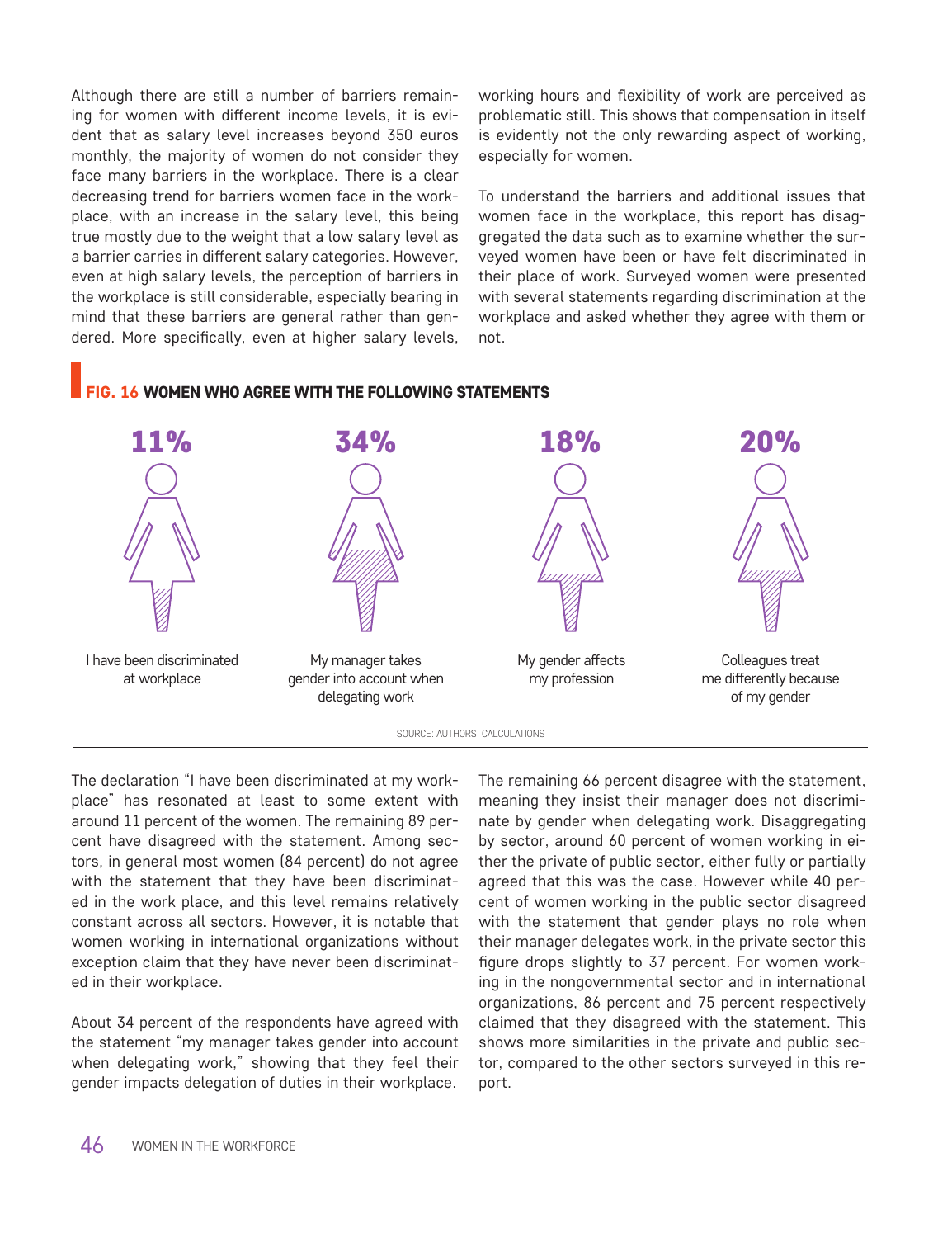A majority of roughly 18 percent have agreed with the next statement "my gender affects my profession." The remaining, around 82 percent of the women, believe that their gender does not in fact impact their profession. In this regard, women working in the public sector 78 percent disagreed that gender does impact their profession, this number is 77 percent for the private sector, 86 percent for women working in the nongovernmental sector and 75 percent for women working in an international organization.

One in five women agree with the statement "colleagues treat me differently because of my gender." However, some 80 percent disagree with the statement entirely. While in the public sector 72 percent of women claimed that that is not the case, in the private sector this figure rises by 5 percentage points to 77 percent. Moreover, women working in the nongovernmental sector, those that are self-employed, as well as those working in international organizations have a higher rate of disagreement with the statement that their colleagues treat them differently due to their gender, with figures ranging from 67 percent of those self-employed, to 87 percent of those working in the two remaining sectors.

To add to the analysis workplace conditions, Riinvest also surveyed women whether different aspects of work have changed over the course of their employment. Firstly, they were asked if their number of working hours has altered and the majority of around 80 percent have declared no change. Nonetheless, some 16 percent have stated that the number of working hours has increased for them over the years; meanwhile, roughly 4 percent have proclaimed that their number of working hours has decreased.

Secondly, on the matter of salary, more than one half (53 percent) has declared that there has been no change in salary over the years of their employment. About 43 percent have stated that their salary has in fact increased over the years; whereas, less than 4 percent have stated that their salary has decreased.

Thirdly, the work-related responsibilities were considered, where it turns out that around 52 percent have the same responsibilities since they have started the job; however, for around 47 percent the responsibilities at work have increased throughout the years. Only 1 percent have declared to having currently fewer responsibilities than before.

In a sectoral disaggregation of these changes, there is an evident trend for changes in salary level and level of



## One in two women have not been subject to any change in salaries over the course of their employment.

responsibilities to not have joint movements. In the private sector, 41 percent of women claim that their workplace responsibilities have increased since they started working, while only 30 percent claim their salaries have increased as well. This trailing of the salaries by 11 percentage points shows that in the private sector, compensation lags the change in responsibilities if there is an increase.

In the public sector, the trend is reversed. In the public sector, 47 percent of women claim that their responsibilities have increased, whereas 55 percent claim their salaries and income have increased, since they joined their current employer. A difference of 8 percentage points between the two, shows that in the public sectors, there is a tendency for salaries to lead changes in responsibilities. This can be explained by executive decisions of raising the level of civil servants working in Kosovo institutions in the past years, however, considering that working in a public institution encompasses a wider array of workplaces, this cannot be seen as the sole reason.



#### FIG. 17 INCREASES IN DIFFERENT ASPECTS OF WORK OVER THE COURSE OF THE EMPLOYMENT, BY SECTOR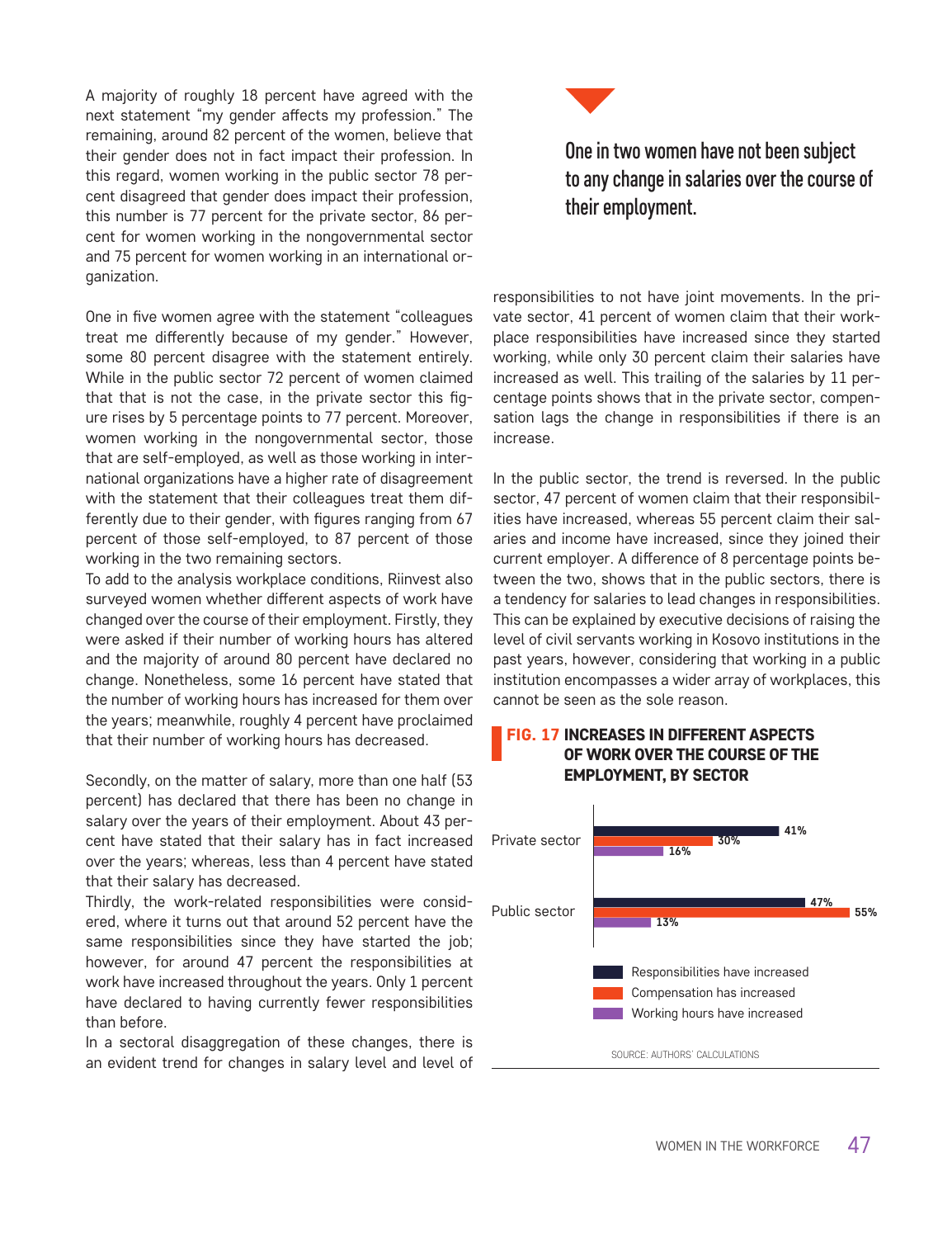## **INFOGRAPHIC 6: DIFFERENCES IN PROFILE BY LEVEL OF EDUCATION**

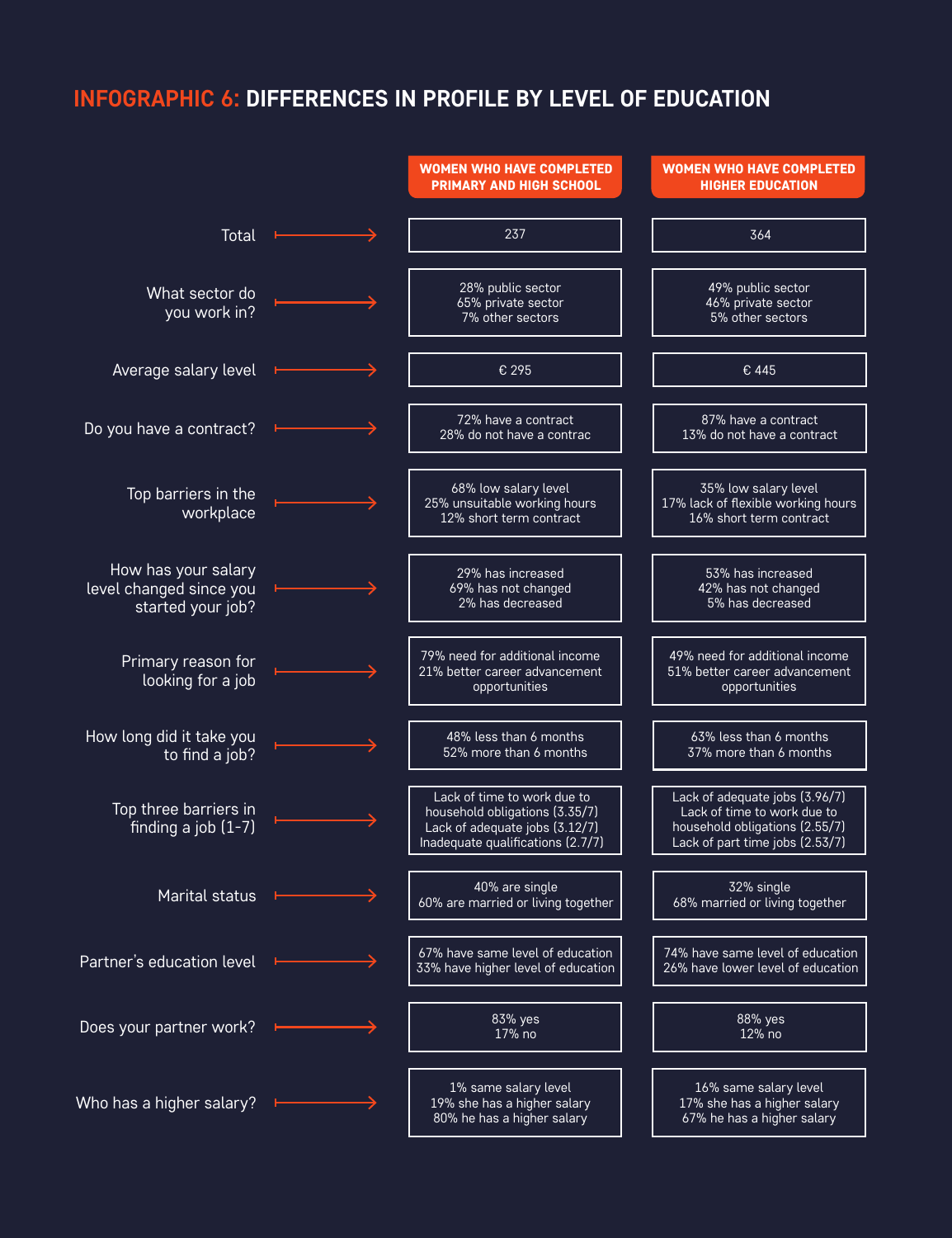### 4.5 Working hours

Overall working conditions in a job are not only determined by the previous sections, but also by the hours worked during the regular schedule, hours worked outside of the regular schedule, as well as corresponding compensation. All these, furthermore, impact the level of job satisfaction for workers.

To assess this issue further, the surveyed women were asked about their work week in general and working hours in specific. To start with, the women have declared to work 6 days a week on average. Answers range, however, from a minimum of 2 to a maximum of 7 days a week. Inquiring only about the last year at work, around 89 percent of the women have reported to having worked the same number of days a week, whereas around 11 percent have indicated to not having worked the same number of days.

Moreover, the women have stated that they generally work for 7 hours and 30 minutes daily. In the last year, roughly 80 percent have stated to having worked the same number of hours a day, whereas one in five women (20 percent) has declared to not having worked the same number of hours a week. Another important inquiry was on the daily minutes spent traveling to work and back. The women declared that they spent 29.8 minutes on average commuting.

Furthermore, there are clear differences between sectors on these questions. In the public sector, women work on average 5 days a week, with 7 hours and 13 minutes working time during the day, whereas they travel, on average 31 minutes to the workplace. In the private sector, women on average work 6 days weekly, during which they work on average 7 hours and 37 minutes. Drawing a connection between working time and the salary levels of each sector, it shows that women in the private sector work, on average, one day longer weekly, that is 20 percent more than women employed in the public sector, while being paid on average 26 percent less. Their travel time to work is around 29 minutes. In the non-governmental sector, the average working days is below 5, the working hours however range from 1 to 10, averaging 7 hours 40 minutes daily. One notable thing, considering the importance of flexible and part time work to women, is that in the public sector, working days range from 4 to 6, and the working time ranges from 2 to 12 hour, in the private sector, however, the working days have a very different range, with the minimum being 5 and



Women in the private sector work, on average, one day longer weekly, that is 20 percent more than women employed in the public sector, while being paid on average 26 percent less

maximum 6. This is also in line with the findings from the KAS, where both men and women working in the private sector report to work longer hours than those in other sectors<sup>2</sup> When asked whether they have worked the same number of hours every day and whether they have worked the same number of days every week, in the public sector 84 percent of women have worked the same hours every day, compared to 74 percent of women in the private sector. This means that one in four women working in the private sector has faced changing working hours in the past twelve months. Considering the societal and cultural differences between men and women, where women are assumed to be more responsible for care work, there is a clear need for policies to accommodate these constraints for women in the workforce. Work-life balance for women, means a continuous process of reconciliation of not only the balance between household work and market work, but also of personal time (Williams as cited by Wattis et al., 2013). Although generally the balance is viewed as a duality, leaving little or no time for personal time and leisure, policies to be designed now and implemented in the future need to take this dimension into account as well. While policies that promote easier access to employment for women are commendable, there are issues related to every policy that need to be closely examined to prevent them from having an adverse effect. Both flexible work arrangements and promotion of part-time work have similarities when it comes to the impact they have on women. The findings of this survey show that in the private sector specifically, such arrangements are highly unlikely.In assessing the conditions under which the surveyed women work, they were asked whether they were required to work in what the Law on Labor considers nighttime work and work longer than the set working hours.

Almost 31 percent of the women have shared that they have worked in shifts during the last year. This consists of work that takes place on a schedule outside the traditional 9:00 – 17:00 day, involving evening or night shifts, early morning shifts or rotating shifts. In the public sector 22 percent of the women have worked in shifts, whereas in the private sector 33 percent of women report to have worked in shifts.

<sup>2</sup> KAS reports that women working in the public sector work on average 35 hours weekly, whereas those who work in the private sector work on average 45 hours weekly.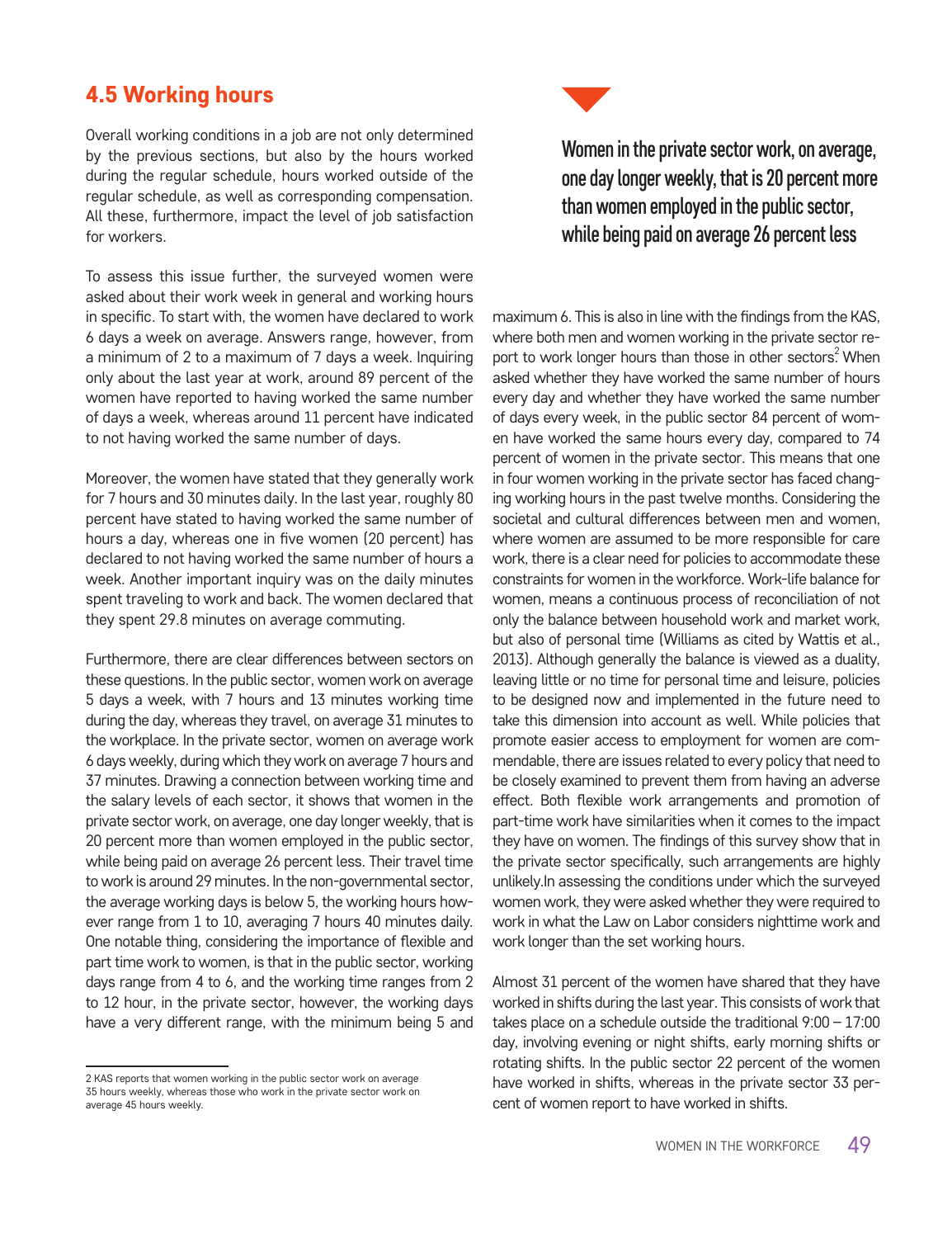# **INFOGRAPHIC 7: THE NUMBER OF WORKING DAYS, HOURS, THE COMMUTING TO WORK**

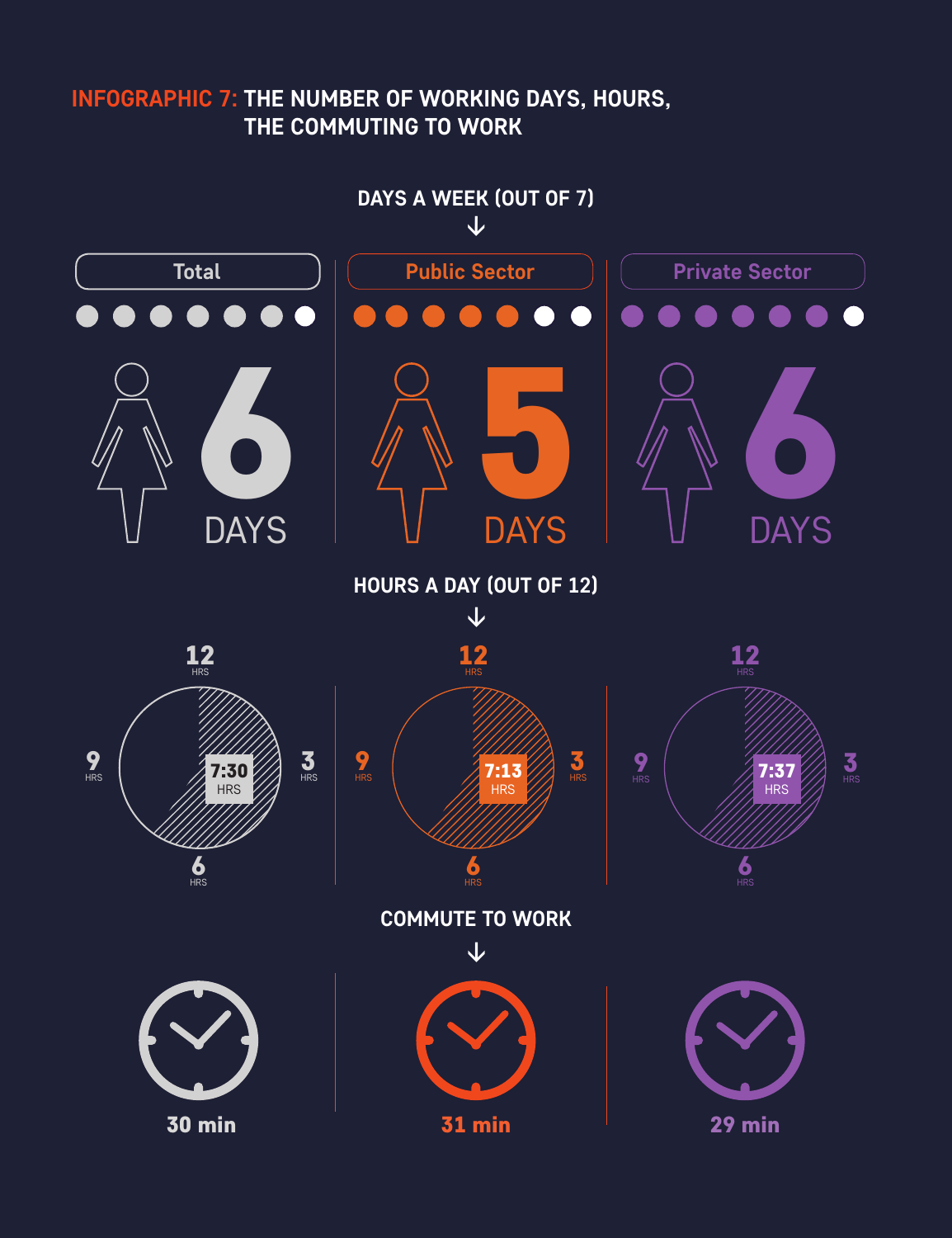#### 18 WOMEN WHO HAVE BEEN ASKED TO WORK OUTSIDE OF REGULAR WORKING HOURS



Investigating further, respondents were asked on the frequency of times their employer required them to work at least for 2 hours between 22:00 and 5:00. One in eight women (13 percent) has stated that she has sometimes or often worked for at least 2 hours after 22:00. These figures remain similar across all sectors.

The women were also asked how often they have been requested to work more than 10 working hours a day. One in four women (26 percent) have been occasionally or very frequently requested to work for more than 10 hours a day.

Comparing the two sectors by the number of women who have worked more than 10 hours a day, the difference is striking, with 17 percent of women working in the public sector having worked more than 10 hours a day, either sometimes or often; compared to 31 percent of women in the private sector who have worked this long either sometimes or often.

Quite surprisingly, more than one in two women (53 percent) have been requested sometimes or repeatedly to work on weekends, and roughly one in three women have even been requested to work on official holidays. More-

over, there is a clear difference between the public sector and the other sectors, especially the private sector. In the public sector, 34 percent have either sometimes or often worked during the weekend. What is more, 16 percent have had to work on official holidays be it sometimes or often.

In the private sector, there is a more even spread of the answers across the board, with 66 percent claiming they either had to work on weekends sometimes or often, double the percentage of women in the public sector. This is also in line with the days worked, that in the private sector range from 5 to 6, meaning often women have to work during weekends as well. On the other hand, 44 percent have sometimes or often worked during official holidays. These figures amount to three times higher than for women in the public sector.



One in four women working in the private sector has faced changing working hours in the past twelve months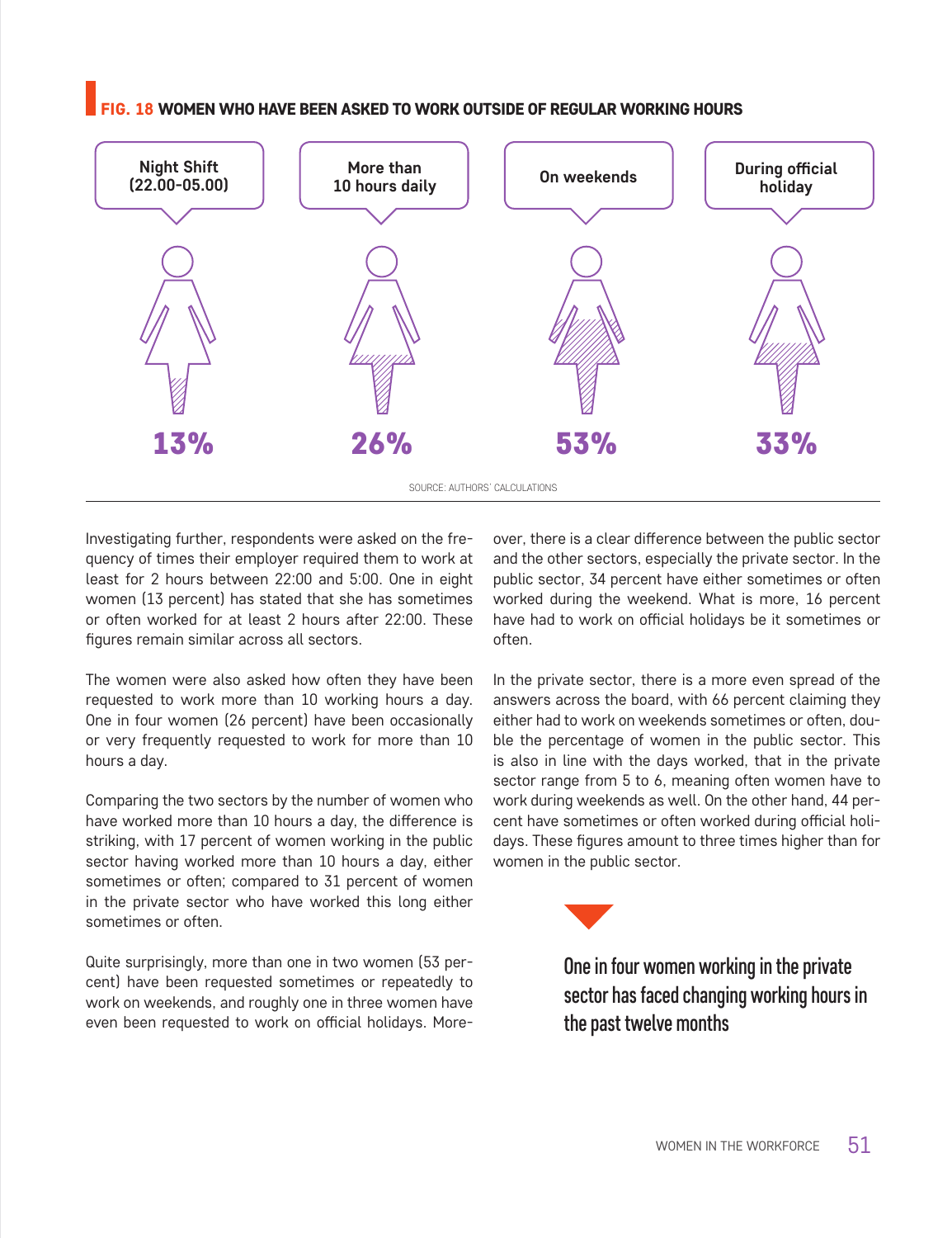#### FIG. 19 WORK OUTSIDE REGULAR HOURS BY SECTOR



# Approximately 3 in 4 women never<br>receive any kind of compensation for<br>doing work outside the regular sche<br>

receive any kind of compensation for doing work outside the regular schedule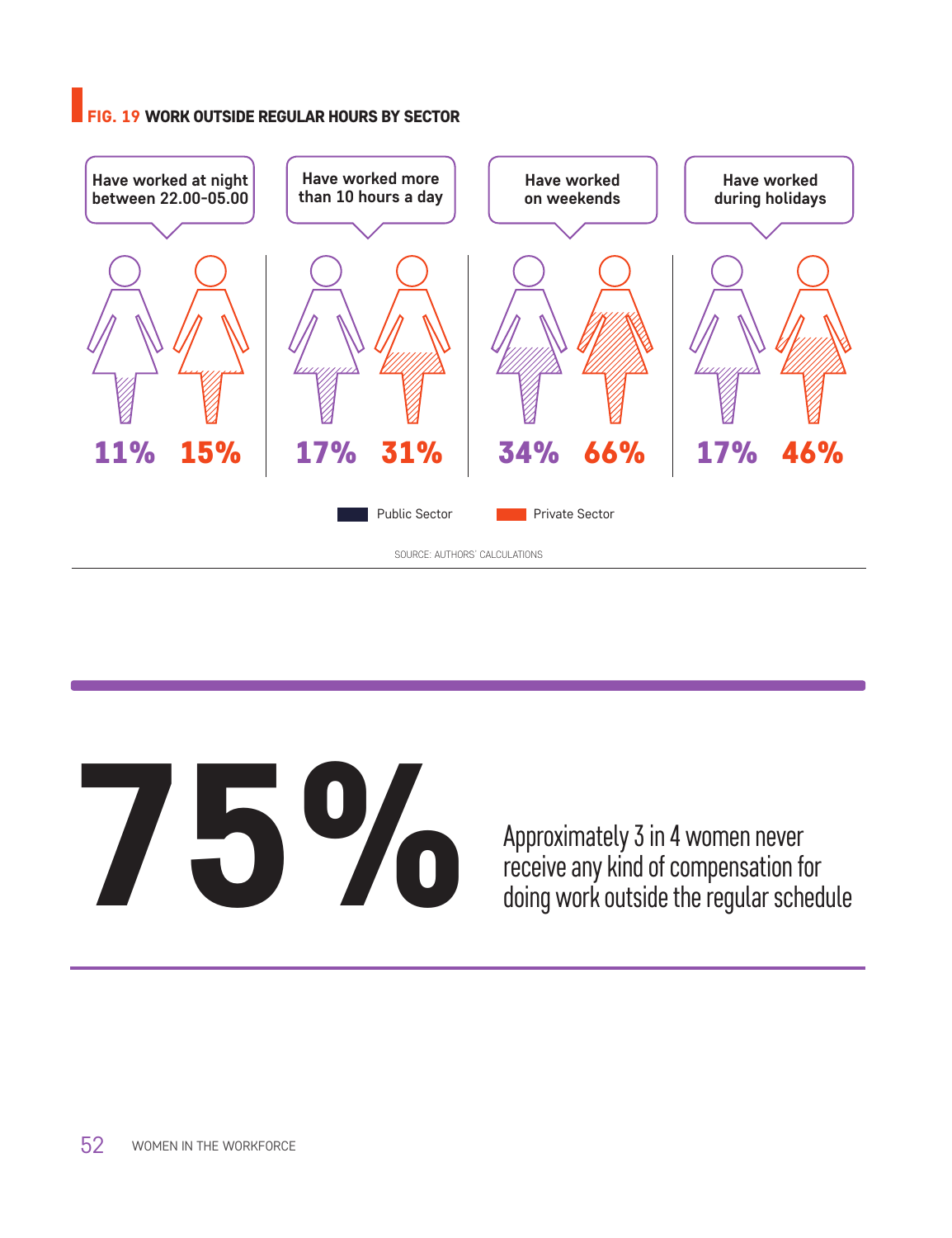The women, who have been asked by the employer to work outside the regular working days and hours, have further given insight on whether they were compensated for the extra work done. The compensation forms foreseen by the Kosovo Law on Labor<sup>3</sup> were explored by the survey as well.

For instance, women who have worked outside their regular schedule have rarely or never received compensation with days off for this in 76 percent of the cases. Furthermore, 65 percent of women have never or hardly ever received compensation with regular pay. Although foreseen by the Law, the corresponding compensation with additional overtime pay has not been given to women in more than 74 percent of the cases.

As reported by the surveyed women, the working hours are determined by the employer, be it either in the public or private sector, in the majority of cases (83 percent), around 10 percent of the women have stated to have the liberty to choose from several predetermined shifts and around 7 percent have proclaimed that they can choose their working hours themselves.

Moreover, employers reportedly show flexibility in working hours for when their employees need to look after family obligations. Almost 93 percent of the women have declared this, having been excused from work without a problem either without prior notice (49 percent) or with prior due notice (44 percent). This has been affirmed by women working in the public as well



Around 5 percent of the respondents have declared that their employers have been flexible in giving time off, but have reduced their pay accordingly; whereas around 2 percent have declared that their employers showed no flexibility in working hours of any kind

as in the private sector without noteworthy differences in the percentages. Nonetheless, around 5 percent (across all sectors) have declared that their employers have been flexible, but have cut their pay for those hours; and around 2 percent have declared that their employers showed no flexibility in working hours of any kind, these cases skewing almost fully towards the public sector.

These issues pertaining to workplace conditions all amount to the level of job satisfaction for employees. To asses this, women were asked about their overall job satisfaction. The majority of surveyed women are satisfied with their work place (68 percent), around 27 percent are neutral and 5 percent are openly dissatisfied with their job.



#### FIG. 20 FREQUENCY OF COMPENSATION FOR WORK OUTSIDE REGULAR HOURS

<sup>3</sup> Law No.03/L –212 on Labor, Article 56 on Allowances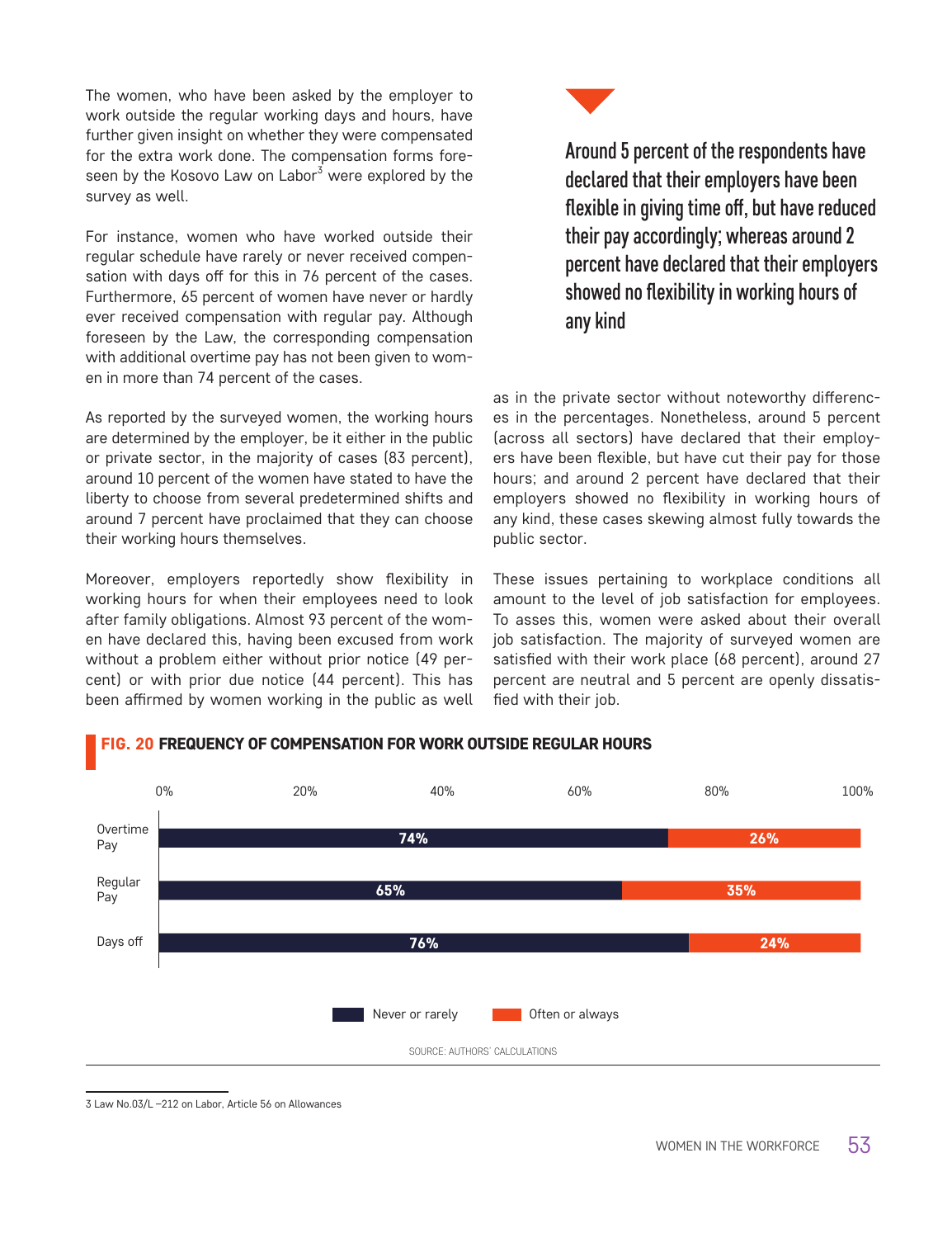#### G. 21 JOB SATISFACTION BY SECTOR (WHERE 1 IS NOT SATISFIED, 5 IS FULLY SATISFIED)



When analyzing the level of satisfaction by sector, it turns out that the percentages of higher satisfaction are similar across sectors while percentages of lower satisfaction are more typical of women working in the private sector. Interesting to note here is that concrete workplace barriers are not ranked highly among these relatively unsatisfied women, meaning no concrete factor is perceived as a direct barrier, rather they are unsatisfied with the job in general.

Job satisfaction indeed represents a multifaceted issue concerning today's employers when it comes to managing their employees. In literature, there are different approaches towards defining and explaining job satisfaction. Hoppock defines job satisfaction as any combination of psychological, physiological and environmental circumstances that cause a person truthfully to say I am satisfied with my job (Hoppock, 1935). This means although job satisfaction is under the influence of various external factors, it remains something internal and ultimately is linked to the way the employee feels. Owing to this, job satisfaction can mean different things to different people

Lower job satisfaction is more typical among women working in the private sector than other sectors

and can be caused even without any apparent concrete barrier.

Furthermore, around 23 percent of the women in question have opened up to being concerned or very concerned about job security in the next year. Around 32 percent are neutral on this and around 45 percent are not concerned that they will lose their job in the coming year. Looking into sectors does not reveal any major differences in concern nor does examining the women's concern about job security by level of education. Besides, similar level of concern is also prevalent across different levels of family income.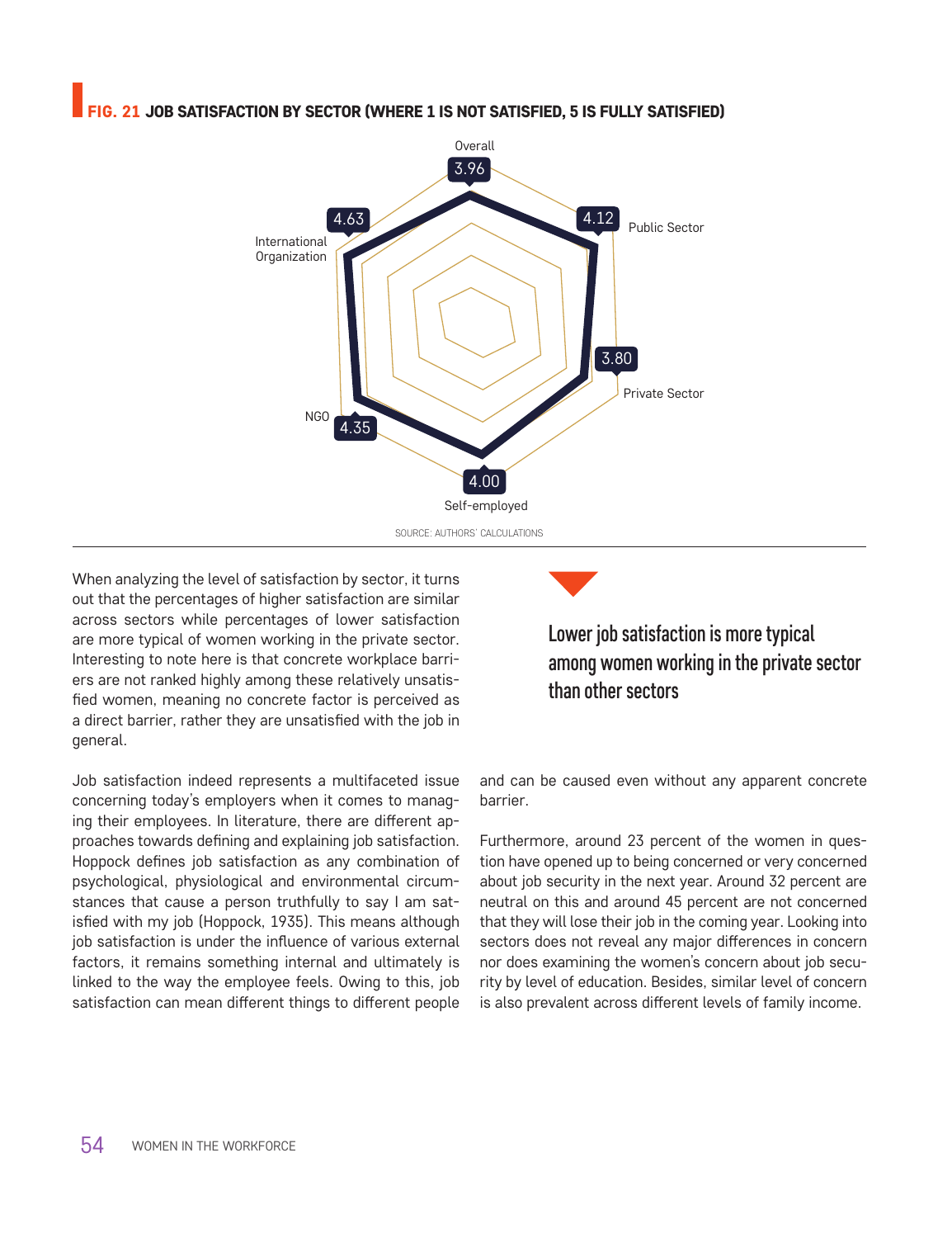### 4.6 Maternity/Parental leave

In terms of the urgency of the matter, one of the most important sections of the questionnaire has comprised of questions concerning the Labor Law provisions on maternity leave, opinions regarding the dispositions, and their personal experience with maternity leave. In the current Law on Labor in Kosovo, in case of childbirth, leave is almost exclusively granted to the mother only, with the father of the child only receiving two days leave. The law foresees 12 months of maternity leave, of which 9 are paid. Of these 9 paid months of maternity leave, the first 6 are paid from the employer with 70% of the salary the woman receives as per the contract, the next 3 months are paid by the government, at 50% of the average Kosovo salary. The final three months are unpaid. On the other hand, the father receives 2 to 3 days of paid leave, with unspecified further provisions.

The current legal provisions are unsustainable in the long run, especially since they provide a basis for an uneven treatment of women and men in hiring, since employers consider a higher cost of hiring women, especially women of childbearing age. While such discrimination is not legally allowed, it still remains in the discretion of the employer to make hiring decisions, which legally can be objective, but in reality can be discriminatory based on gender. Considering all these shortcomings, the Law on Labor is scheduled to be amended in the upcoming year. To provide informed insights, Riinvest has asked respondents of this survey on the provisions of the law in practice, specifically those pertaining to the maternity leave.

First, the surveyed women have been asked about whether they are aware of the Law in Kosovo that regulates the leave that is given to mothers after childbirth, also known as the maternity leave. Certainly, some 89 percent are aware of the law that grants women maternity leave, while some 11 percent are not aware of the law and the respective dispositions.

Those 89 percent of women, who are aware of the Law and the legally granted maternity leave, believe the duration of it is 9 months on average. More specifically, around 34 percent think the maternity leave lasts 6 months, around 18 percent think it lasts 9 months and around 48 percent think it lasts 12 months.



On this note, a bit more than half of the surveyed women (51 percent) have stated that they think the maternity leave as set in the Law is sufficient, whereas around 27 percent do not think it is sufficient. The remainder have declared to not have an opinion on the matter. Of those working in the public sector, 52 percent believe that the leave is sufficient, those who agree with this in the private sector are 51 percent.

From the percentage of women who consider the determined maternity leave insufficient, about 88 percent have considered it insufficient in terms of duration and have proclaimed that it needs to be longer, mostly because they believe an extended period of time is necessary in order to care and provide for the child properly. Around 12 percent consider the maternity leave insufficient in terms of payment and have stated that it should be paid fully for the whole period of time (12 months).

To assess the practical aspects of the maternity leave, women were asked most specifically on their experiences with maternity leave. Out of the roughly 58 percent of surveyed women, who have declared to have children, roughly 28 percent have not taken maternity leave, either because they have reportedly not been employed at that time or have found employment only after giving birth. Meanwhile, a bit more than 72 percent have taken the rightful maternity leave after giving birth. The period women have taken as maternity leave has been 8 months and 20 days on average. This time differs between sectors, women in the public sector, have on average taken maternity leave for more than 9 months, around 9 months and 2 weeks on average. In the private sector, women's maternity leave has lasts less than 8 months, more specifically 7 months and 3 weeks. This difference reflects the working conditions in each sector, as can be seen in Figure 22.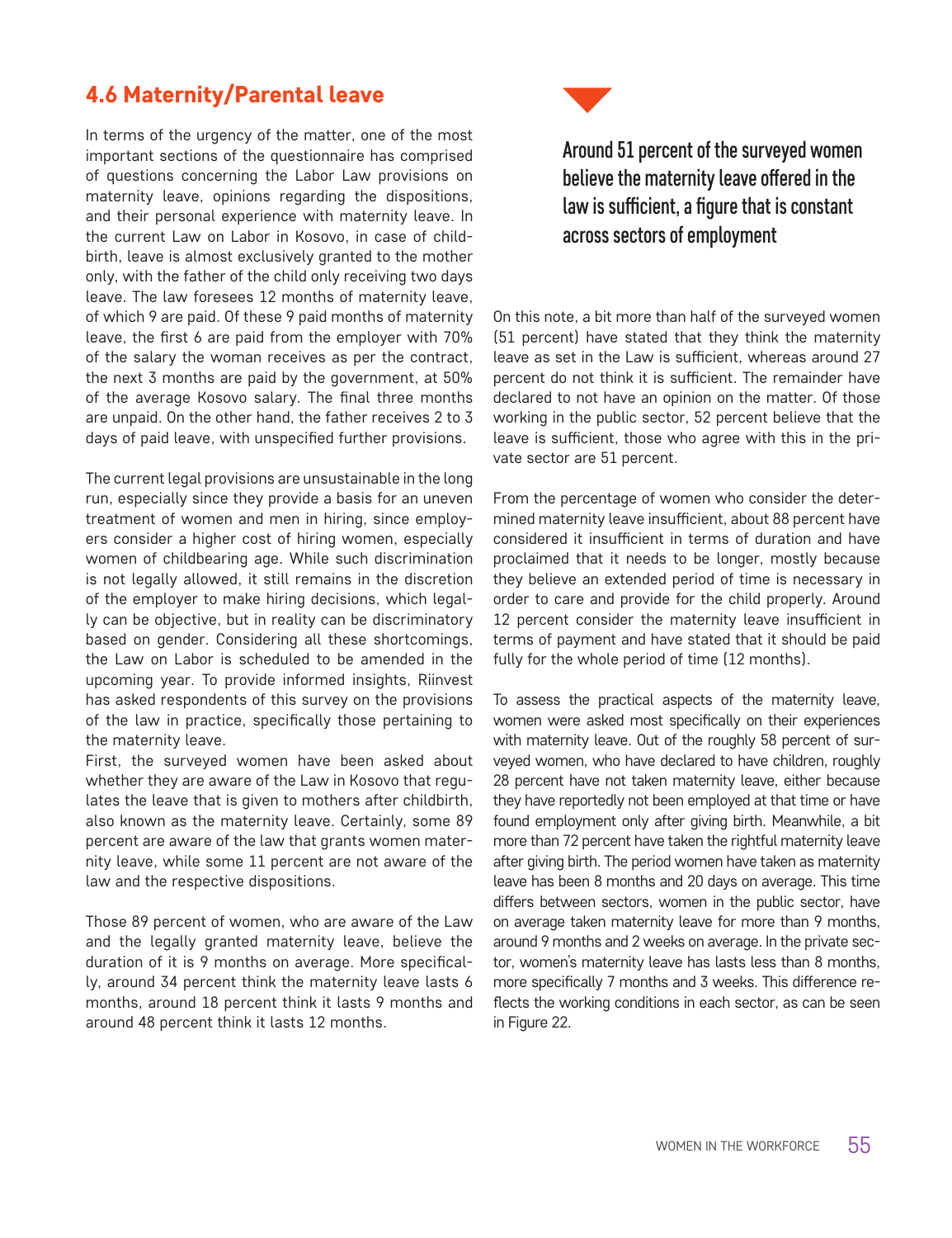#### FIG. 22 MATERNITY LEAVE DURATION AS TAKEN BY WOMEN IN DIFFERENT SECTORS



SOURCE: AUTHORS' CALCULATIONS

Further here, the women have been asked whether it was easy to request the maternity leave from the employer. Around 17 percent of the women have declared that they have faced difficulties when giving notice of their leave. This percentage remains the same across sectors.

The first aspect of importance on maternity leave is the time women take off from work after having children and how the expectation of this happening impacts the decision of employers to hire women. The other aspect pertaining to maternity leave is the impact it has on the job of women once they come back from the leave. In order to provide a data-backed analysis of this second aspect, Riinvest surveyed women on the changes in their workplace after they came back from maternity leave.

Most of the surveyed women have also returned to their previous posts after the maternity leave, namely almost 92 percent. Roughly 4 percent have declared to still be on maternity leave on the time of the interview, while the remainder have stated that they did not return to their former workplace either because they had no one to look after their child (2 percent), they did not want to work any longer (1 percent), their contract had expired during maternity leave (0.5 percent), or because their employer hired the replacement (0.5 percent). While there is no immense difference between sectors, in the public sector, women who have returned to their previous job is 93 percent, compared to the 91 percent of women in the private sector.

The women, who reportedly returned to their previous workplace after the maternity leave, were in additional asked whether they upon return were given the same salary and the same conditions that they had before the birth of their child. The majority confirmed this, specifically, slightly more than 94 percent, whereas some 6 percent have admitted that they have not benefit from the same conditions as before. These levels, however, differ among sectors, with 96 percent of women who responded to this question in the public sector having returned to the same job they have previously had, while 92 percent of women in the private sector claim the same.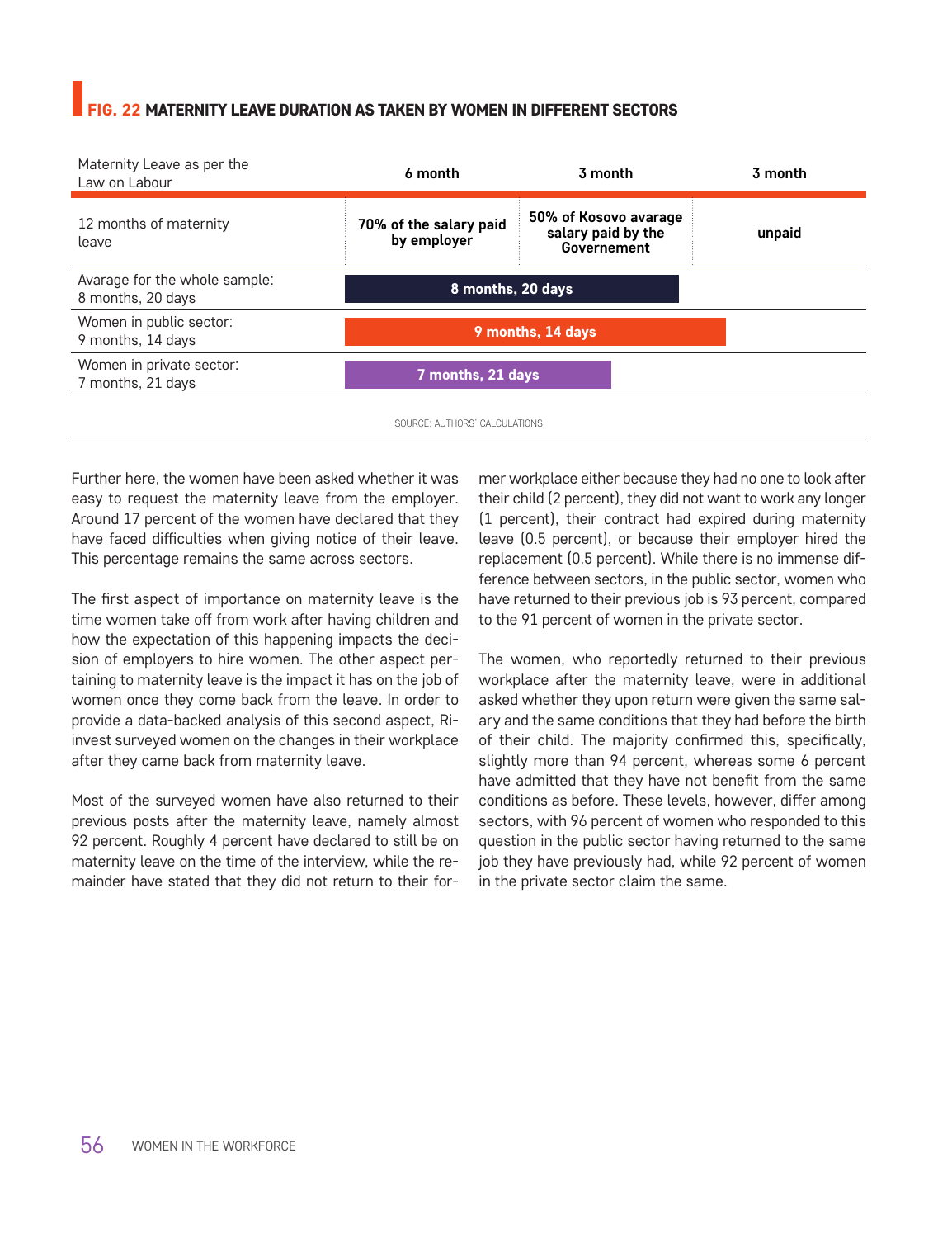## **INFOGRAPHIC 8: CHANGES IN WORK AFTER TAKING MATERNITY LEAVE**

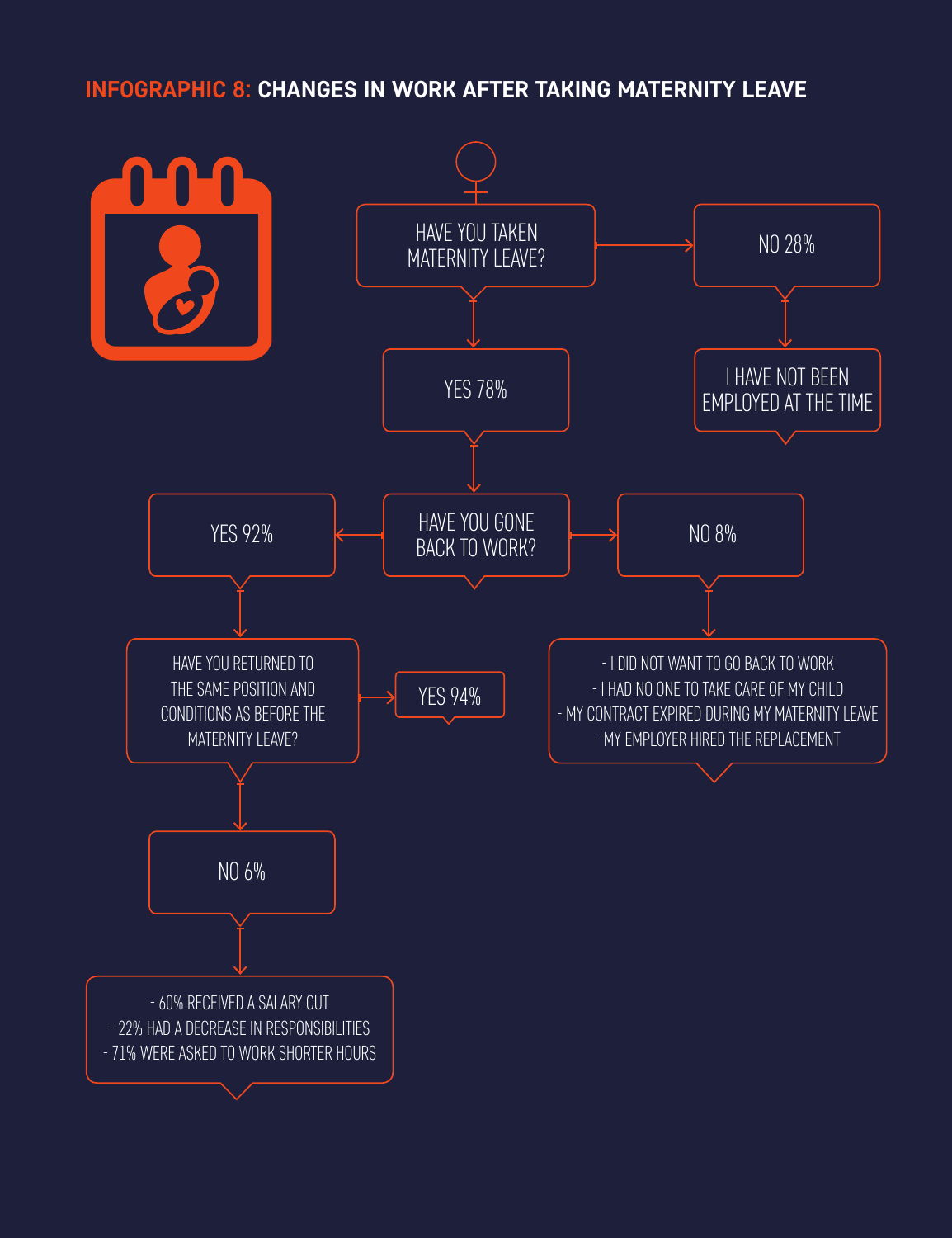For those who have not returned to the same position they held prior to maternity leave, the level of responsibilities, the level of salary or number of working hours have changed. For those who have undergone changes in the level of responsibilities, it turns out around 78 percent experienced a notable increase in responsibilities while around 22 percent rather experienced the opposite, a decrease in responsibilities upon return.

Regarding changes in the level of salary, for those who have experienced them, about 40 percent got a raise while about 60 percent got their salary cut. In the public sector, 63 percent of women claim their responsibilities have remained the same, however, their level of salary has remained the same in 88 percent of the cases, with 13 percent of women receiving both a decrease in responsibilities and a decrease in the salary level. This is different in the private sector, where while 67 percent of women returned to the same level of responsibilities, only 33 percent received the same salary level, with 33 percent receiving a pay increase.

Some of the women have also experienced changes in working hours, from those roughly 71 percent got their working hours shortened, whereas 29 percent got their working hours prolonged upon return to the former workplace. This trend is especially true in the public sector, where 63 percent of the women started working shorter hours, whereas in the private sector the majority (83 percent) continued working the same hours as before.

On the other side, the women were also asked whether they are aware of a Law in Kosovo that warrants fathers to take time off work when their child is born. Around 38 percent have declared to be aware of the dispositions of the Law concerning leave of the father in the case of childbirth, whereas the majority of 62 percent are unaware of the Law and its dispositions on this regard.



# 62 percent of surveyed women are unaware that the Law on Labor allows fathers time off when they have a child

Those women that are reportedly aware of the dispositions of the Law concerning leave of the father in the case of childbirth, think the legally allowed leave for fathers is 3.4 days on average.

Inquired to share their personal experience on this matter, roughly 27 percent of the women have stated that their partner took time off work when their child was born, i.e. 5.8 days on average. Meanwhile, the majority of around 73 percent have admitted that their partner did not take time off work, either because the couple did not see the need for it (54 percent), because they were not granted days off by their employer (21 percent), the couple was unaware of this disposition in the Law (17 percent), or the partner was not employed at the time (8 percent).

On this note, the women were asked if they think that the paternity leave should be guaranteed by the Law. It turns out, the widely held opinion by the interviewed women is that paternity leave should be regulated and foreseen by the law, i.e. in 74 percent of the cases. Only 6 percent disagree and the remaining 20 percent have stated to not have an opinion on this matter.

Knowledge on the average length of maternity leave that women take, especially considering the sector disaggregation, combined with the fact that most women are in favor of paternity leave for their partners, provide a good basis of information going forward in amending the Law on Labor.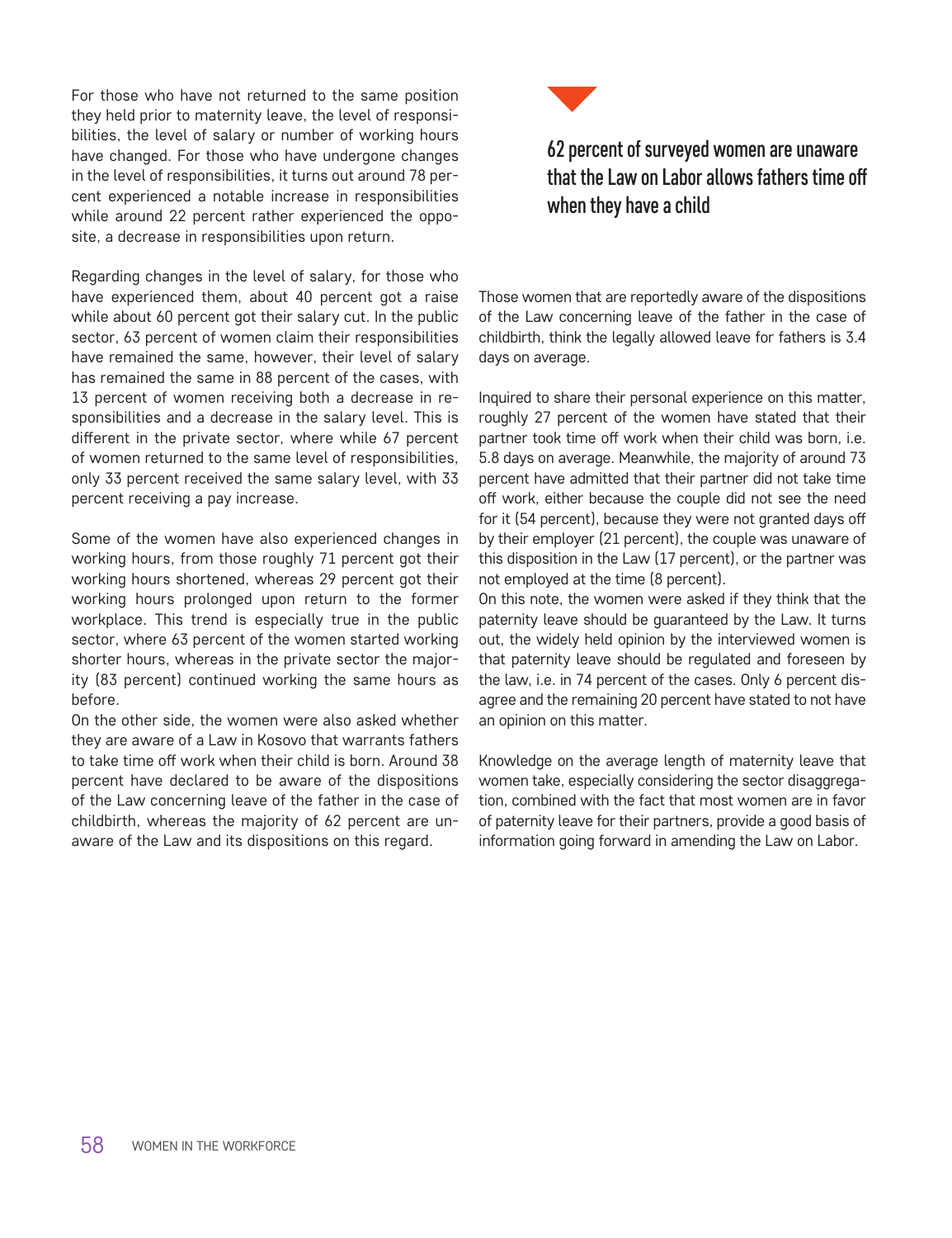#### 4.7 Work-life balance

To assess the level of worry that the surveyed women have in their workplace as well as the impact of working in their personal lives, the working women have been further asked about work-life balance and how much they have struggled with it in the last year. For instance, the women were asked how often they have had problems concentrating or giving their maximum at work due to family obligations, but only around 11 percent admitted to having had such experience often. Around 46 percent have experienced such problems sometimes and around 43 percent seldom.

On the other side, the women were also asked about how often they have been concerned about work even when they were not in the workplace and some 23 percent have admitted to having experienced such concerns very often in the last year. In addition, some 41 percent have admitted to having felt worried about work every now and then; whereas, about 36 percent have reportedly rarely worried about work after working hours. On this issue, women in the public sector claimed that they often or sometimes were worried, with 21 percent and 38 percent each, with 37 percent of women saying they rarely worried about work outside of working hours. In the private sector, while small, there is an increase in the number of women who worry about work even beyond their usual working hours. In this case, 22 percent of women claimed they often worried about work, 40 percent claimed they sometimes worried about work, and with 3 percentage points less than the public sector, 34 percent claimed they rarely worried about work. Around 86 percent of the women have further stated that they feel very tired to perform household duties after working hours. Only 14 percent rarely feel this way. Of the women working in the public sector, 36 percent claimed this was often the case, 47 percent claimed this happened sometimes, and only 14 percent claimed this rarely happened. Women working in the private sector answered that in 39 percent of the cases they were often too tired after work, in 48 percent of the cases they were sometimes too tired, and only in 12 percent of the cases they were rarely too tired after working hours to dedicate time to their household work.

This shows a worrying trend of both the fact that women are expected to perform household work after being employed full-time in paid work, and the fact that full-time work leads to tiredness for workers to be able to engage in other activities after work. These issues are especially evident in economies where the importance of work-life



# 64 percent of women worry about work even outside of their workplace and their working hours, of which 23 percent claim this happens very often

balance is not yet a goal, and is seen as external to both family and work life. Moreover, in Kosovo, an economy in which women are underrepresented, looking for a healthier work-life balance may be considered a sign of weakness. With the limited opportunities for women in the workforce, demanding options for a more balanced personal time may come at the price of not securing a place in the labor force at all. This, in turn, leads to the high level of weariness after work, and the need to power through it to fulfill the expected household work. This shows that in certain cases, women who engage in paid work, forgo the opportunity to organize their time based on their personal preferences. As can be seen further, however, paid work does not only interfere with women's organizing of their household work, but also with time spent with their families.

Even more worryingly, two in three women have declared that the workload made it impossible for them to spend time with the family. Women working in the public sector claimed that paid work interfered with time they would otherwise spend with families in about 63 percent of the cases. In the private sector, however, this number is even higher, with around 75 percent of the women claiming that their paid work made it impossible to spend time with their families, which is 12 percentage points higher than for women in the public sector.

Engaging in paid work, in developing countries, is often a result of the need, rather than want. Thus, for a lot of the women in the survey, working in the labor market signifies having to divide their time between their work, their household obligations, and the time they spend with families. This makes the decision to work in the labor market more difficult, since it impairs two other aspects of their lives, without counting the impact it has on personal leisure time. As will be discussed in the next sections, the socio-cultural expectations for women, combined with the labor market limitations, provides a very complex economic situation to assess.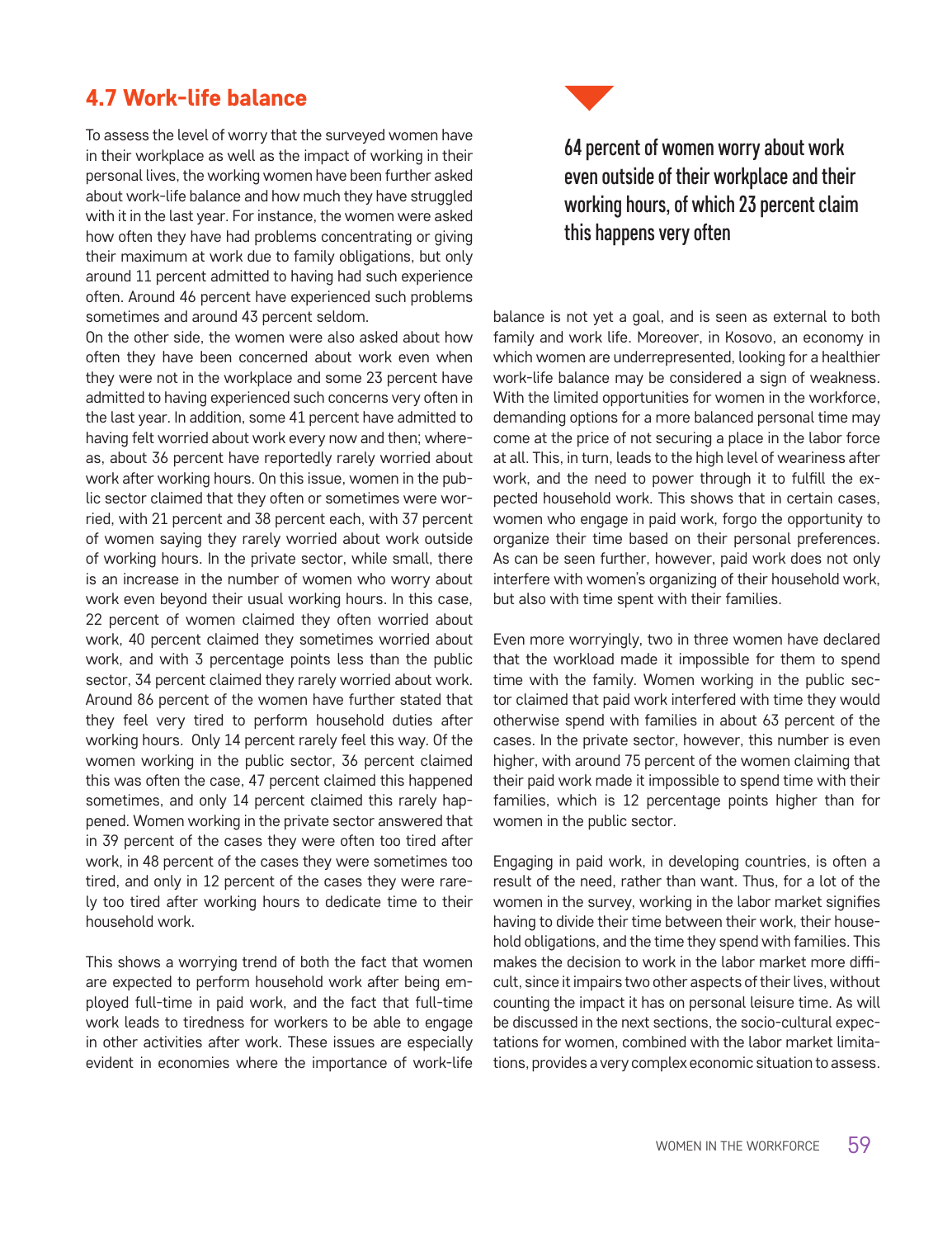## 4.8 Double Shift

By estimates of ILO domestic work, namely unpaid care and domestic work reaches the value of at least 10 percent of the GDP and at most 39 percent in some countries (ILO, 2016). The existence of unpaid domestic work often serves as a substitute for lack of social and public infrastructure, and thus, recognition and valuation of unpaid care work, which is most often exclusively the burden of women, is of utmost importance in measuring women's contribution to the economy.

This, is often done through Time Use Surveys, used to measure and value working time, with specific focus on unpaid work, and as such provide some of the most useful tools for policy makers in designing welfare policies. Using World Economic Forum (WEF) data for women and men worldwide, women work on average 8 hours and 49 minutes a day, here including both paid and unpaid work; whereas men work 7 hours and 47 minutes (World Economic Forum, 2016). Out of these, for men only 1 hour and 30 minutes, on average, are unpaid care work, whereas for women the unpaid care work amounts to 4 hours 47 minutes a day spent. Riinvest Institute, through this survey, has, within a very limited scope, gathered data to assess the time employed women spend on paid and unpaid work. In this survey women were asked on how much time they spend in their work in the market  $-$  which is paid work, as well as how much time they spent working at home – which amounts to unpaid care work. These two differentiated times spend working, are known as the double shift. The double shift, which is almost exclusively a burden of women, is often considered an impacting variable on women's decisions to engage in paid work. Assuming that decisions to participate in the workforce is determined by the level of utility deriving from this, be it as means of ensuring additional income, or for career advancement, women divide their time between paid work, unpaid work, and leisure time; while this decision for men largely rests on a division of time between paid work and leisure.

Women surveyed by Riinvest, spend, on average 7 hours and 28 minutes working in paid work, and an additional 2 hours and 57 minutes, on average are spend on care and household work which is unpaid. Thus, on average, women spend 10 hours and 25 minutes working. Be-



# Women spend on average 7 hours and 30 minutes in paid work, and approximately an additional 3 hours in unpaid household work

low a disaggregation of hours worked based on average salaries of women surveyed is provided. As can be seen, the number of hours worked during the day only decreases in cases when the number of paid work decreases, since the time spend on unpaid work remains relatively constant at different levels of analysis.

Breaking down the time spend on paid and unpaid work, salary brackets, women in the  $0-199 \epsilon$  range spend on average 6 hours and 51 minutes in paid work, and 3 hours and 8 minutes in unpaid work, the former being the lowest time spent on paid work reported by income brackets, whereas the latter being the highest time spent on unpaid work by any income bracket. The highest total time spent on both paid and unpaid work based on income brackets, shows women who make 500-699 € monthly spending on average 10 hours 48 minutes working.

One manner of illustrating the contribution of women in unpaid care work is to evaluate the time they spend in this type of work, in terms of the market value of their hourly salary. As such, recalling that women in this survey, on average, earn 387 € monthly, taking into account a 180 work month, women are paid on average 2.15  $\epsilon$  for an hours work in the market. On the other hand, women work approximately 3 hours daily in unpaid work. If the unpaid work would be compensated, based on the market value of the time for the women surveyed by Riinvest, then, they would earn an additional  $135 \in \text{month}$ ly, working at home – if only time spent working at home during workdays is calculated, and an additional 193 € monthly, if it accounts for every day of the month of 3 hours of work in household. These calculations differ for different levels of income, however the conclusion remains the same – that is, if the unpaid care work would be compensated monetarily, women's income would increase by 35 percentage points, in a conservative case, and by 50 percentage points in a more realistic case.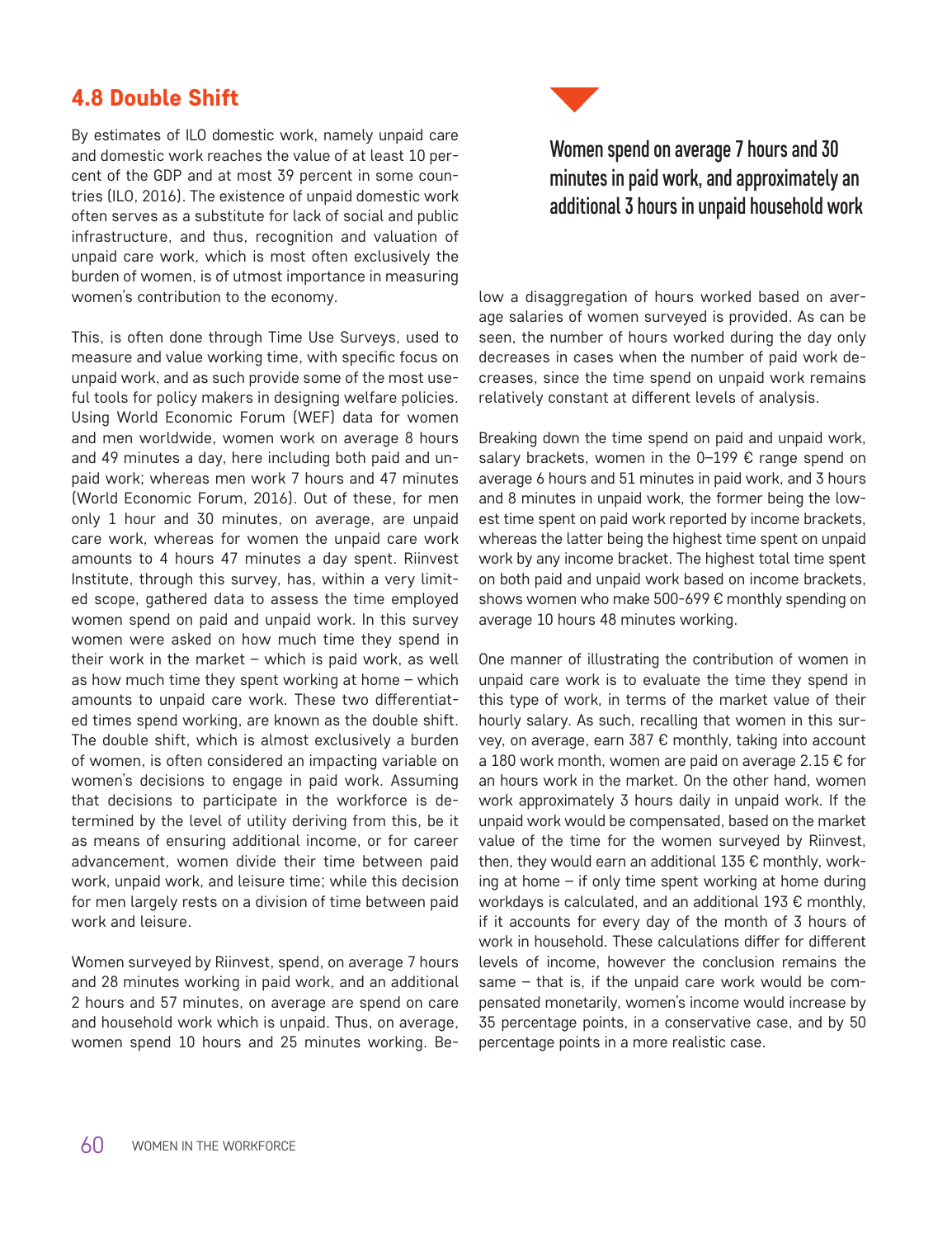# **INFOGRAPHIC 9: DOUBLE SHIFT BY SALARY LEVEL**

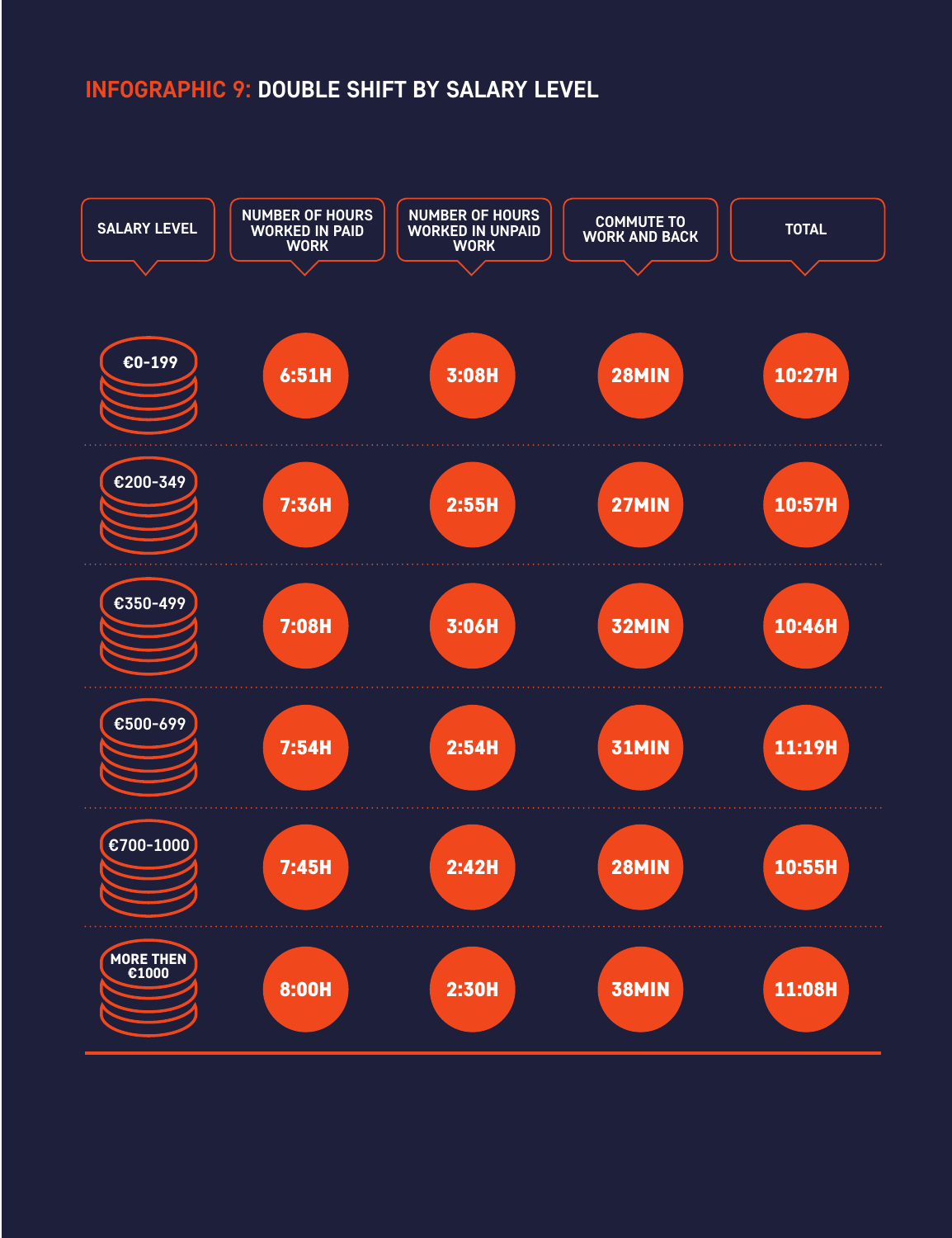An analysis of how the level of education impacts the number of hours work daily, both in paid and unpaid work, it is noticeable that women with a lower level of education spend more time working unpaid household work, with women who have completed only primary education working an average total of 11 hours 41 minutes daily. Women with some secondary education spend less time on total working, especially in unpaid work.

Looking into how the civil status impacts hours worked, as can be seen, the overall working hours for women who are in a couple (be it living together with their partner or married) increase by 30 minutes. Out of which, women who live together with their partners spend 2



Women who have children spend on average 45 minutes more on unpaid work at home, than those who do not have children

hours and 30 minutes engaging in unpaid work, whereas those who are married spend 3 hours and 20 minutes in unpaid work. Moreover, women who have children spend on average 45 minutes more on unpaid work at home, than those who do not have children.

### **INFOGRAPHIC 10: DOUBLE SHIFT BY CIVIL STATUS**

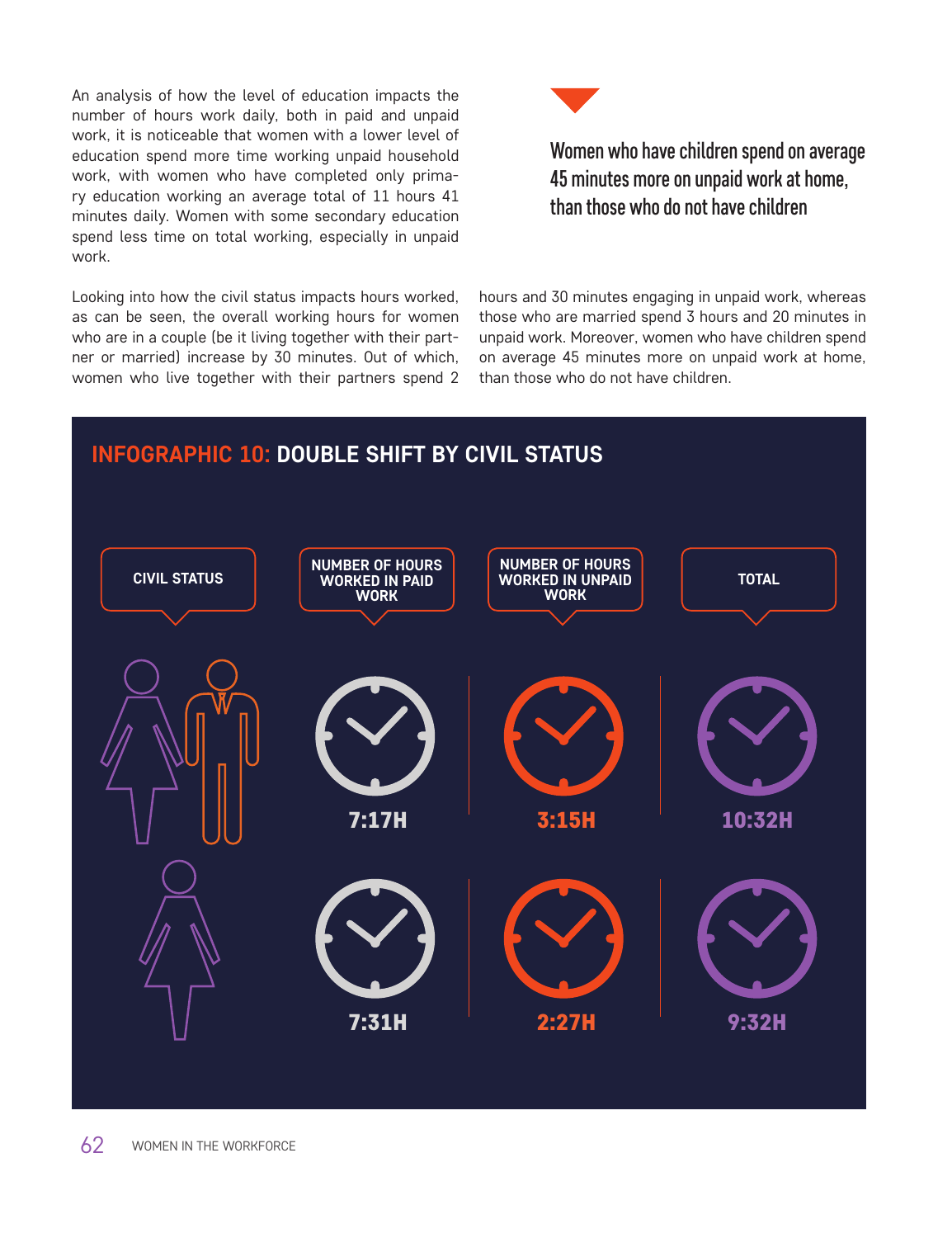#### 4.9 Division of labor within the household

The number of hours worked by women on a given day is a direct reflection of the disproportionate burden women have with unpaid household work. Apart from the hours worked, the division of labor within a household is important in establishing the power positions, especially the bargaining power within the household. The bargaining power of women who work in paid labor and contribute to the household budget is different from women who are unemployed, however, the division of the work within the household often does not reflect that.



#### FIG. 23: DIVISION OF LABOR WITHIN THE HOUSEHOLD

To analyze this, the women have been asked about the type of housework they usually do and whether they receive help from anyone to get it done. Coming as no surprise, more than two in three women (68 percent) do the house cleaning by themselves; in around 16 percent of the cases it is shared between the pair; in around 9 percent of the cases it is done by the housekeeping assistant; and in less than 1 percent of the cases it is done by the partner alone. In few instances also other family members are engaged in the house cleaning. The lack of the partner doing this alone is persistent among all income levels, however, as the women's income level increases, so does the joint work in cleaning the house for these couples.

Women with lower levels of income also report that another family member cleans the house, with around 18 percent in the three lowest income brackets claiming this whereas it is a disappearing trend for women with higher levels of income, from 13 percent to as low as zero percent of women claiming this for the three higher income brackets. In the latter cases, there is a higher level of women who claim that this is usually the responsibility of hired help. A similar trend to that of income is shown by different levels of education, showing a risk of multicollinearity between these two variables.

When it comes to house repairs, the majority of work (72 percent) is done by the partner; roughly 18 percent by both partners; about 5 percent by another family member; and even less so by the surveyed woman herself. This remains true within different income levels, with the partner being responsible for this chore in the majority of cases across income levels.

However, the number of women claiming this is something they do jointly with their partner increases as the income level increases, from only 4 percent of women making 0-199 euros monthly claiming this is the case, compared to 38 percent of women making more than 1000 euros monthly. Another trend this data shows is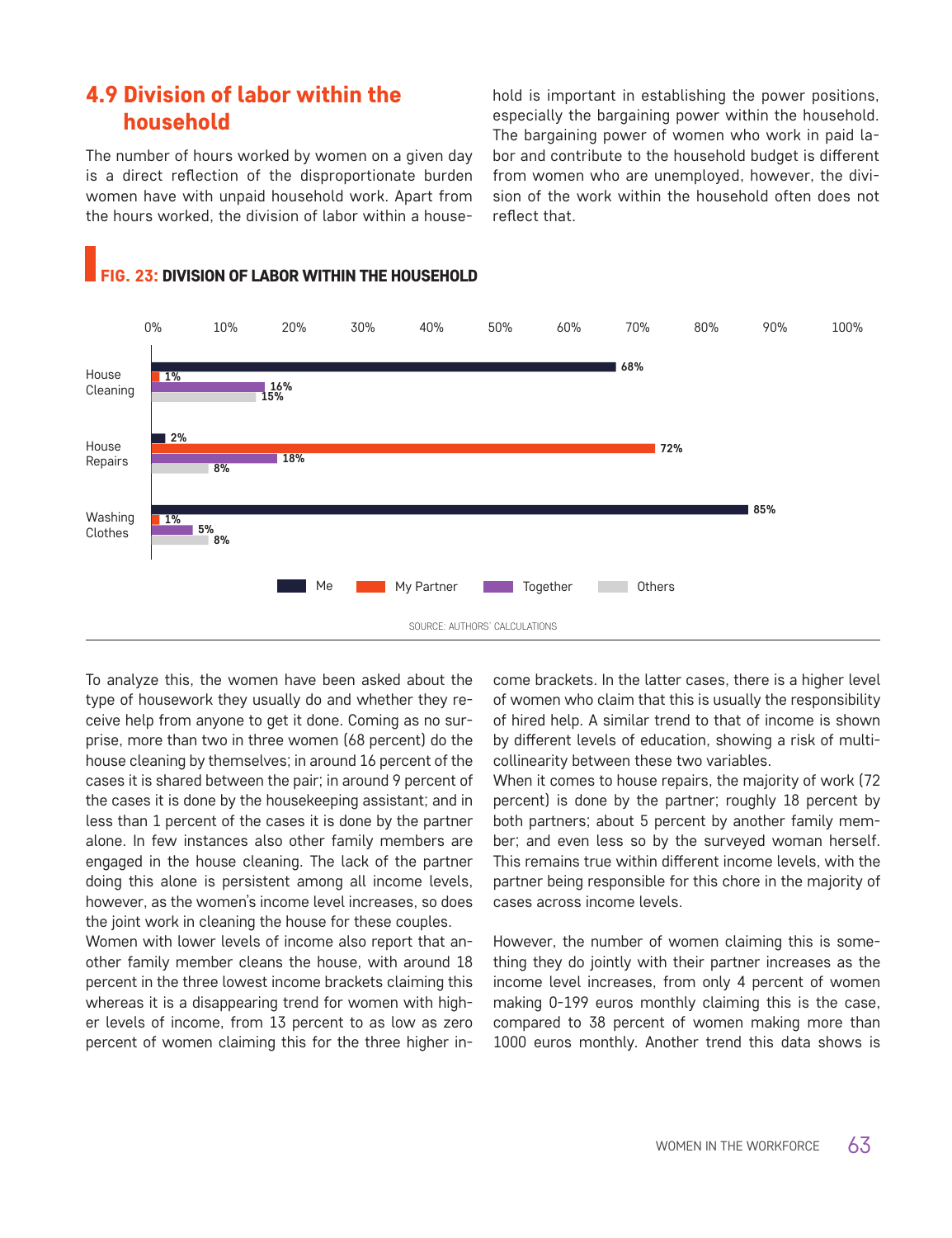that of the involvement of another family member in this chore, with women with lower income levels showing a higher involvement of other family members in doing repaid work, compared to those in higher income brackets claiming this less. Disaggregating this by education level, there is no major differentiation from the overall results, however, women with lower levels of education, primary and high school, show more involvement in house repairs, with around 11 percent of women with these education levels claiming so, compared to an average of 3 percent for those with different education levels.

Moreover, when it comes to washing clothes, the majority of the women (86 percent) have declared to do it by themselves; around 5 percent have stated that other family members are engaged in this; around 3 percent get it done by their housekeeping assistant; only 5 percent have declared that they share the work with their partner; and merely 1 percent have stated that their partner takes over on this housework duty.

Analyzing this among different income levels, it is notable that there is a consistency of answers across income levels, when it comes to women who do this chore themselves, all but women making 700-1000 euros monthly, falling within the 72 percent to 78 percent range. Compared to other income levels, only 58 percent of wom-



## In an overwhelming majority of cases, 74 percent, both partners are involved in childcare

en making 700-1000 euros claimed they were solely responsible for washing clothes. However, the level of responsibility for this chore changes with income level with regard to the involvement of the partners or others. Women with higher levels of income tend to have their partners more engaged in this chore, either by doing it together (12 to 13 percent) or having them do it alone. Another notable difference among different income levels is the involvement of either a different member of the family, or paid help. Lower levels of income show a higher level of involvement of other family members in doing this chore, whereas higher levels of income show a higher involvement of paid work in doing this chore. On the other hand, disaggregating by level of education, there is no notable difference among women with different education levels and the division of this particular chore within their household.



#### FIG. 24: DIVISION OF LABOR WITHIN THE HOUSEHOLD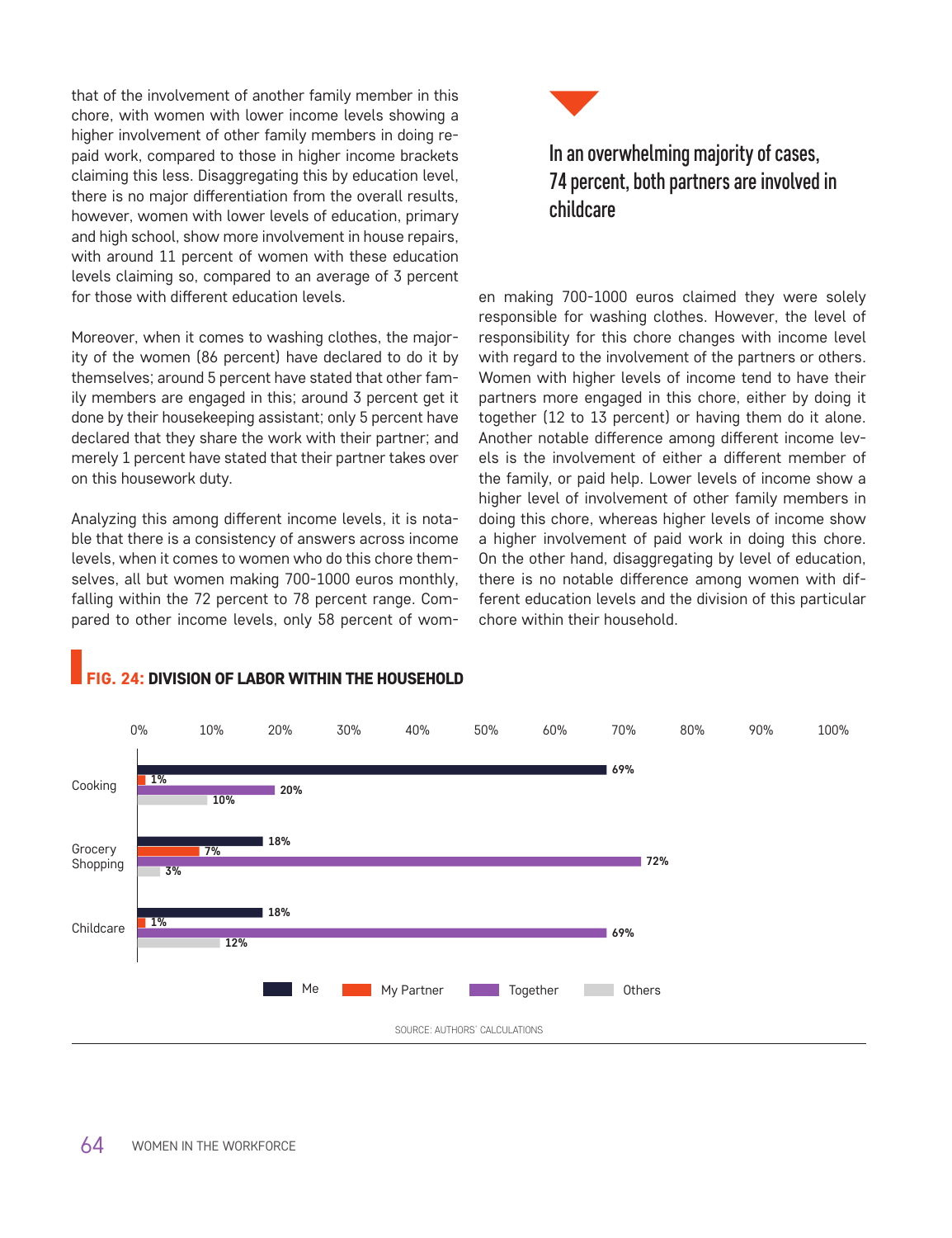Around 69 percent of the women cook for their families on their own; whereas in some 20 percent of the cases the pair cooks together. In roughly 10 percent of the cases another family member cooks the meals; and only in less than 1 percent the partner cooks for the family himself. In terms of differentiation in cooking responsibilities within the household by income level, there are two visible trends. One is that with increased level of income, there is increased level of joint responsibility among partners when it comes to cooking, from a low 11 percent for households where the woman makes 200-350 euros, up to 31 and 38 percent for households where the woman makes 700-1000 euros and more than 1000 euros, respectively. The other trend is that there is an inverse trend of the level of involvement of another family member, with increased income – where, as income level for respondents increases, the level of the responsibility of cooking falling to another family member decreases. When it comes to education level, as it increases, the percent of women being solely responsible for cooking decreases. However, this decrease in the level is not compensated with more involvement from the partner, neither solely nor jointly being responsible for this chore, but by an increase in the level of responsibility that other family members take in this. Grocery shopping, is reportedly done by the couple in most cases (72 percent); done by the woman in 18 percent of the time; or done by the partner alone in 7 percent of the time. In the least cases this task is done by another family member or housekeeper. Among different levels of income, the general trend persists as well. However, there is a higher involvement of the partner in grocery shopping for women with higher levels of income, and a lower involvement of another family member. Whereas for different levels of education, the trend does not show any differentiation that can be attributed to this characteristic.Finally, when it comes to taking care of the children, in most cases (74 percent) it is done jointly by the couple and in around 19 percent of the cases by the woman alone. Whereas, children are generally cared for less by another family member (in 4 percent of the cases); by a nanny (in 2 percent of the cases); and by the partner alone in less than 1 percent of the cases. Disaggregating by income level, in households where women have higher levels of income, caring for children or other family members becomes more of a joint responsibility of the couple, rather than the sole responsibility of the woman. For women making more than 1000 euros monthly, this is true in 75 percent of the cases. Moreover, this responsibility falls less on other family members with increased levels of income. This care-work does not show any particular pattern that can be assigned to different education levels, since the trends tend to follow the general trend reported.

Furthermore, the women were asked what they think about this division of labor. Surprisingly, some 71 percent of the women are content with the current delegation and division of household responsibilities. Nonetheless, around 26 percent of the women would prefer more engagement from their partner and only 3 percent would actually prefer more engagement on their own part.



#### **G. 25: CHANGES IN JOINT-RESPONSIBILITY WITH DIFFERENT INCOME LEVELS**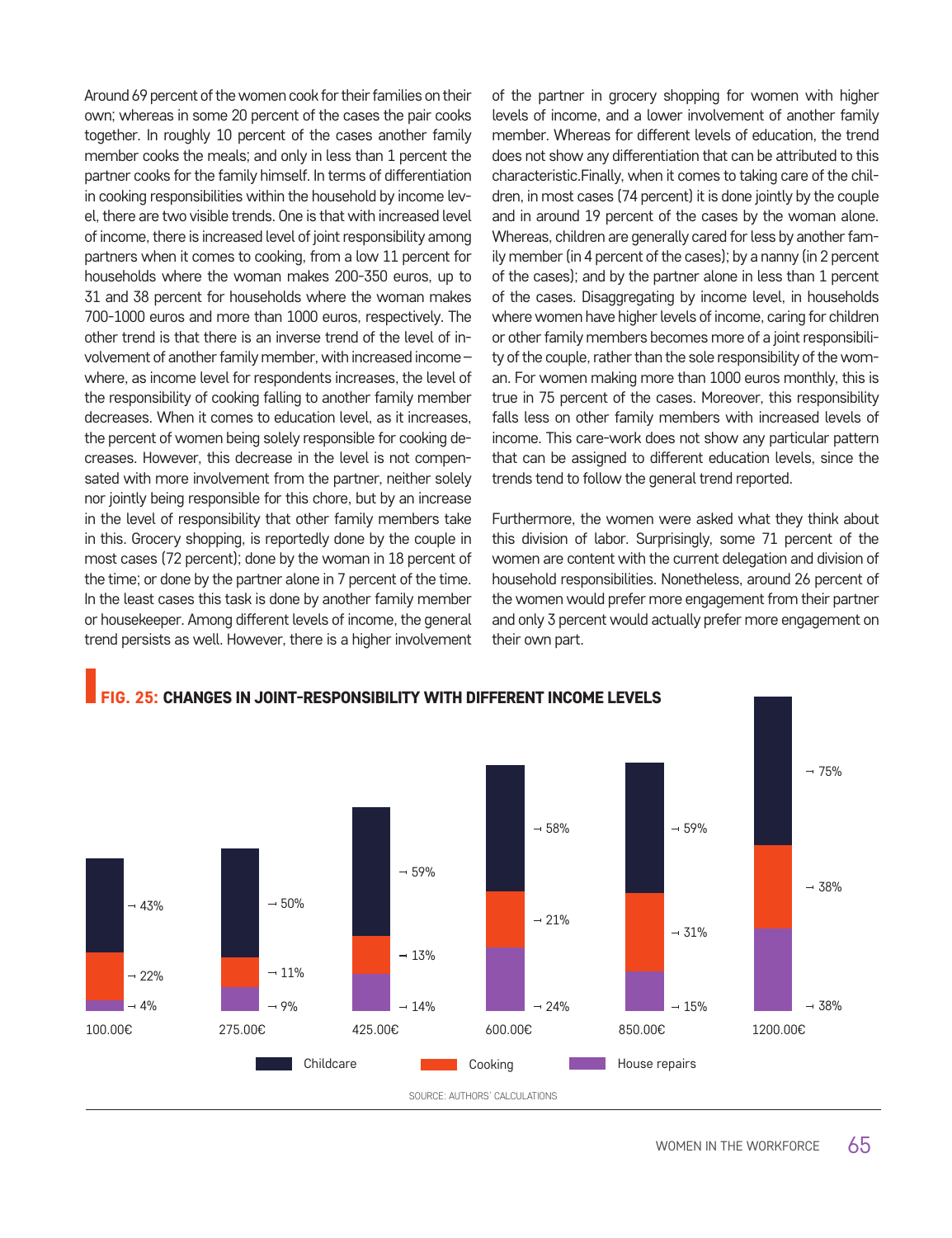Further exploring the household dynamics, women were asked on who makes decisions on different levels of spending in the household, both day to day expenditures such as those on food and clothing, as well as major expenditures such as investments on properties, cars, and other major financial decisions. It turns out that decisions are generally made jointly as a couple. For example, the final decision on spending on food and clothing is made by the couple in around 77 percent of the cases; by the woman in roughly 16 percent of the cases; and by the partner alone in about 4 percent of the cases. Other family members get involved in these decisions in the least cases. However, there is a differentiation among different salary levels, specifically at higher salary levels, women have shown higher levels of joint decision making with their partners on these issues. In this regard, the highest level of responsibility for these expenditures, for women in the 0-199 euros monthly income bracket, falls to another family member, with 40 percent of the respondents in this category claiming that. Of the rest, 25 percent claim they make these decisions themselves.

Decisions on major investments, such as buying a car, a house and/or equipment are again made in most instances jointly by the couple (78 percent); by the partner alone in about 15 percent of the cases; and the least cases made by either the woman alone or another family member. Moreover, with increased income level, these decisions become almost exclusively joint decisions made by the couple. Women in the lower income brackets show a higher responsibility of either their partners or other family members in making these financial decisions, whereas the role of other family members decreases to 0 percent for the two highest income brackets, as does the sole decision making responsibility of the partners. However, this level of responsibility increases for women as the sole decision makers, up to 13 percent for those making more than 1000 euros monthly.

The time spent with family or relatives is decided on by the couple in some 85 percent of the cases; by the women alone in around 11 percent of the cases; by another family member in some 3 percent of the cases; and by the partner alone in only 1 percent of the cases. This trend remains true across all income levels. The impact of other factors on spending decisions is explored further below.



#### FIG. 26: HOUSEHOLD DECISIONS MAKING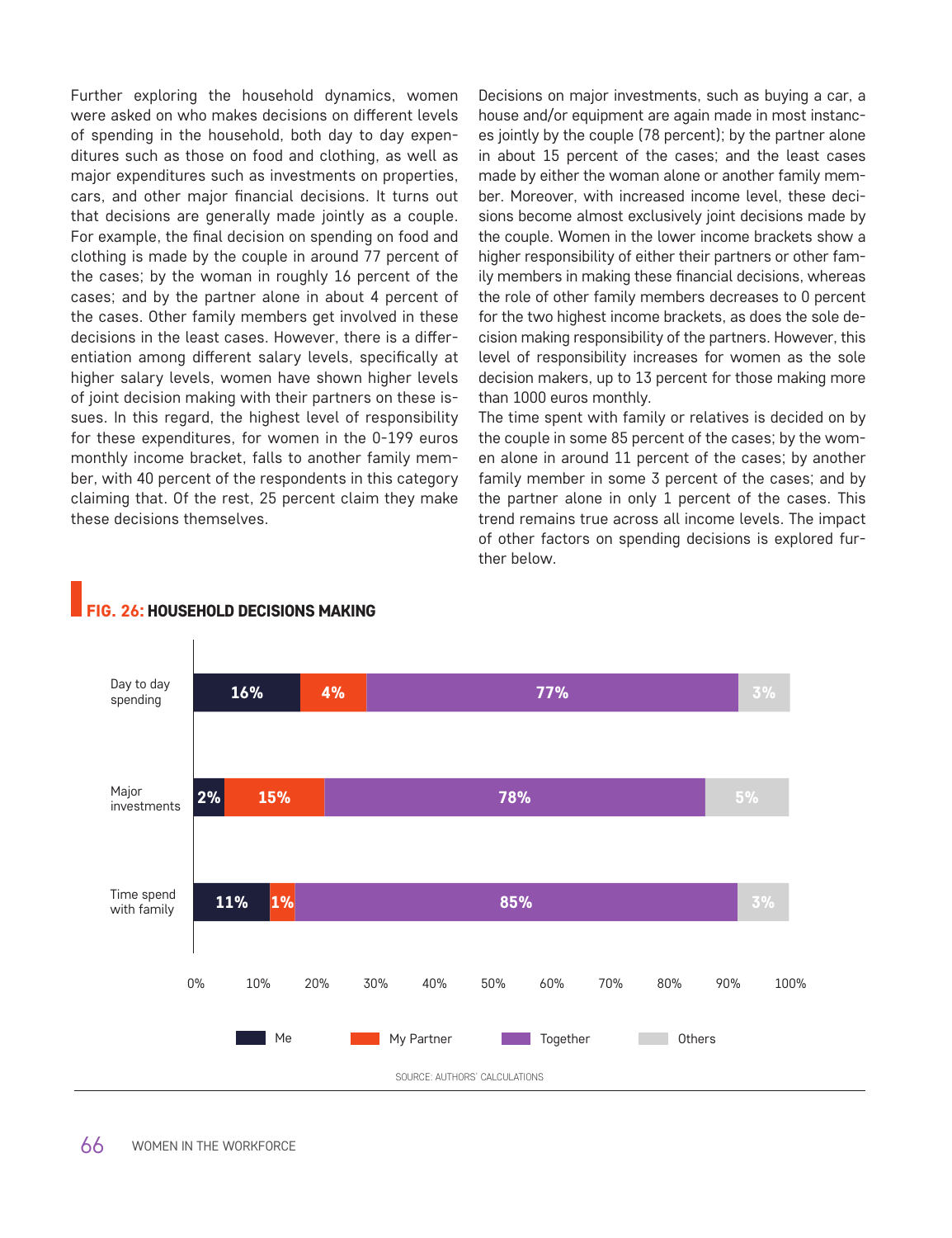To conduct a multivariable analysis of the factors that impact decision making when it comes to spending in the family, the analysis below examines the main determinants as per the literature. Following on the similar variables available as Kabeer et al. did in Bangladesh, this probit regression provides an estimation of the impact these variables have on decision making on two levels: every day purchases, such as groceries and clothing; and investments on vehicles, dwellings, and other sizable investments. While the R2 for both regressions is low, the models do explain a portion of variation on the dependent variable. It is safe to assume that societal and cultural issues related to women's bargaining power within the household impact the dependent variables more. However, since that quantification is largely impossible, this looks at the results that the existing quantifiable variables have provided. In the regression which tries to explain the variation in decisions made for every day spending, living in the capital, that is Prishtina, has a positive impact and is statistically significant. Moreover, having a higher salary, as expected also has a positive and statistically significant impact, so does working in the public sector. For women with a working contract, this has a negative impact on decision making for day to day spending, which is not expected, as having a working contract gives women more assurance of their economic independence. This however is shown for women report to be paid regularly,



At higher income levels of women, investment decisions become almost exclusively joint decisions made by the couple

that it has a positive and statistically significant. Other variables, are statistically significant, however it has to be noted, that being the main breadwinner or having been promoted in the workplace, both have a negative, albeit statistically insignificant impact.

The second regression, which looks into the variation in investment decisions, is problematic, since many variables predict failures, while other variables are not statistically significant, most signs and predicted impact of variables is in line with literature and academic expectations.

Further, running regressions to look into the determinants of joint decision making, shows that in the both day to day spending and investments most variables appear insignificant.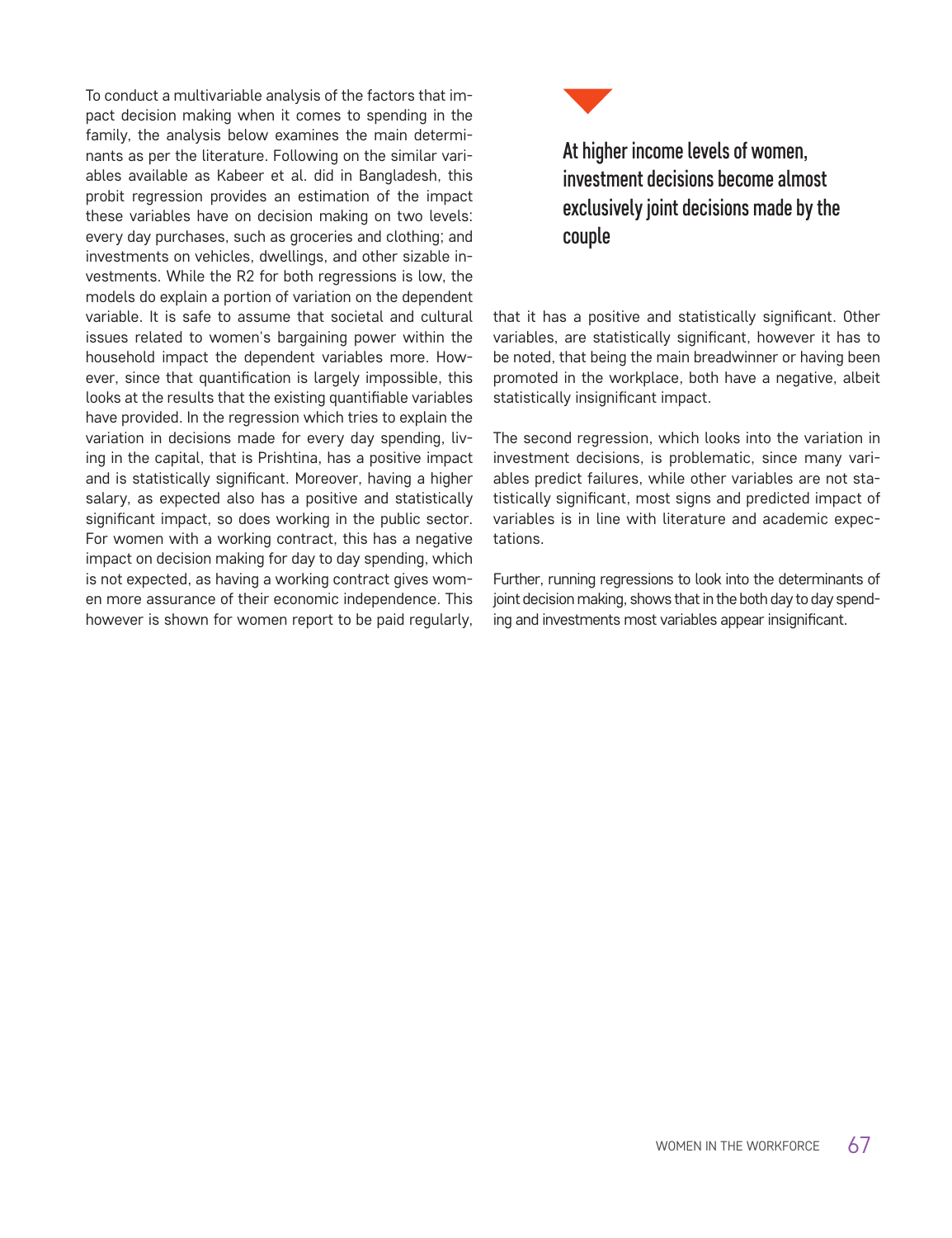# TAB. 03 MULTIVARIABLE ANALYSIS OF DECISION MAKING IN A COUPLE – PROBIT REGRESSION

#### Day to day purchases **Long term investments**

| <b>Variable</b>               | Woman is the decision maker of<br>day to day purchases | Woman is the decision maker of<br>long term investments |
|-------------------------------|--------------------------------------------------------|---------------------------------------------------------|
| Woman lives in Prishtina      | 0.523269***<br>(.002)                                  | 0.0679595<br>(.816)                                     |
| Woman has a higher salary     | $0.4559173*$<br>(.088)                                 | 0.6441742<br>(.157)                                     |
| Woman's salary level falls in | $-0.1390275$                                           | $-0.2289635$                                            |
| the lower income bracket      | (.659)                                                 | (.675)                                                  |
| Woman's salary level falls in | $-0.2554635$                                           | -0.2227516                                              |
| the middle income bracket     | (.399)                                                 | (.663)                                                  |
| Woman's salary level falls in | $-0.1365436$                                           | $-0.3066357$                                            |
| the high income bracket       | (.735)                                                 | (.667)                                                  |
| Woman is the main             | $-0.1359575$                                           | 0.0646301                                               |
| breadwinner in the family     | (.571)                                                 | (.88)                                                   |
| Woman is employed in public   | 0.3502501*                                             | 0.334531                                                |
| sector                        | (.062)                                                 | (.314)                                                  |
| Woman has completed lower     | 0.4195052                                              | 4.319508                                                |
| levels of education           | (.315)                                                 | (.989)                                                  |
| Woman has completed higher    | 0.3519216                                              | 4.031066                                                |
| levels of education           | (.375)                                                 | (.99)                                                   |
| Woman is worried about        | 0.2699489                                              | $-0.0686317$                                            |
| keeping her job               | (.178)                                                 | (.853)                                                  |
| Woman has been promoted at    | $-0.2081016$                                           | $-0.1622002$                                            |
| work                          | (.232)                                                 | (.599)                                                  |
| Woman has a work contract     | $-0.4766472*$<br>(.055)                                | 0.0149499<br>(.977)                                     |
| Woman is paid regularly       | 0.9671411*<br>(.091)                                   | <b>Omitted</b>                                          |
| Woman has children            | 0.1140104<br>(.630)                                    | Omitted                                                 |
| Constant                      | $-2.246704***$<br>(.002)                               | $-6.018266$<br>(.985)                                   |
| R-squared overall             | 0.081                                                  | 0.0813                                                  |

#### Standard errors in parentheses \*\*\* p<0.01, \*\* p<0.05, \* p<0.1

SOURCE: AUTHORS' CALCULATIONS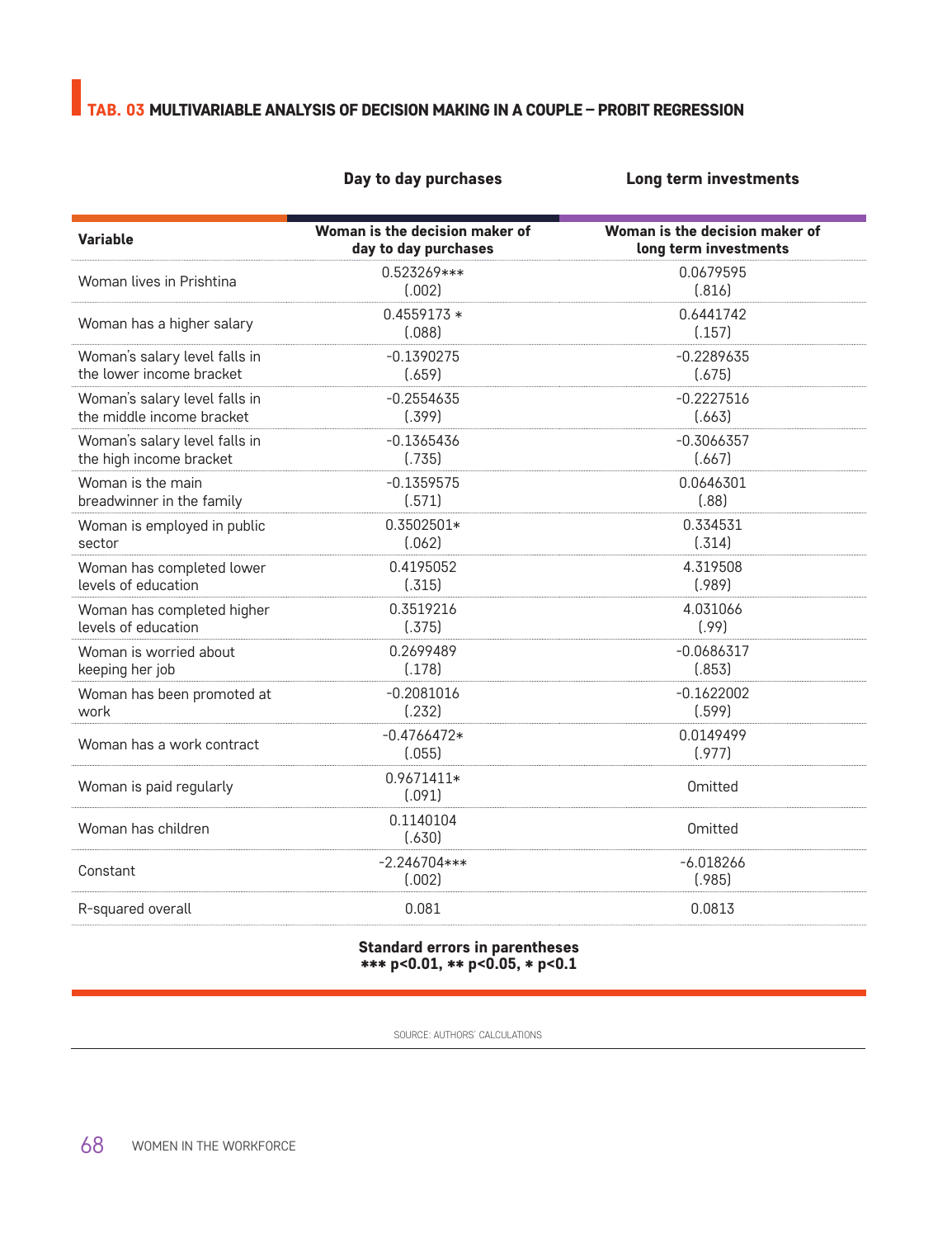### 4.10 Economic independence as an empowerment tool

While this survey has focused on women who are employed, it is important to assess how economic independence has impacted women in their perception of societal constructs and roles. Achieving and contributing towards women's economic empowerment, especially in reaching gender equity in the economic term, needs a multifaceted approach, one that is highly unlikely to be one size fits all, be it in terms of countries or in terms of cultures.

To assess what impacts women's empowerment is the first step towards providing informed solutions to issues women face. To analyze this, this section will provide analysis of the general results of the survey as well as tabulations of results by both salary level and education level, as two of the most important drivers of women's empowerment, with different claims that these women were surveyed on. While these two factors have some level of multicollinearity between them, it is important to see whether there is a differing impact on these issues between these factors.

Analyzing the gender roles within the family, the women were asked to show their level of agreement to different opinions on generally proclaimed social issues and the role of women in society have also been sought from the surveyed working women. To the statement "the most important role of a woman is the care and preparation for the family", around 40 percent of the women have agreed completely and another 37 percent have agreed to some extent, whereas around 23 percent have utterly disagreed.

The level of agreement with this statement, disaggregated by salary level, shows that on average 20 percent of women whose income ranges between 0-500 euros, don't agree with this claim, with the rest (80 percent) either agreeing or relatively agreeing with this claim. At higher salary levels, however, women making more than 500 euros a month, on average, 24 percent do not agree with the statement, with women making on average 850 euros monthly showing the highest level of disagreement at 35 percent.

A similar trend is shown in disaggregation of the answers by education level. While women who have completed a Master's degree or higher show the highest level of disagreement with this statement at 33 percent, the level of



# 76 percent of respondents believe that women should not give up paid work even if it interferes with the fulfillment of domestic duties

disagreement increases steadily from 16 percent for women who have completed their primary education, to the aforementioned 33 percent. This shows an increased awareness of the role of women in the society, with higher education levels.

Furthermore, only 11 percent have agreed that "child care, such as cleaning and feeding, is the sole responsibility of the mother". Another 25 percent have agreed to the statement to some extent, while the majority of around 64 percent have loudly disagreed. Across all salary levels an overwhelming majority of 67 percent of women disagreed with the statement.

This is also true with different education levels, however, while 42 percent of women who have completed their primary education disagree with the statement, the remaining majority (58 percent) agree with the statement at least fully or partially. For women who have completed their high school degree or those with an associate degree, the level of agreement (either fully or partially) is at 50 percent, with the remaining 50 disagreeing with the statement. The trend changes towards clear disagreement for women with higher education levels however, with the remaining three categories of education – namely unfinished bachelor's degree, completed bachelor's degree, and completed master's degree or higher, disagreeing with the statement from 70 percent to 74 percent. So while there is a uniformity in disagreement between salary levels, for this statement, there are differences between education levels.

The statement "a woman must give up paid work if it interferes with the fulfilment of domestic duties" has resonated fully only with 8 percent and partially with roughly 16 percent of the women, meanwhile it has not a bit resonated with roughly 76 percent. While the majority of women overall did not agree with the claim, the figures were more convincing among higher levels of salary.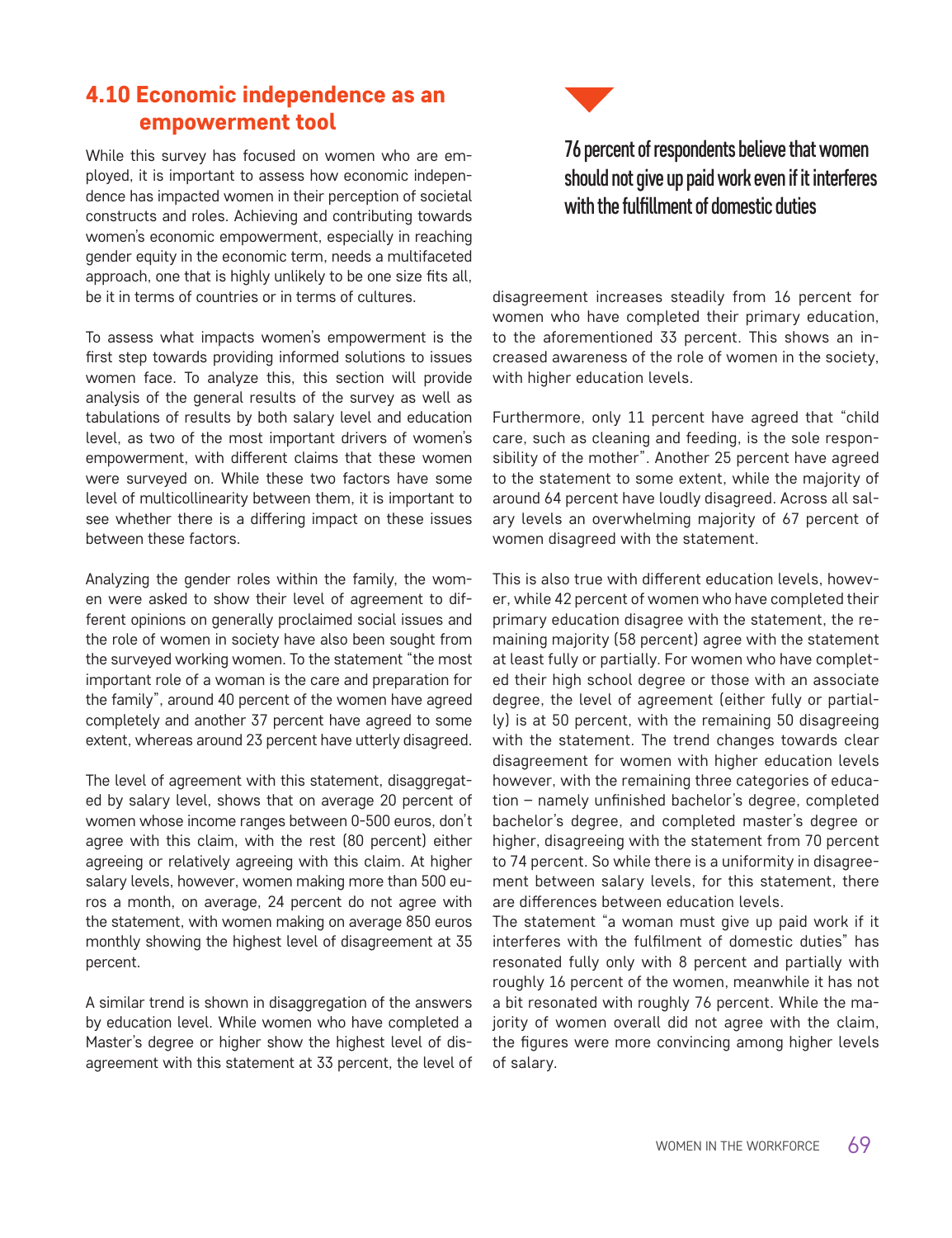The overall average level of disagreeing with this statement is 80 percent, and increases to 88 percent for women making 425 euros or more monthly, with women who make on average 850 euros a month disagreeing at 96 percent. As with income level, majority of women, ranging from 68 percent of those who have completed their primary education, to 88 percent for those who have completed their master's degree, disagree with this statement at all levels of education.

"A man should have the final say in decision-making at home" has been the firm viewpoint of only 6 percent of the women, of 13 percent to some extent and has been protested by more than 81 percent of the women.

Disaggregated by salary level, while there is some uniformity in answers, still, women making 0-199 euros and 200-349 euros monthly, disagree with the statement at 67 and 77 percent respectively. For women with higher level of income, the number of those who disagree with this statement increases by 10 percentage points, on average, ranging from 81 percent to 90 percent. For this statement, there is a similar trend of disagreement as with increasing income levels as well as with increasing education levels. Women with higher education levels show higher level of disagreement with the statement, and lower agreement in full.

Assessing the perception of women of the impact that their working has on the overall family life, women were asked to what extent they agreed with the statement that the family life suffers overall when the woman works. "In general, family life suffers when a woman has a full-time job" has been the strong opinion of some 18 percent of the women, and partially of some other 44 percent, whereas roughly 38 percent have not shared this opinion. The answers to this statement also show a clear increasing trend of disagreement with increases in salary.

Only 26 percent of women whose income falls in the first income bracket disagree with the statement, with the rest (74 percent) either fully agreeing or agreeing to



81 percent of women completely disagree that a man should have the final say in decision-making at home. This figure rises to 90 percent as income or education level increases

some extent. In the second income bracket, women who disagree with the statement is 4 percentage points higher, at 31 percent, with the remaining 69 percent showing some level of agreement. Women in the third and fourth income bracket display similar tendencies of answering this question, where on average 44 percent of women in both these categories disagree with the statement. For women in the two highest income brackets, the level of disagreement increases to 52 percent for women whose income is 700-1000 euros (twice the disagreement for women in the lowest income bracket), and a clear majority of 71 percent for women making more than 1000 euros monthly. What is notable is that only 8 percent of the women in the 700-1000 euros category of income fully agree with the statement, whereas no woman in the more than 1000 euros income category agrees with this statement. The level of agreement and disagreement with this statement varies little by education level, however, it is clear that there is a lower level of disagreement across all levels of education, compared to different levels of income.



64 percent of women fully disagree that child care is solely a mother's responsibility, this is true across all salary levels and educational attainment levels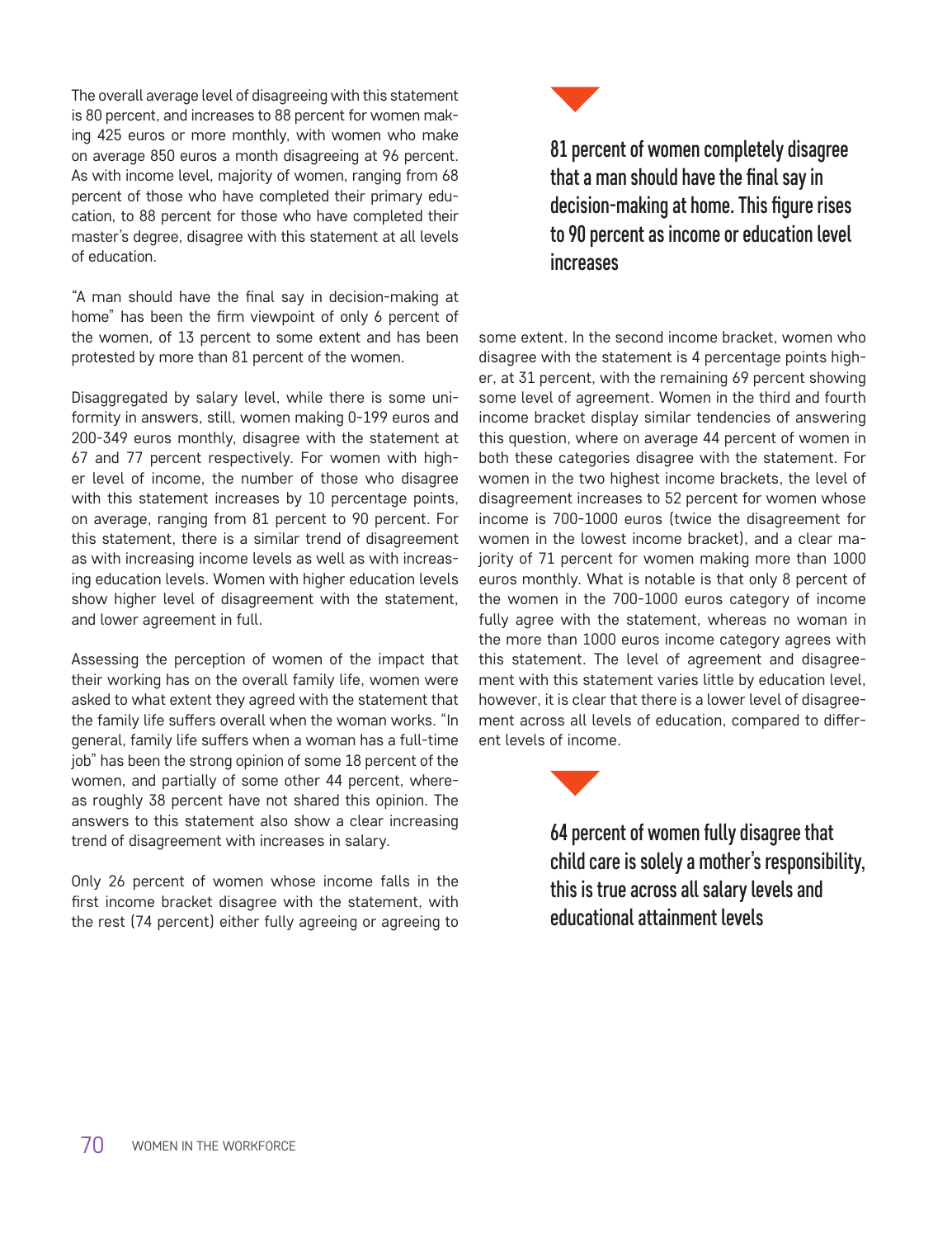#### 27 WOMEN WHO COMPLETELY DISAGREE WITH THE FOLLOWING STATEMENTS



Considering the high opportunity cost that women feel they face in relation to their children when they join the paid workforce, in this survey they were asked whether they believed that a working mother can have as close of relationships with her children as a mother who doesn't work. The exact statement "a working mother can establish relationships that are equally affectionate and strong with her children as a mother who does not work" has around 46 percent of the women agreeing completely, another 32 percent agreeing partly and only 22 percent disagreeing.

The level of agreement with the statement varies across different salary levels, most notably, women who make more than 1000 euros monthly, either fully agreed (75 percent) with the statement or partially agreed (25 percent), no woman in this income category disagreed with the statement. As the salary levels decrease, so does the agreement with this statement. Women who fall in the first two income brackets (0-349 euros jointly), agree with the statement around 35 percent, those who agree to some extent are around 32 percent, whereas those who do not agree with this statement are 38 percent for women in the lowest income bracket (0-199 euros) and 28 percent for women in the second income bracket (200-349 euros). For the remaining income levels, there is a decreasing trend of disagreement with the statement as the income increases, something that shows that women who are paid more, believe their paid work and their motherly duties are complements rather than substitutes.

While there is an increasing level of agreement with this statement as the education level increases, there are more blended results when disaggregating by education level. The highest level of agreement is shown by women who have completed a master's degree or more, with 62 percent fully agreeing and 27 percent partially agreeing with the statement, the remaining 11 percent, however, disagreeing with the statement. The lowest level of agreement is shown by women who have not completed their bachelor's degree, with only 32 percent agreeing with the statement.

As the societal expectations dictate that women engage in household and unpaid work, the women in the sample were also surveyed on whether they agreed that unpaid household work is as appreciated as paid work. The declaration "being a stay-at-home wife is just as valued as having a paid job" has agreeing about 24 percent fully and another 29 percent partly, while disagreeing a con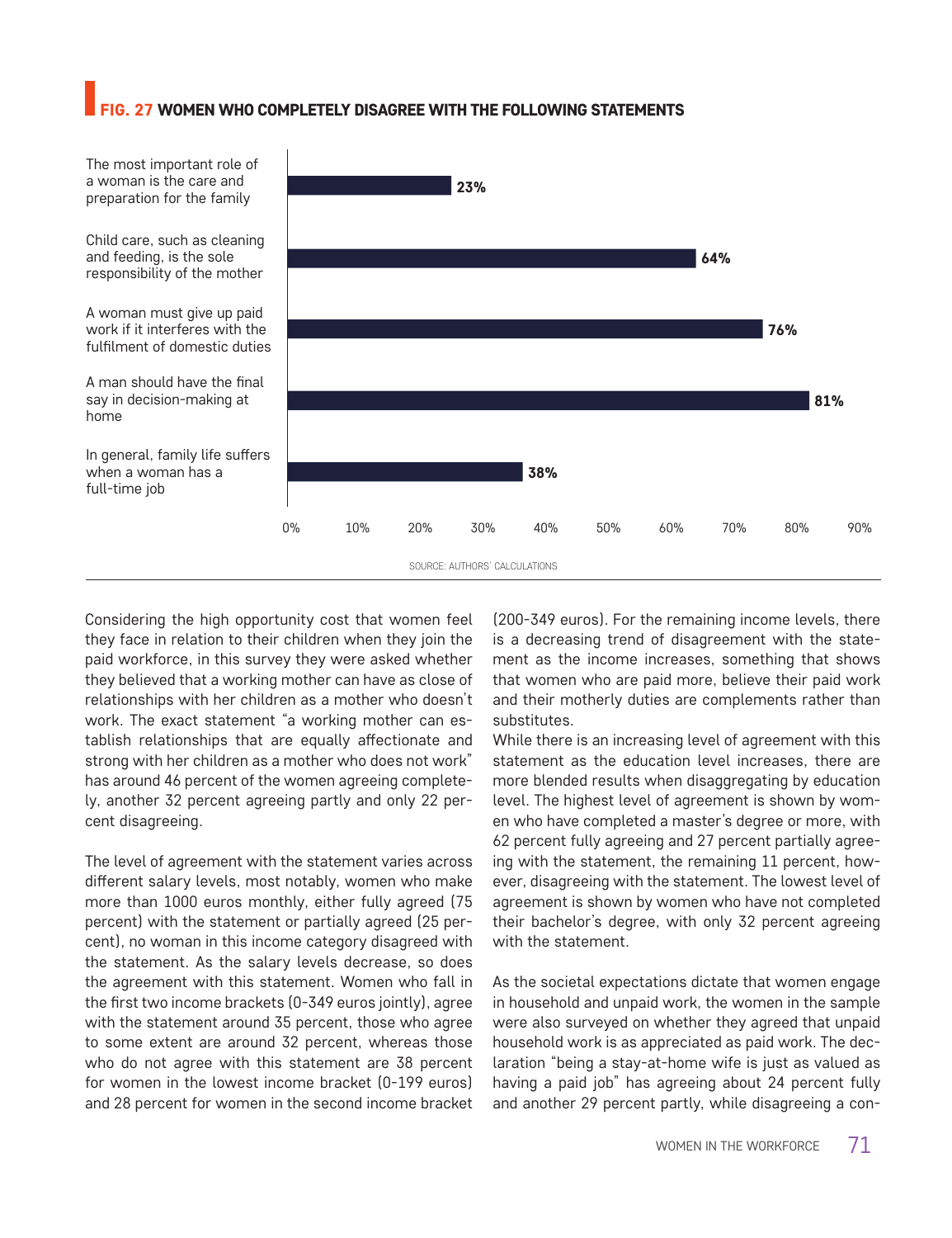siderable 47 percent of the women.

In this question the level of disagreement with the statement is high across all income levels, ranging from 39 percent disagreement for women whose income falls in the second income bracket of 200-349 euros, to a high 60 percent for women whose income falls in the 500-699 euros bracket. Majority of women (51 percent and 57 percent respectively) who have completed their bachelor's or master's degrees disagree with the statement. For other education levels, the majority of women either fully or partially agree with the statement, with the average level of agreement being around 60 percent.

Analyzing paid work and the impact it has on women's independence, the surveyed women were asked to what extent they agreed with the statement that the best way of being independent for a woman was by having paid work. Two in three women (67 percent) have shared the view that "having a job is the best way for a woman to be independent" and a further 24 percent have agreed with it to some extent, while less than 8 percent have disagreed.

This statement is fully supported by majority of women across all income levels, ranging from 64 percent for those making 350-499 euros monthly, to 100 percent full agreement from women making more than 1000 euros monthly. Women who are employed, regardless of their income level tend to agree that having a paid job is empowering for women overall, however, notably there are differences in the level of agreement consistent with salary levels.

A similar trend is visible with the education level, although, none of the women who have completed their primary education disagreed with this statement, while the level of disagreement ranged from 6 percent for women who have not completed their bachelor's degree, to 17 percent for those who have completed their associate degree.

Following the economic empowerment track, the surveyed women were asked to what extent they agreed that both men and women have to contribute to the family income. "Both husband and wife should contribute to household income" has been the strong opinion of the majority of surveyed women, namely around 86 percent and another 13 percent have shared the opinion to some extent, whereas only 1 percent have the opposite opinion. This agreement level increases to 100 percent for the two highest income levels.



Overall 2 in 3 women, regardless of their income level, agree that having a paid job is empowering and the best way to be independent for women

More notable, is however, that less than 1 percent of women disagree with the statement, more specifically 2 percent of women whose income is in the 200-349 euros bracket, and 1 percent of women in the 350-499 euros income bracket. For other levels of income, no woman disagreed with this statement.

As with income levels, the vast majority of women agree with this statement. With the highest level of agreement shown from women who have completed their master's degree or higher, at 96 percent, however, women with this level of education also show the highest level of disagreement at 3 percent. Others disagree fully with the statement. Finally, women were asked to show their level of agreement for the ability of women to take care of children. Almost one in two women (48 percent) have agreed that "men are capable of caring for children as much as women", around 43 percent have somewhat agreed and only 9 percent have disagreed.

This level of agreement is highest among higher income levels, and is highest for women in the 700-1000 euros income bracket, with 72 of women fully agreeing, the remaining 28 percent agreeing partially, and no woman disagreeing with this statement. The trend is mixed among different levels of education. While there is a positive increasing trend between the level of education and full agreement with the statement, the level of disagreement is mixed, albeit lower levels of education show higher disagreement.



91 percent of women believe, at least to some extent, that men are as capable as women of caring for children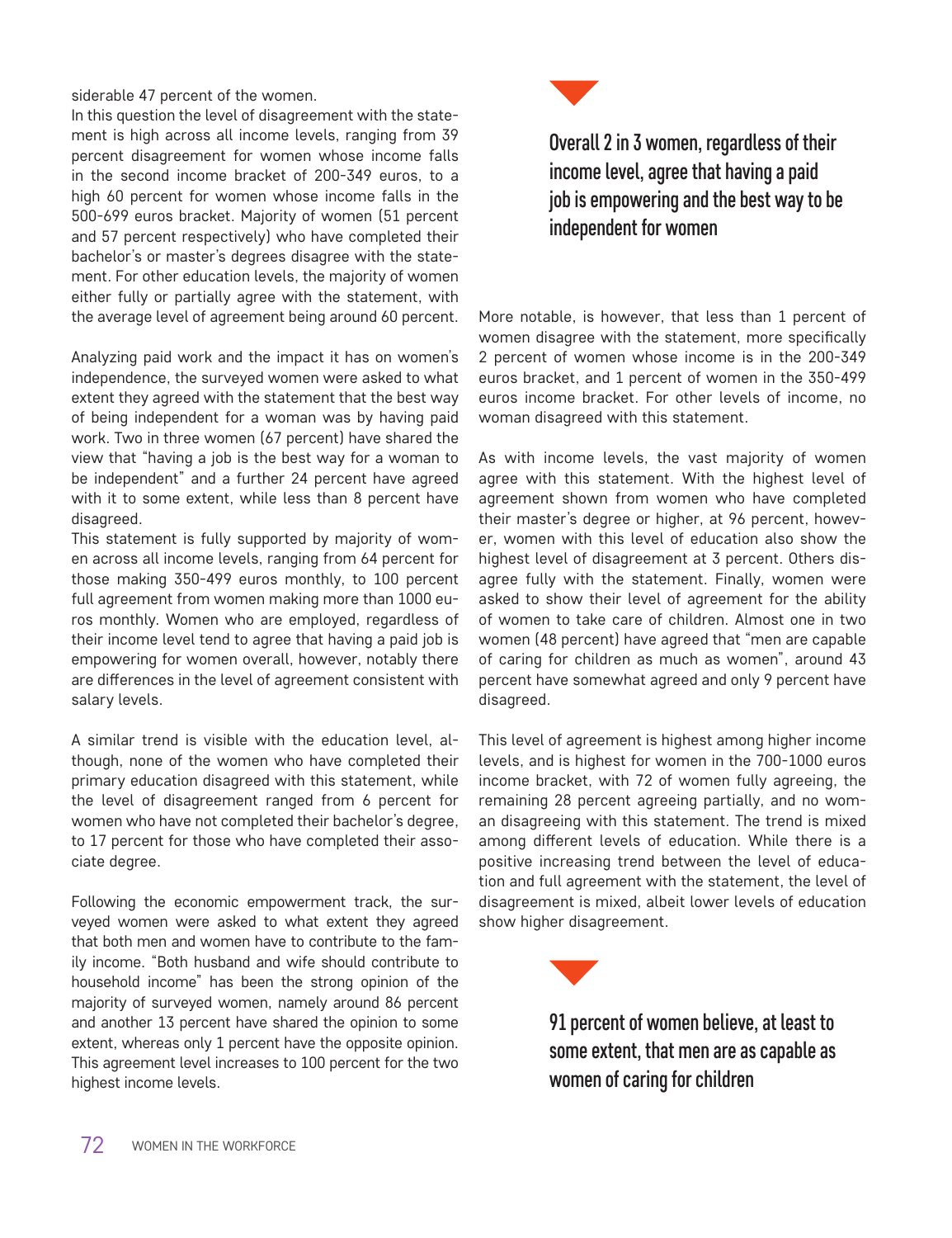#### 28 WOMEN WHO FULLY AGREE WITH THE FOLLOWING STATEMENTS



# of women agree that both<br>partners should contribute<br>household income

partners should contribute to the household income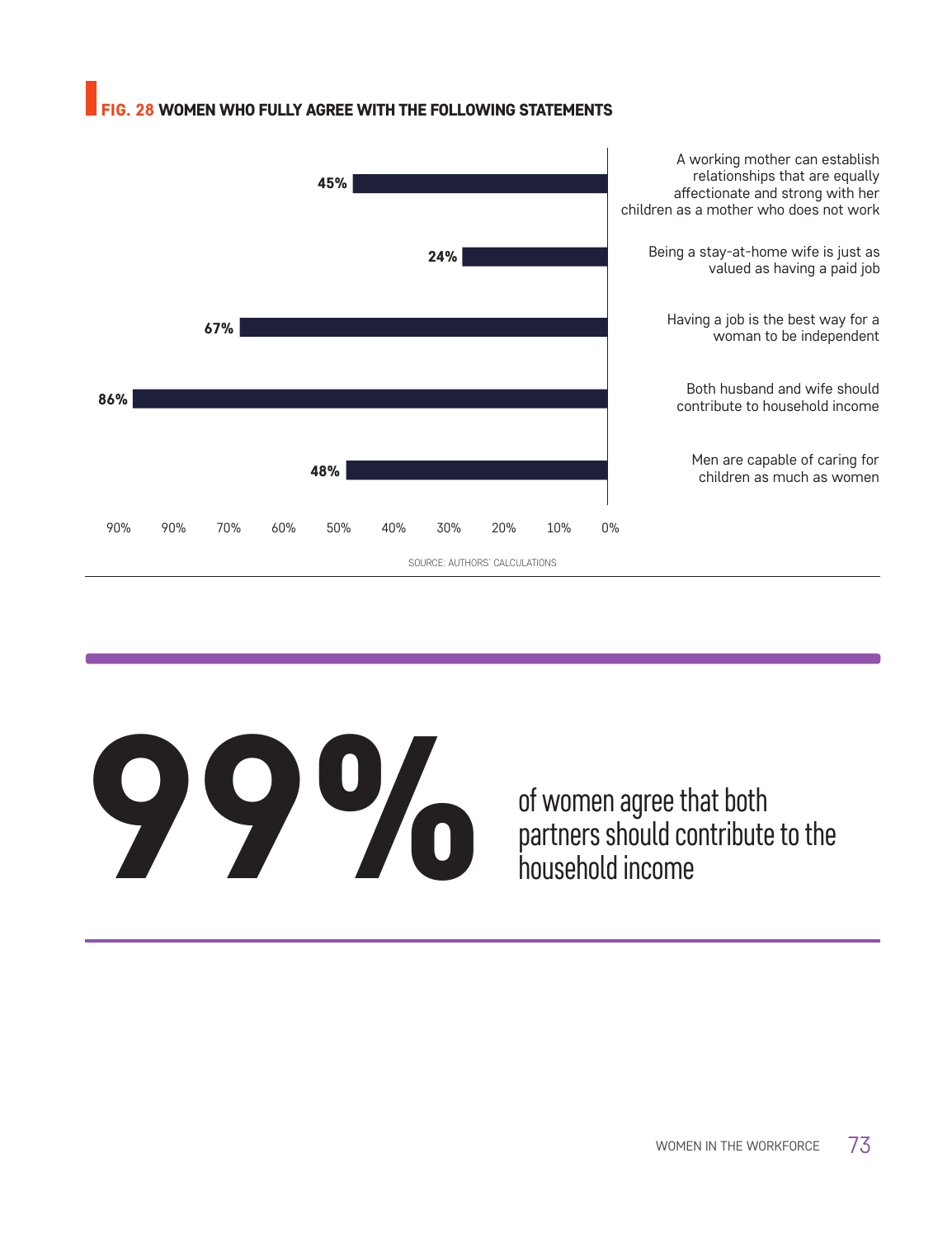# 5. CONCLUSION

Economic freedom plays a central role in women's empowerment in both private and public life. Women who are employed, especially those whose income provides them with financial stability, are more engaged in decision making in within their households, and in public life.

However, one of the main issues women face, ranked as the highest barrier for 36 percent of the women surveyed, is the low salary level. This is more pertinent for women employed in the private sector, as are issues related to working conditions, such as the lack of contracts and working outside of regular work hours without compensation. In the private sector, more than 30 percent of women do not have a working contract, and of those holding a contract more than half have a fixed term contract, with an average duration of 10 months. Working under such conditions, although giving women financial freedom at the time being, does not provide them with job or financial security in the long run.

Considering that more than half of women are employed in the private sector, these issues impact a large number of women active in the labor market. Comparing the private and the public sector, it is clear that the working conditions differ substantially, women in the private sector work longer weeks while being paid, on average, around 26 percent less than women in the public sector. Moreover, more than 75 percent of women never receive compensation for working overtime. Measures that ensure that workers hold contracts and that the contracts are respected, such as increased number of labor inspectors, can lead to improvement of the working conditions, especially in the private sector.

Considering the amendment to the Law on Labor which promises changes in the provisions concerning maternity leave, women in this report show that the current length of the leave is sufficient, and in practice often longer than what women take. More than half of the women consider it is sufficient as foreseen by the law, with the majority of women having taken less than 9 months of maternity leave. Moreover, three out of four women believe that there should be legal guarantee for fathers to take paternity leave. These results need to be taken into account during the amendment period of the law, ensuring that the legislative framework reflects the expectations of the labor force.

The continuous barriers women in the workforce face result both from the needs of the labor market, but also from the societal constraints stemming from pre-determined gender roles in Kosovo. Barriers, especially those in finding a job, reflect this clearly. Women surveyed consider the lack of appropriate jobs as the main barrier they face when searching for a job, followed by the lack of time to work due to household obligations, and lack of part time opportunities. These findings are further validated with labor market analysis of the jobs women generally hold, which show that there is very limited number of part time jobs available, and there is lack of flexibility in the work they do. Women with higher levels of education face even bigger barriers when searching for jobs that are suitable to their qualifications. These indicators show a clear gap in the demand and supply in the labor market, especially pertaining to women, which can be narrowed with an increased offer of more flexible hours and part time work from employers.

Employment is considered an important step towards economic independence of women and as a tool for improving their bargaining position within the household, and this is clear in terms of changes in the level of involvement in decision making in the household. Decision making within the household, especially decisions concerning financial investments, shows a clear increase of the role of women with their salary increases. While the division of labor within the household is still relatively gendered, the chores also show an increased level of teamwork between women and their partners in completing them, as the salary levels increase.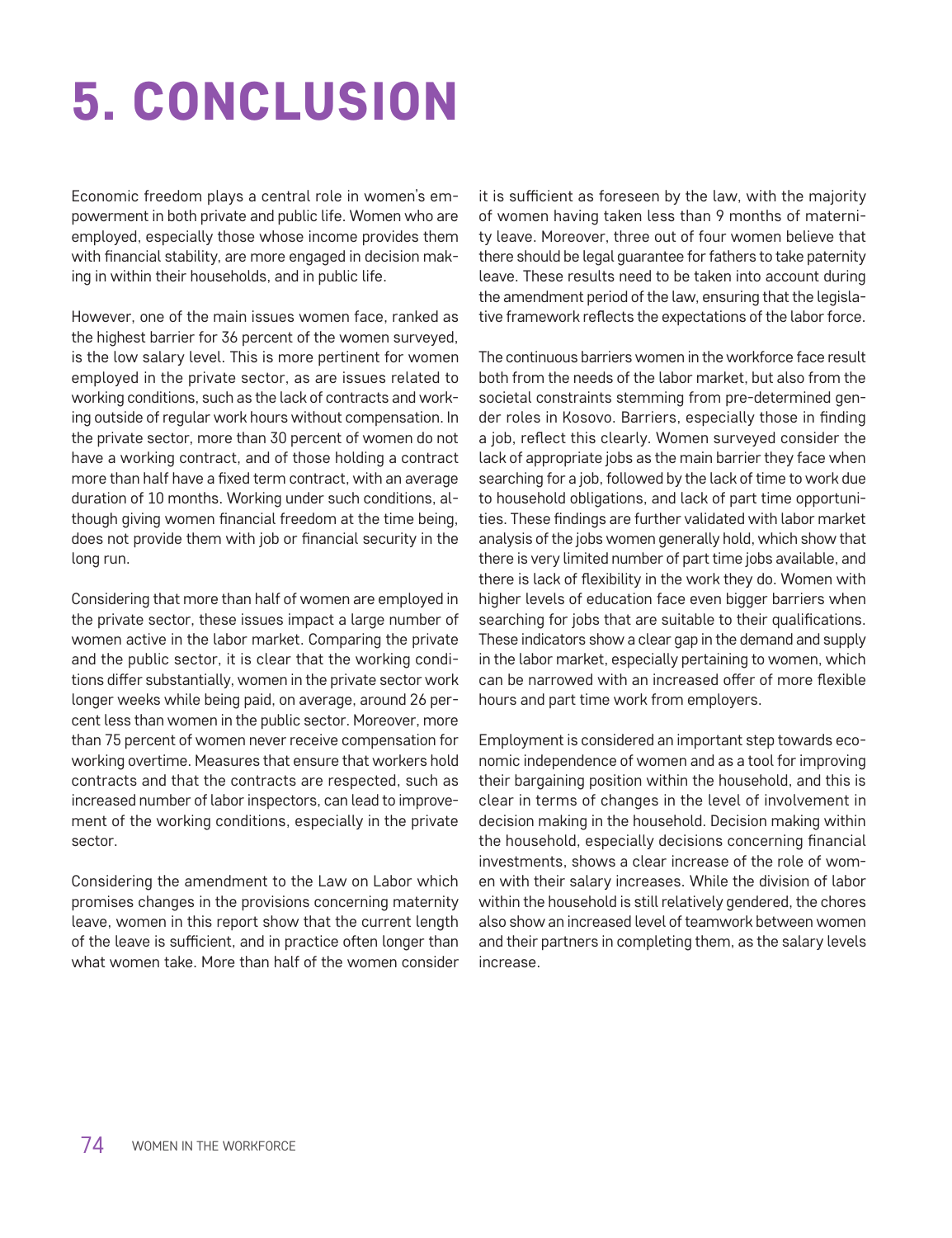#### REFERENCES

Administrative Instruction No. 04/ 2015. (2015). Available at: http://gzk.rks-gov.net/ActDetail.aspx?ActID=11313

Administrative Instruction No. 11/2011. (2011). Available at: http://gzk.rks-gov.net/ActDetail.aspx?ActID=8081

Administrative Instruction No. 15/2011. (2011). Available at: http://gzk.rks-gov.net/ActDetail.aspx?ActID=8097

Aguirre, DeAnne, Leila Hoteit, Christine Rupp, and Karim Sabbagh, 2012, "Empowering the Third Billion. Women and the World of Work in 2012," Booz and Company

Ahmad, N., & Koh, S. H. (2011). "Incorporating Estimates of Household Production of Non-Market Services into International Comparisons of Material Well-Being" (No. 2011/7). Organisation for Economic Co‐operation and Development, Paris

Albanian Labor Law. (2015). Available at: https://www.parlament.al/wp-content/uploads/2015/10/ligj\_nr\_136\_ dt\_5\_12\_2015\_25080\_1.pdf

Austria Maternity Protection Act. (1979). Available at: http://www.ilo.org/dyn/travail/docs/1883/Maternity%20 Protection%20Act.pdf

Banjska, Ilirana, Gresa Rrahmani, and Nicole Farnsworth (2016), "Striking a Balance - Policy Options for Amending Kosovo's Law on Labour to Benefit Women, Men, Employers and the State" Kosova Women's Network, 2016. Prishtina

Beneria, L. (2003) 'The Study of Women and Gender in Economics', in Beneria, L. (ed.) Gender, Development and Globalization, London: Routledge,

Blau, Francine, & Kahn, Lawrence. 2016. The Gender Wage Gap: Extent, Trends, and Explanations. Journal of Economic Literature

Blinder, A. S. 1973. Wage discrimination: Reduced form and structural estimates. Journal of Human Resources 8: 436–455

Chen, Martha, and Marilyn Carr. "Globalization, Social Exclusion and Work: With Special Reference to Informal Employment and Gender." International Labour Review 143 (2004):

Cooray, Arusha; Gaddis, Isis; Wacker, Konstantin M, "Globalization and Female Labor Force Participation in Developing Countries: An Empirical (Re-)Assessment," Leibniz Information Centre for Economics, October 2012

Duflo, E., 2012, "Women Empowerment and Economic Development," Journal of Economic Literature, Vol. 50, No. 4: pp. 1051-079.

Eckstein, Zvi and Osnat Lifshitz. 2011. "Dynamic Female Labor Supply" Econometrica, 79, no. 6: 1675-1726,

Economist Intelligence Unit (2016), "Industries in 2016". The Economist Group. 2016

Edin, Per-Anders, and Magnus Gustavsson. 2008. "Time out of work and skill depreciation." Industrial and Labor Relations Review 61, no. 2: 163-180.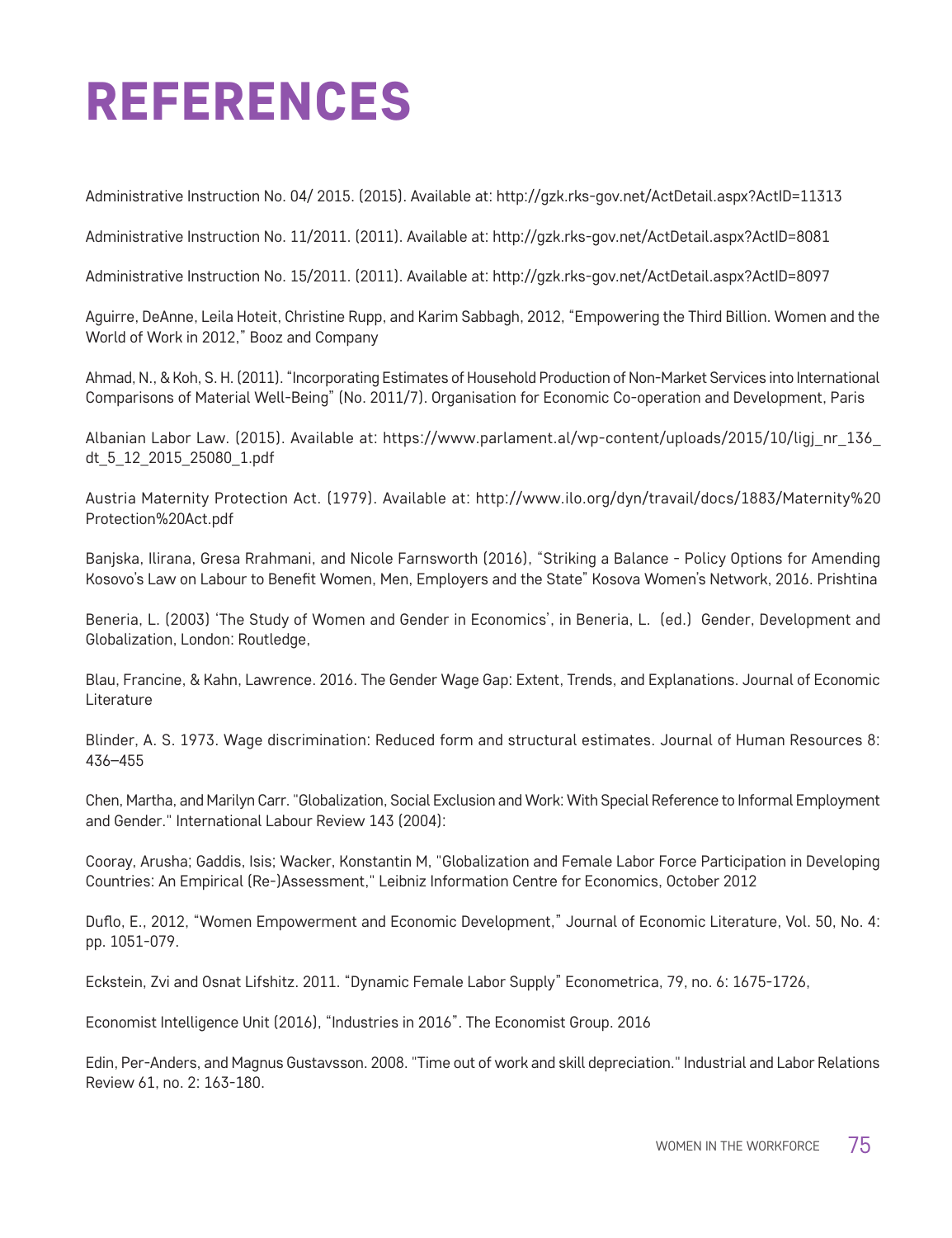Employment and Labor Law of the Republic of Serbia. (2015).

European Council. (1992). Council Directive 92/85/EEC. Available at: http://eur-lex.europa.eu/legalcontent/EN/ TXT/?uri=CELEX%3A31992L0085

European Council. (2010). Council Directive 2010/18/EU. Available at: http://eur-lex.europa.eu/LexUriServ/LexUriServ. do?uri=OJ:L:2010:068:0013:0020:en:PDF

Finland Employment Contracts Act. (2014). Available at http://www.finlex.fi/en/laki/kaannokset/2001/en20010055.pdf.

Finland Health Insurance Act. (2011). Available at http://www.finlex.fi/en/laki/kaannokset/2004/en20041224.pdf.

Floro, M. And Miles, M. (2003), "Time Use, Work and Overlapping Activities," Cambridge Journal of Economics, 27(6).

French Labor Code. (2015). Available at http://www.wipo.int/wipolex/en/text.jsp?file\_id=363341.

Fuchs, Victor R. 1971. "Differences in Hourly Earnings between Men and Women." Monthly Labor Review 94 (5): 9-15.

Gong, X., R. Breunig and A. King (2010), "How responsive is female labour supply to child care costs – new Australian estimates", Treasury Working paper, 2010-3, Australia.

Halimi, Sibel and Demolli, Luljeta (2011) "Impact of the Labor Law on Women in Kosovo" Kosovar Center for Gender Studies (KGSC). 2011. Prishtina

Hoppock, R. (1935). Job Satisfaction, Harper and Brothers, New York, p. 47.

ILO (2013) Global Employment Trends, Recovering from a second jobs dip, Geneva. Access online report at: http://www. ilo.org/wcmsp5/groups/public/---dgreports/---dcomm/---publ/documents/publication/wcms\_202326.pdf

International Labour Organization (2016). Women at Work Trends 2016. International Labour Organization. Geneva. 2016

International Monetary Fund, (2012) "Women, Work, and the Economy: Macroeconomic Gains from Gender Equity" September 2013 SDN/13/10. IMF Discussion paper

Italian Civil Code. (n.d.)

Jaumotte, F., 2003, "Labour Force Participation of Women. Empirical Evidence on the Role of Policy and Other Determinants in OECD Countries," OECD Economic Studies No. 37 (Paris).

Jayachandran, S. (2015). The Roots of Gender Inequality in Developing Countries. Annual Review of Economics, 7(1).

Klugman, J., and S. Twigg. 2012. "The Role of Laws and Institutions in Expanding Women's Voice, Agency, and Empowerment." In The World Bank Legal Review: Legal Innovation and Empowerment for Development, edited by Cisse H., S. Muller, C. Thomas, and W. Chenguang. Washington: World Bank

Kosovar Center for Gender Studies, (2016) "Gender Mainstreaming in European Integration" KGSC. 2016. Prishtina

Kosovo Law No. 05/L -020 on Gender Equality, (2015). Available at: http://www.assembly-kosova.org/common/docs/ ligjet/05-L-020%20a.pdf

Kosovo Law No. 05/L -023 on the Protection of Breastfeeding. (2015). Available at http://gzk.rks-gov.net/ActDetail.aspx?ActID=11228.

76 WOMEN IN THE WORKFORCE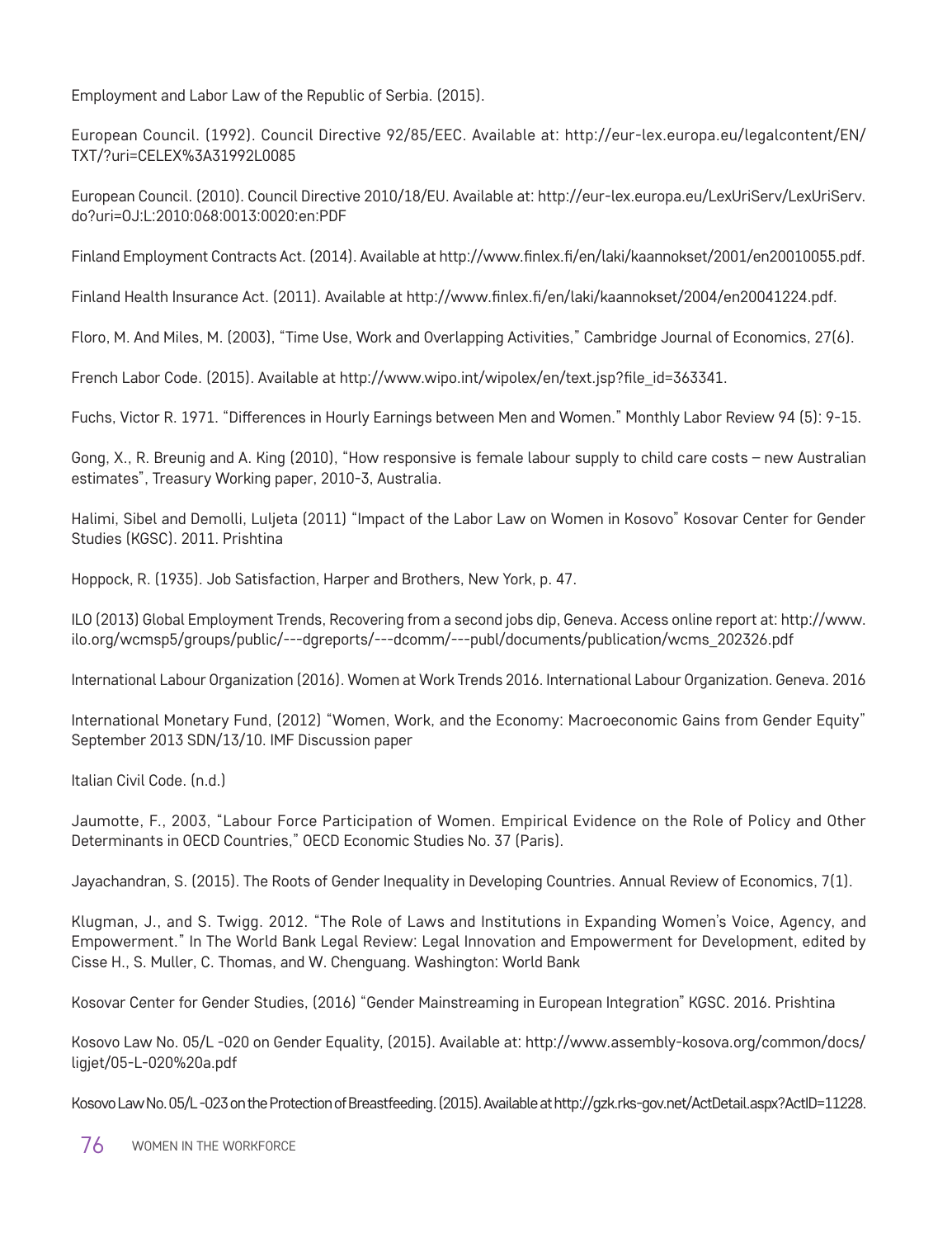Kosovo Law No.03/L –212 on Labor. (2010). Available at http://gzk.rks-gov.net/ActDetail.aspx?ActID=2735.

Labor Law of Montenegro. (2012). Published in the Official Gazette of the Republic of Macedonia No. 49/2008, 26/2009, 59/2011 and 66/2012.

Labor Relations Law of the Republic of Macedonia. (2007). Published in the Official Gazette of the Republic of Macedonia No. 80/92-2007.

Levanon, Asaf, Paula England, and Paul Allison. 2009. "Occupational Feminization and Pay: Assessing Causal Dynamics Using 1950–2000 U.S. Census Data." Social Forces 88 (2): 865–981.

Lund. F. (2006) "Working People and Access to Social Protection" in Razavi, S. and S. Hassim (2006) Gender and Social Policy in a Global Context. Geneva: UNRISD

Morina, Donjeta and Farnsworth, Nicole (201), "Budgeting for Social Welfare: A Gender+ Analysis to Inform Gender Responsive Budgeting in the Ministry of Labour and Social Welfare in Kosovo for 2016-2018", Kosova Women's Network, 2014. Prishtina

Nancy Folbre (2012). "The Care Economy in Africa: Subsistence Production and Unpaid Care." Plenary paper prepared for presentation at the African Economic Research Consortium (AERC) Biannual Research Workshop, December 2-5, 2012, Arusha, Tanzania.

Norando, G.C. 2010. "Essays on Infrastructure, Female Labor Force Participation and Economic Development." University of Iowa, Iowa Research Online. http://ir.uiowa.edu/etd/658.

Oaxaca, R. (1973) "Male-Female Wage Differentials in Urban Labour Markets", International Economic Review, 14(3): 693-709.

Ray, R. (2008, September). A Detailed Look at Parental Leave Policies in 21 OECD Countries. Center for Economic and Policy Research.

Rrahmani, Gresa, Donikë Kastrati and Nicole Farnsworth (2016) "What Do Women Want from Kosovo's EU Accession Process?" Kosova Women's Network, 2016. Prishtina

Ruhm, C.J., 1998, "The Economic Consequences of Parental Leave Mandates: Lessons from Europe," The Quarterly Journal of Economics, Vol. 113, Issue 1: 285-317.

Shima, Ada and Farnsworth, Nicole (2014), "Budgeting for Social Welfare", Kosova Women's Network, 2014. Prishtina

Sorenson, Elaine (1990), "The crowding hypothesis and comparable worth issue", Journal of Human Resources 25 (1): 55-89.

Steinberg, C., and M. Nakane. 2012. "Can Women Save Japan?" IMF Working Paper 12/48, International Monetary Fund, Washington, DC.

Thévenon, Olivier. 2013. Drivers of Female Labour Force Participation in the OECD, OECD Social, Employment and Migration Working Paper 145, Paris

UN WOMEN (2015). Progress of the World's Women 2015-16, New York: UN Women. Access online report at: http:// progress.unwomen.org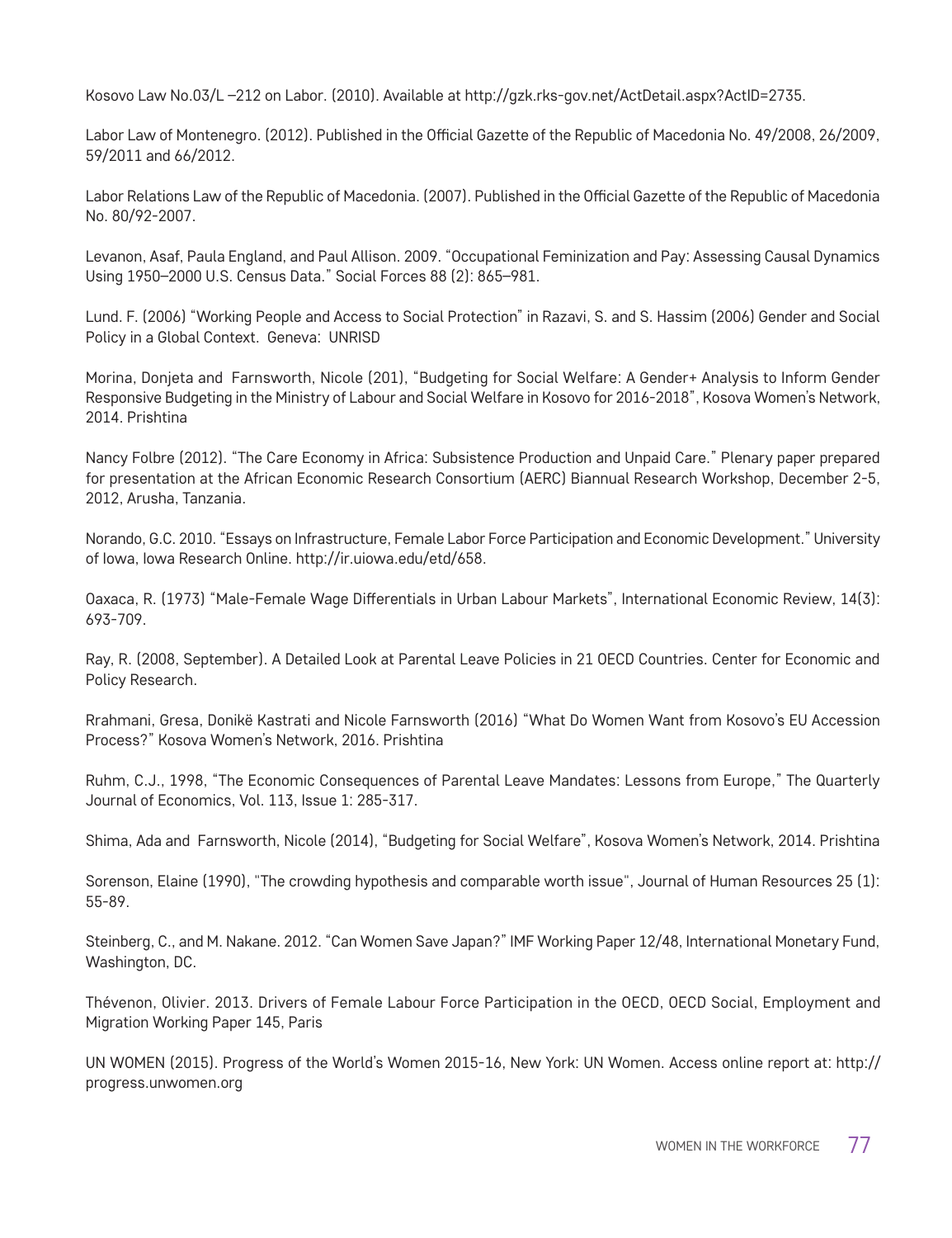UN WOMEN (2015). Progress of the World's Women 2015-16, New York: UN Women, Chap 2, pp. 74-120.

United Nations Development Programme. (2016). Kosovo Human Development Report 2016: Making the Labour Market Work tor Women tnd Youth. Available at: http://www.ks.undp.org/content/kosovo/en/home/library/poverty/kosovohuman-development-report-2016.html

Valeria Esquivel, Debbie Budlender, Nancy Folbre, and Indira Hirway (2008) "Explorations: Time-use Surveys in the South", Feminist Economics, 14: 3, 107‐152

Women, Business and the Law. (2014). Removing Restrictions to Enhance Gender Equality. World Bank. Published by Bloomsbury. Available at: https://books.google.com/books?id=VbTDAQAAQBAJ&pg=PA121&lpg= PA121&dq=maternity+leave+macedonia+100%25&source=bl&ots=5e\_et08OEv&sig=p6MOe37lKoT7-26JZ0DQOGUrV-Q&hl=en&sa=X&ved=0ahUKEwjV277X84rTAhUGAxoKHfI3AisQ6AEITDAI#v=onepage&q=maternity%20leave%20 macedonia%20100%25&f=false

World Economic Forum (2016). "The Global Gender Gap Report 2016". World Economic Forum. Geneva. 2016

Zeka, A., & Hapciu, V. (2012, May). Position Paper on the Maternity Leave Provision of Law on Labor: Problems and Possible Solutions. American Chamber of Commerce in Kosovo. Available at: http://studylib.net/doc/18703334/positionon-maternity-leave---may-2012.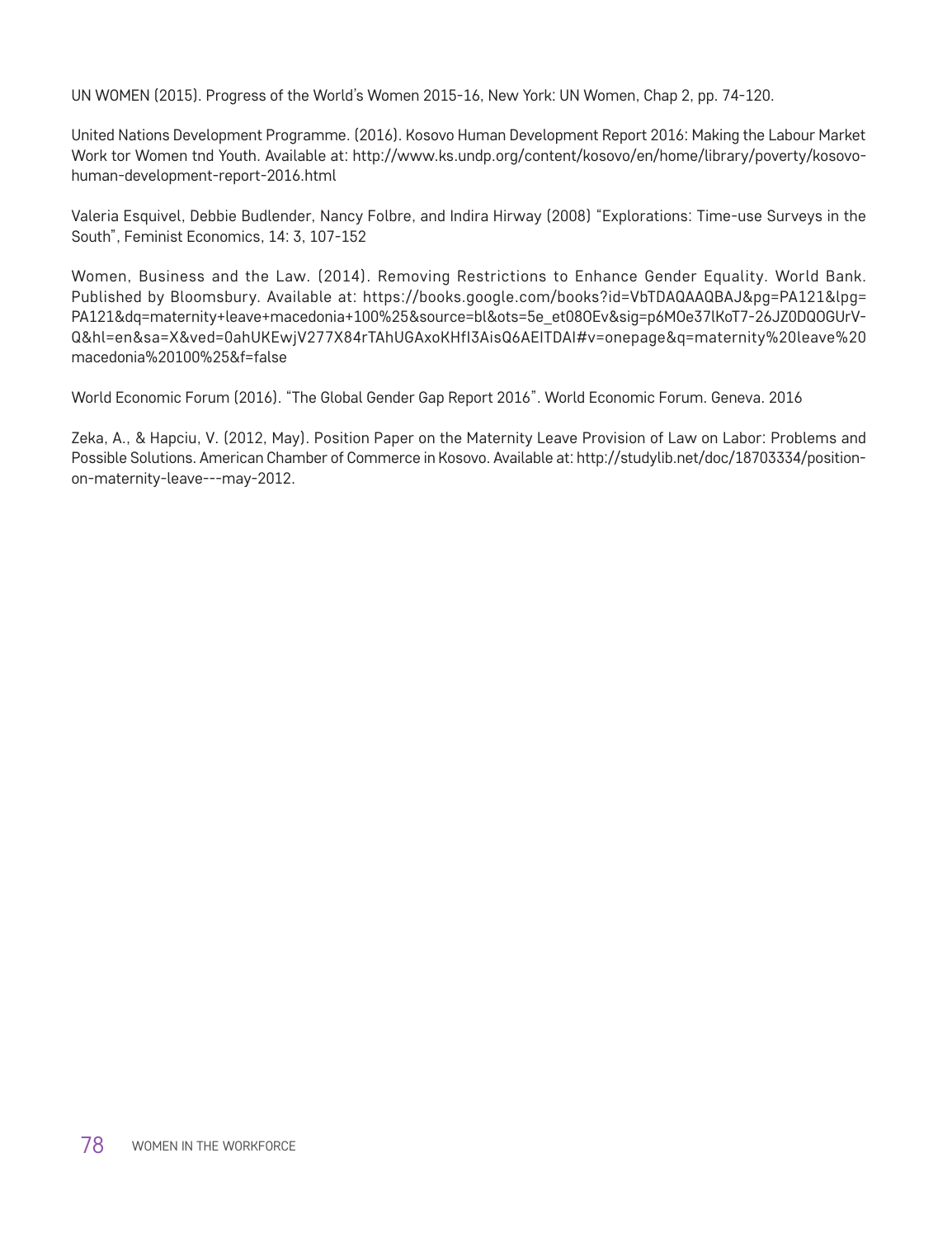# APPENDIX 1

### SAMPLING DISTRIBUTION IN KOSOVO MUNICIPALITIES

|                    | <b>Number of</b><br>employed women | Percentage of<br>employed women | <b>Number of</b><br>questionnaires |
|--------------------|------------------------------------|---------------------------------|------------------------------------|
| Deçan              | 978                                | 1.4 percent                     | 9                                  |
| Gjakovë            | 3890                               | 5.7 percent                     | 34                                 |
| Gllogoc            | 1189                               | 1.7 percent                     | 10                                 |
| Gjilan             | 4064                               | 5.9 percent                     | 36                                 |
| Dragash            | 302                                | 0.4 percent                     | 3                                  |
| Istog              | 1196                               | 1.7 percent                     | 10                                 |
| Kaçanik            | 635                                | 0.9 percent                     | 6                                  |
| Klinë              | 766                                | 1.1 percent                     | 7                                  |
| Fushë Kosovë       | 2009                               | 2.9 percent                     | 18                                 |
| Kamenicë           | 850                                | 1.2 percent                     | $\overline{7}$                     |
| Mitrovica e veriut | 2738                               | 4.2 percent                     | 25                                 |
| Mitrovicë          | 2655                               | 3.9 percent                     | 23                                 |
| Lipjan             | 1686                               | 2.5 percent                     | 15                                 |
| Novobërdë          | 281                                | 0.4 percent                     | $\overline{2}$                     |
| Obiliq             | 766                                | 1.1 percent                     | 7                                  |
| Rahovec            | 896                                | 1.3 percent                     | 8                                  |
| Pejë               | 4650                               | 6.8 percent                     | 41                                 |
| Podujevë           | 1627                               | 2.4 percent                     | 14                                 |
| Prishtinë          | 19335                              | 28.2 percent                    | 169                                |
| Prizren            | 5840                               | 8.5 percent                     | 51                                 |
| Skenderaj          | 836                                | 1.2 percent                     | 7                                  |
| Shtime             | 607                                | 0.9 percent                     | $\sqrt{5}$                         |
| Shtërpcë           | 264                                | 0.4 percent                     | $\overline{2}$                     |
| Suharekë           | 1377                               | 2.0 percent                     | 12                                 |
| Ferizaj            | 3821                               | 5.6 percent                     | 33                                 |
| Viti               | 1204                               | 1.8 percent                     | 11                                 |
| Vushtrri           | 1827                               | 2.7 percent                     | 16                                 |
| Malishevë          | 595                                | 0.9 percent                     | 5                                  |
| Junik              | 113                                | 0.2 percent                     | 1                                  |
| Mamushë            | 31                                 | 0.0 percent                     | 0                                  |
| Hanı ı Elezit      | 152                                | 0.2 percent                     | ı                                  |
| Graçanicë          | 1003                               | 1.5 percent                     | 9                                  |
| Ranillug           | 159                                | 0.2 percent                     | 1                                  |
| Partesh            | 61                                 | 0.1 percent                     | 1                                  |
| Kllokot            | 74                                 | 0.1 percent                     | $\mathbf{1}$                       |
| <b>TOTAL</b>       | 68457                              | 100.0 percent                   | 600                                |